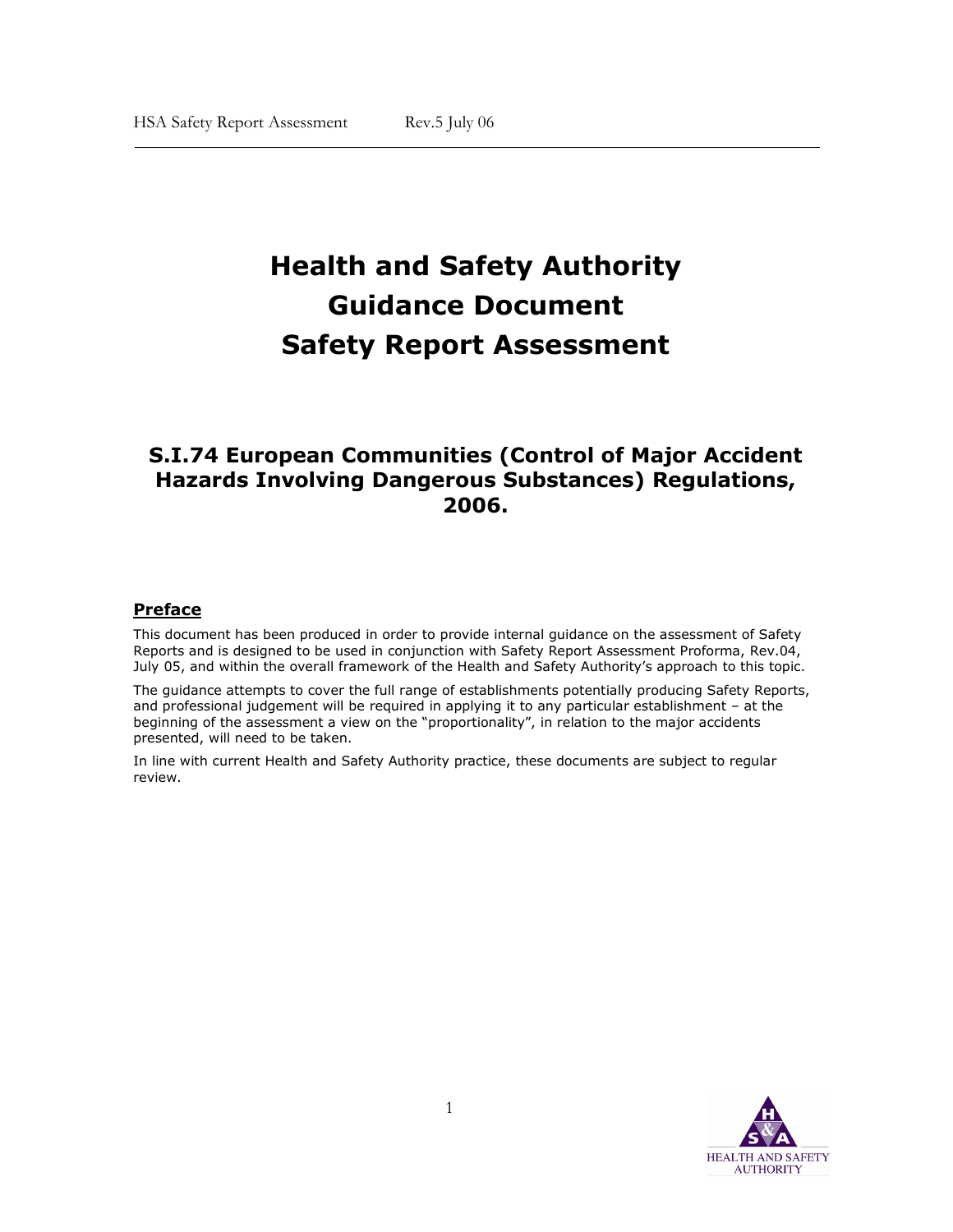# **Descriptive Elements**

#### General

<sup>-</sup>

#### 1.1 Are sufficient details provided to allow communication with the competent authority?

The Safety Report must include, as a minimum:

- The name of the operator;
- If the operator is a company, the address of the registered office;
- If the operator is a trading partnership, the names and addresses of all trading partners, together with the name and address under which the partnership operates;
- The name and address of the establishment and if necessary the installation covered by the report;
- The name(s), address, telephone & fax number for contact(s) within the operator's organisation for communication about the report.

\_\_\_\_\_\_\_\_\_\_\_\_\_\_\_\_\_\_\_\_\_\_\_\_\_\_\_\_\_\_\_\_\_\_\_\_\_\_\_\_\_\_\_\_\_\_\_\_\_\_\_\_\_\_\_\_\_\_\_\_\_\_\_\_\_\_\_\_\_\_\_\_\_\_\_\_\_

The Safety Report may also include:

- The e-mail address;
- Ordnance survey six-figure map reference(s) defining the location of the establishment;
- Details of whether the operator is part of a larger group of companies.

\_

#### Dangerous Substances

# 1.2 Are the maximum quantities of every dangerous substance present, or potentially present on the establishment, identified?

The Safety Report must show that the operator has quantified all the dangerous substances present on the establishment, which are either listed in Schedule 1 Part 2 of the Regulations, or which meet the criteria laid down in Schedule 1 Part 2. All dangerous substances should be included. Where certain dangerous substances have not been included in the inventory, the reason for their omission should be provided, i.e.:  $1^{st}$  Schedule, and the 2% rule for susbtances which cannot act as an initiator. This can only be applied when calculating the total quantities on a site and is not relevant to the qualifying quantities. The maximum inventories calculated should take into account fluctuations in business activity.

The Safety Report must provide evidence that all dangerous substances, which may be anticipated to be present on the establishment (including substances present on road and rail vehicles), have been quantified, including:

- Raw materials, intermediates, finished products, by-products and wastes;
- Substances produced during process excursions, or other unplanned but foreseeable events.
- Substances which change classification in processing

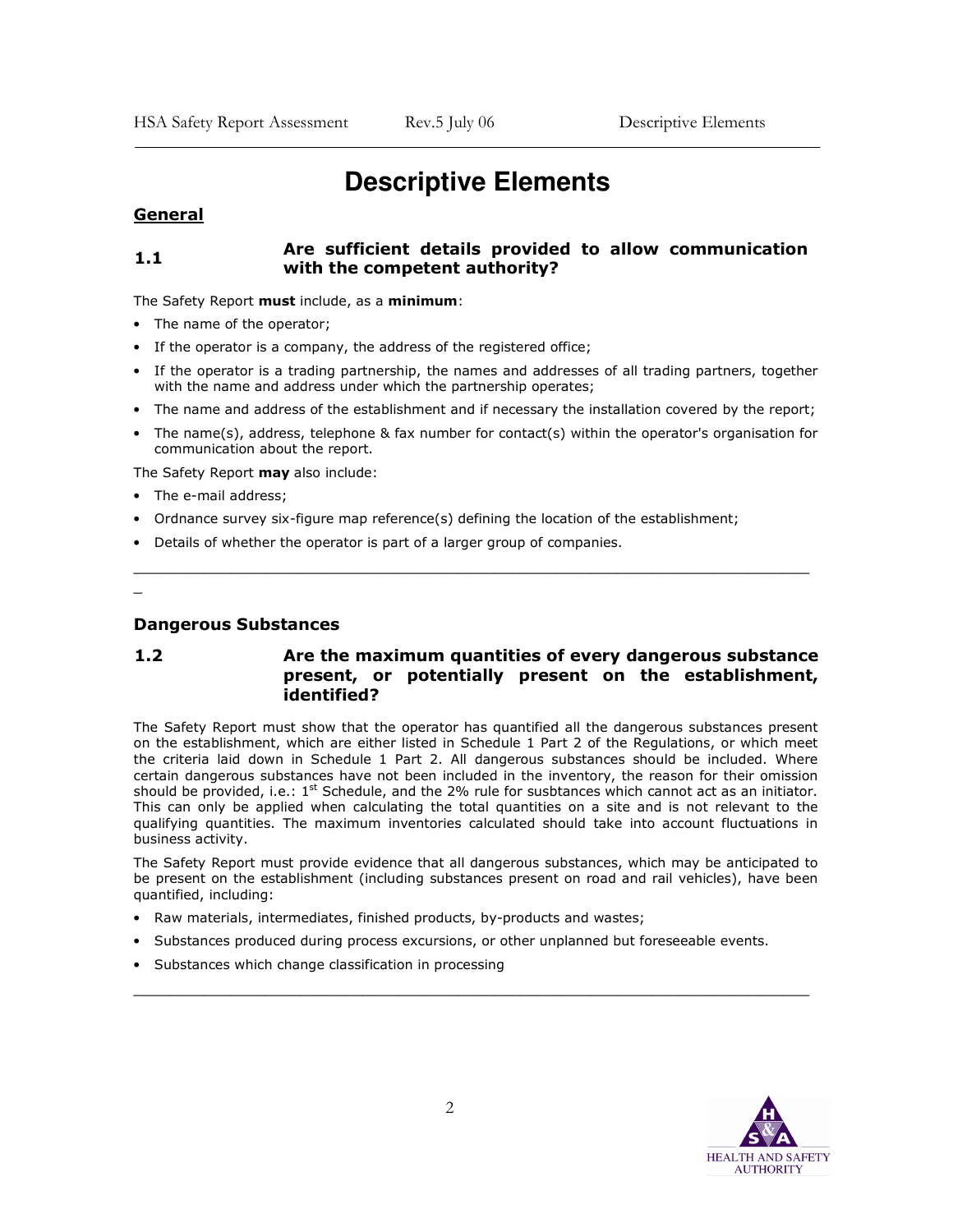# 1.3 For each dangerous substance identified, has the Safety Report described its chemical name (including common use chemical name) and CAS number, according to IUPAC nomenclature?

The operator must have named each substance systematically. This applies to impurities or additives, to the extent that they are relevant to a major hazard, and to individual constituents of preparations that are themselves dangerous substances.

The Safety Report must include, for each dangerous substance or class of dangerous substances (including those present as impurities or additives or constituents of preparations): -

- Its chemical names (for example, propane, butane) and where appropriate, its common chemical name (for example, LPG);
- Identification of the substance (for example, chlorine) or class of substances (for example poly chloro-di-benz dioxines), according to the IUPAC system of nomenclature;
- The CAS number for the substance or class of substances;
- The concentration of any impurity or additive and proportion of each constituent in a preparation, to the extent that they are relevant to a major hazard.
- Where substances have been provisionally classified, this must be made clear as should the methodology used (e.g. CPL)

The Safety Report should also provide any additional information useful to help identify the dangerous substance.

\_\_\_\_\_\_\_\_\_\_\_\_\_\_\_\_\_\_\_\_\_\_\_\_\_\_\_\_\_\_\_\_\_\_\_\_\_\_\_\_\_\_\_\_\_\_\_\_\_\_\_\_\_\_\_\_\_\_\_\_\_\_\_\_\_\_\_\_\_\_\_\_\_\_\_\_\_

\_

<sup>-</sup>

#### 1.4 Are the physical and chemical behaviours of each dangerous substance identified, described relevant to both normal operating conditions and foreseeable accident conditions?

Suitable information presented may include, for example; flash points (by an identified method), ignition temperatures, flammable limits, vapour pressure, density, boiling point, data on reactions, rates of decomposition, and data on sensitivity of explosives. Relevant physical and chemical properties should be presented in a clear and concise form using appropriate and consistent units of measurement, preferably following the SI system.

Evidence presented in the Safety Report should be sufficient to describe the behaviour of dangerous substances under all normal operating conditions; process upset conditions and foreseeable accident conditions. The range of conditions considered may include, for example:

- Process operating pressures and temperatures during start-up, regeneration, normal process operation, turndown, or other designed mode;
- Production of products, by-products, residues or intermediates as a result of normal operations or through foreseeable accidental conditions;
- Behaviour of reactor fluids during and following a process upset;
- Behaviour of stored materials under normal operation and following loss of utility (e.g. refrigerated storage, heated storage);

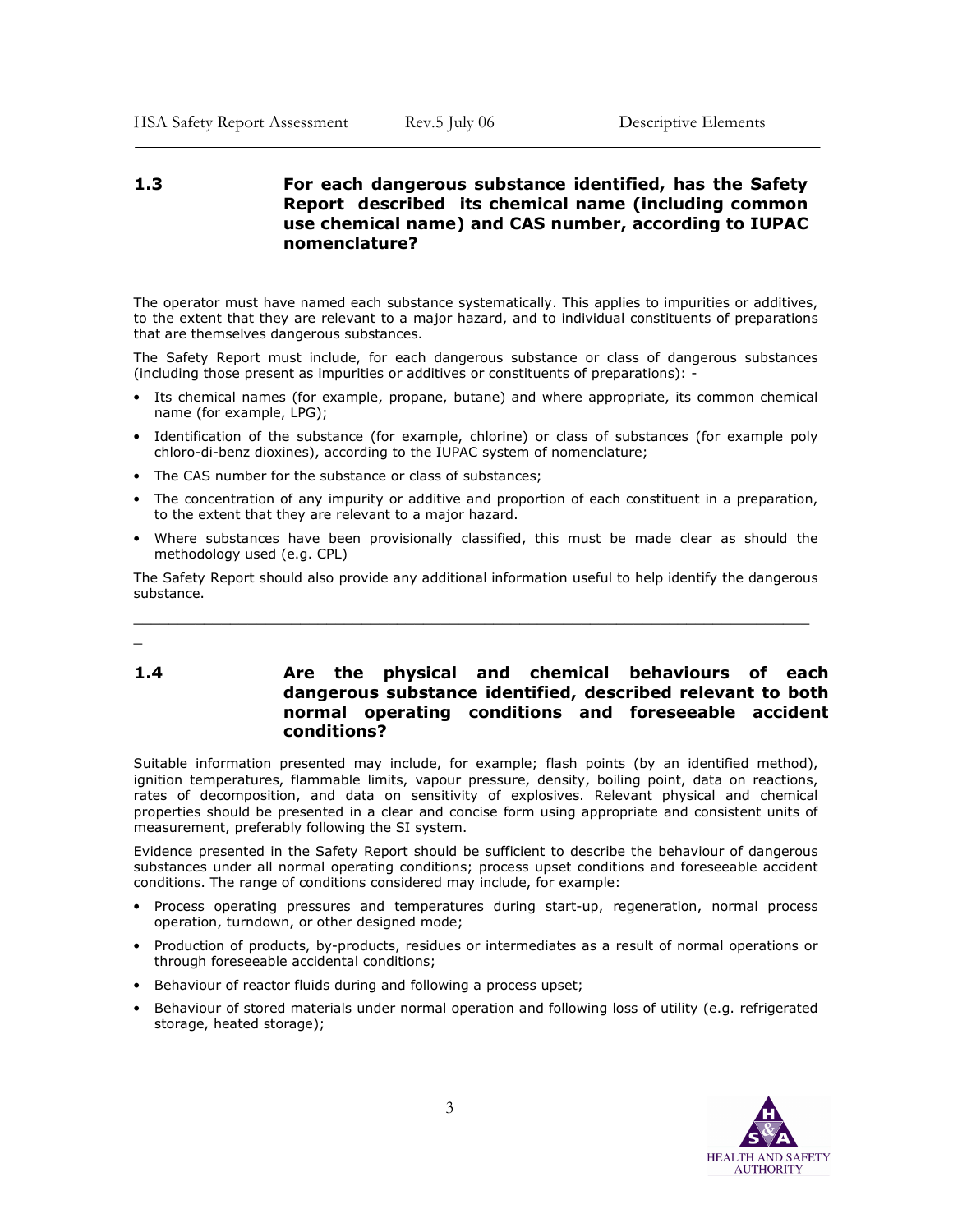- Contamination of products;
- Following loss of containment;
- Stability of inhibitors over time.
- \_

<sup>-</sup>

#### 1.5 Are the immediate and delayed harms to man and the environment for each dangerous substance identified?

\_\_\_\_\_\_\_\_\_\_\_\_\_\_\_\_\_\_\_\_\_\_\_\_\_\_\_\_\_\_\_\_\_\_\_\_\_\_\_\_\_\_\_\_\_\_\_\_\_\_\_\_\_\_\_\_\_\_\_\_\_\_\_\_\_\_\_\_\_\_\_\_\_\_\_\_\_

The information presented must include the physical, chemical or toxicological characteristics of the dangerous substances, which may cause harm, and an indication of the hazards posed. The evidence presented should address both the short and long term effects and may include for example:

- Health hazards such as irritation, asphyxiation, cancer or genetic damage;
- Lethal concentrations;
- Harm caused by fire or explosion;
- Effects on the environment, including building damage, land contamination, the ecosystem and relevant sensitive species.

The evidence presented must not only consider the harmful effects on man and the environment, but must also outline the routes to harm: by airborne discharge, seepage into groundwater, formation of an explosive cloud, or accidental initiation of explosives giving rise to a blast. Characteristics such as bio-accumulation, persistence, dispersal mechanisms and known antagonistic or synergistic effects should also be considered. The MSDS alone is unlikely to satisfy this criterion.

The Safety Report should present information concerning the acknowledged acceptable limits of exposure to the effects of dangerous substances. The information presented must consider acceptable limits in terms of concentration or any other relevant parameters.

The Safety Report must provide appropriate references to scientific literature to justify the harmful effects, hazardous concentrations and acceptable limits presented. Where information is not known, the operator should evaluate the significance of that lack of knowledge and describe their policy for dealing with it.

#### Environment

# 1.6 Is the environment of the establishment described in sufficient detail to allow the consequences of a major accident to be assessed?

The Safety Report must provide factual information describing the environment surrounding the establishment. The surrounding environment includes the natural environment (and the people in it) over, below and around the boundaries of the establishment. The extent of the area described should take account of hazard ranges of the credible worst case events given in the report.

The information is expected to include a map to a suitable scale (usually at least 1:10,000) showing the establishment and its surroundings. The map should identify the Consultation Distance as established for Land Use Planning purposes. Separate maps may be required to identify the surrounding population and the surrounding natural environment. On such maps the land use pattern (i.e. industry, agriculture, urban settlements, environmentally sensitive locations etc) and the location of the most important buildings and infrastructures (i.e. hospitals, schools, other industrial sites, motorway and railway networks, stations and marshalling yards, airports, harbours etc) must be clearly indicated. Also on the maps, access routes to the establishment should be clearly indicated as

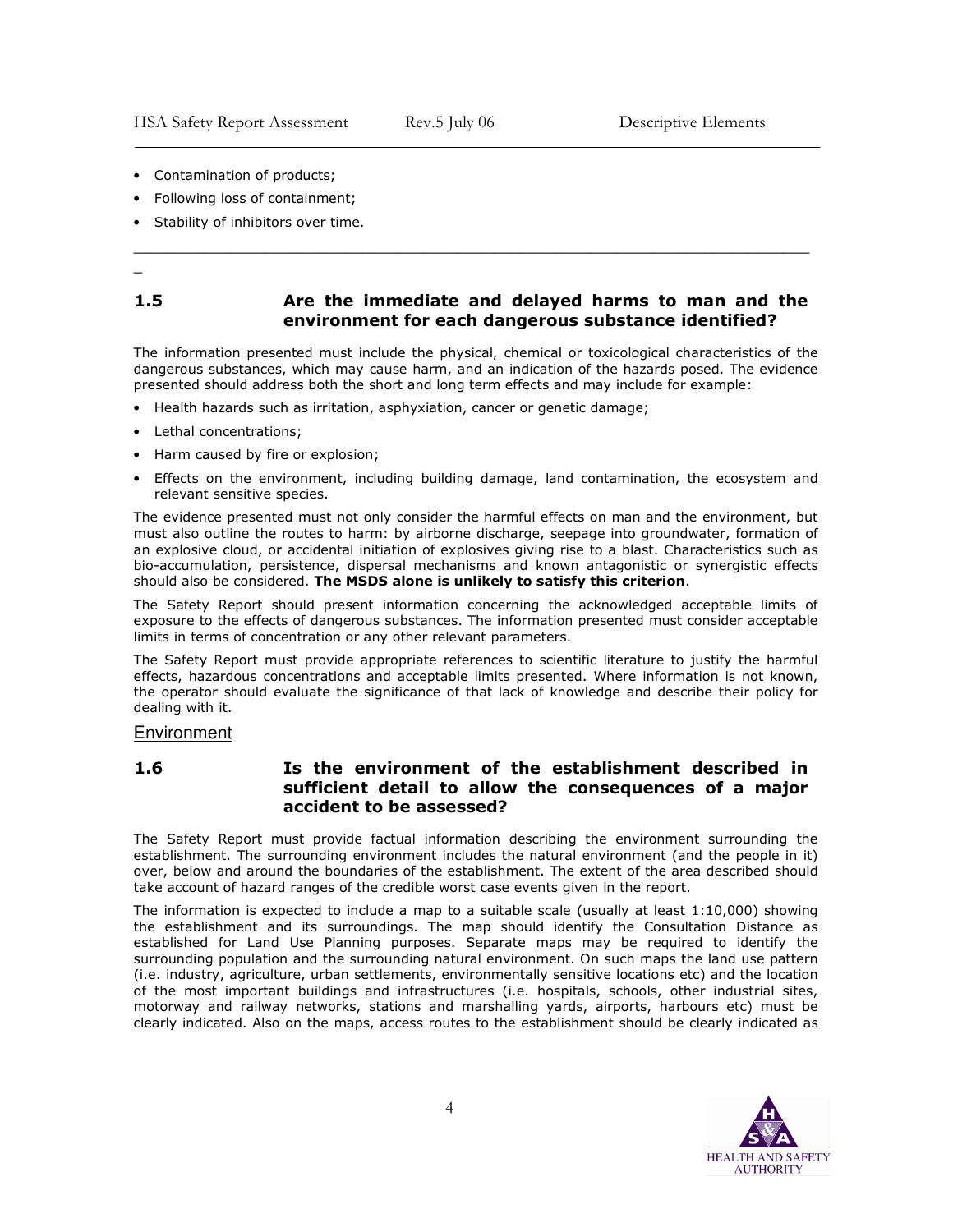well as the escape routes from the establishment and other traffic routes significant for rescue and emergency operations. It may be necessary to have different scale maps when the operator mentions long distance effects. A map of scale  $\geq 1:5,000$  is required for notification under Schedule 3(i)

#### People

<sup>-</sup>

The surrounding population must be described. The information should include:

- Approximate numbers of residents
- Estimated numbers of people who may use the area (for example: present at workplaces, present as tourists, or to attend football matches or motorway services); and
- Groups of people who may be particularly vulnerable either on account of their sensitivity to the hazards in question (e.g. schools and hospitals) or because of the population density.

Sufficient information should be included to allow assessment of the indirect impact of a major accident on the public. For example: as a result of contamination of drinking water.

#### Contribution to a Major Accident

The report should describe features of the surrounding environment that may influence the impact of a major accident. Examples may include:

- The topography if it could have an effect on the dispersion of toxic or flammable gases or combustion products, (this should include valleys and hills, buildings, underground workings or other structures where appropriate);
- Historical local weather records, where possible, including: wind speed; wind direction; atmospheric stability and rainfall. The relevance of this information to the behaviour of releases of dangerous substances should be described;
- A description of the underlying and surrounding geology and hydrogeology if it is appropriate to the consideration of a major accident;
- A description of the surrounding water courses (under various flow conditions), underlying aquifers and any drinking water extraction points should be given in relation to the dispersion of liquid contaminants or leachate from solids deposited on the surrounding land;
- Description of surrounding water and land quality; including details of local ecology;
- Information on sewerage and rainwater systems if they could be involved in the dispersal of liquid contaminants off-site;
- Information on tides and currents that might influence dispersion or accumulation, if marine or estuarine habitats are at risk;
- A description of features of the surroundings that may hinder emergency response or mitigation measures.

#### The Built Environment

The Safety Report should identify:

- Each listed building and monument;
- Any sections of the infrastructure, such as major transport routes or utilities (e.g. electricity, gas, telephone, water sewers and treatment plant);

that may be vulnerable to the effects of a major accident.

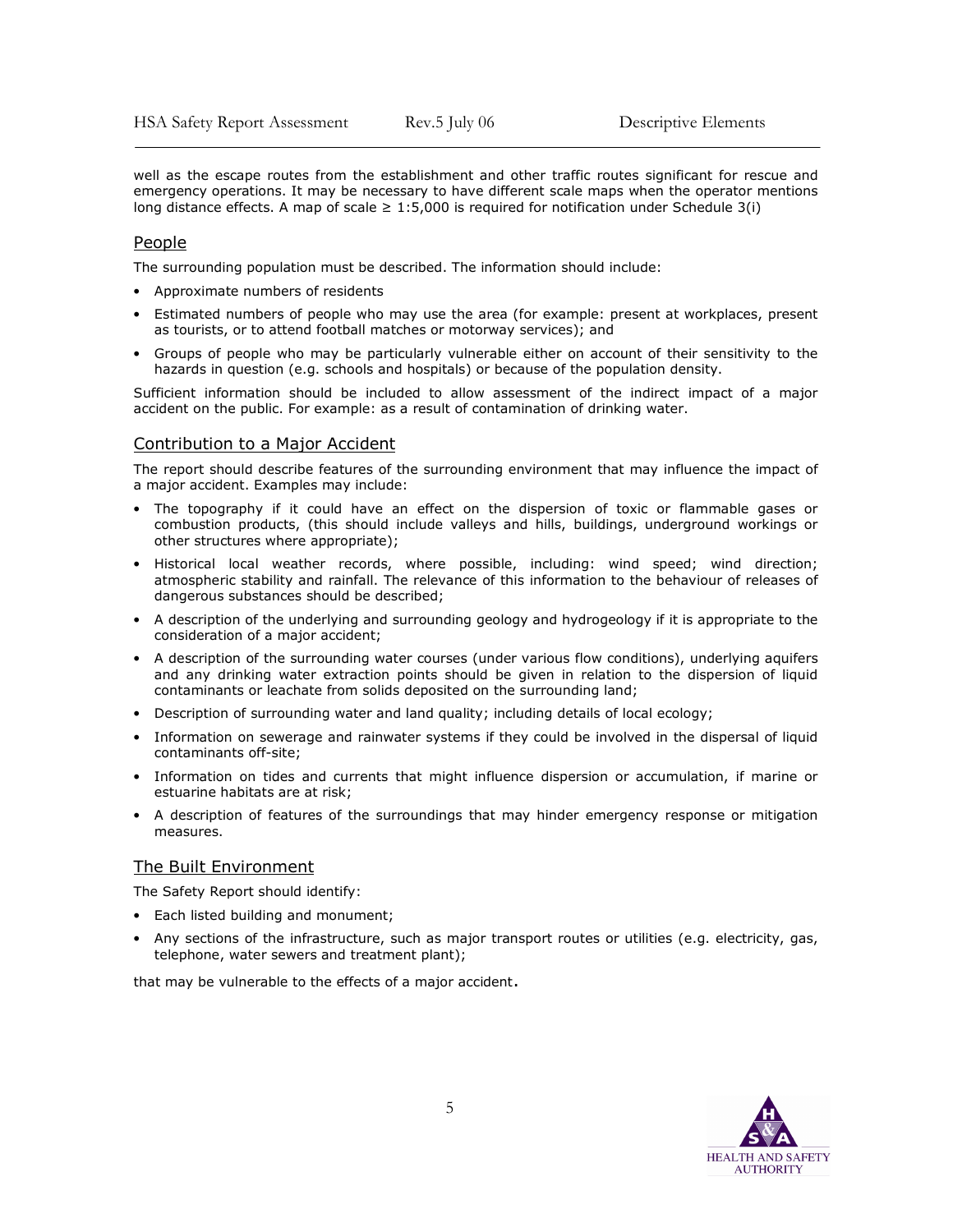#### Surrounding Natural Environment

An appropriate description of the surrounding natural environment should be given. This must be sufficiently detailed to allow the significance of the impact of major accidents to be assessed. A detailed description of sensitive parts of the environment should be given. This must include any sites designated to be of special interest by a State Agency or local body.

The significance of these features in either a national or international context must be explained: for example the flora or fauna particularly at risk.

\_\_\_\_\_\_\_\_\_\_\_\_\_\_\_\_\_\_\_\_\_\_\_\_\_\_\_\_\_\_\_\_\_\_\_\_\_\_\_\_\_\_\_\_\_\_\_\_\_\_\_\_\_\_\_\_\_\_\_\_\_\_\_\_\_\_\_\_\_\_\_\_\_\_\_\_\_

\_

<sup>-</sup>

1.7 Is the environment of the establishment described in sufficient detail to allow the contribution of external factors to major accidents at the establishment to be assessed?

#### Relevance to Initiating Events

The physical environment surrounding the establishment may have an effect on certain initiating events. For example, the underlying geology should be described to allow the consideration of seismic events and subsidence as accident initiators.

#### Historical Considerations

Land reclamation, previous use, subsidence may be relevant.

The report must consider historical evidence of other external events that might act as accident initiators such as: seismic events; flooding; and extreme weather conditions including: temperature; rain; snow; wind; and lightning.

#### Other Nearby Activities

The report should identify any other activities in the area surrounding the establishment that might lead to, or exacerbate, a major accident. This information may include, for example:

- Other major hazard installations and pipelines in the area capable of initiating or influencing a major accident;
- Land use under the establishment, including current mining or mineral extraction activities;
- Air traffic movements over and around the establishment, including civilian and military, fixed wing and helicopters;
- Transport activities that may have an impact including shipping, major transport routes and dangerous substance movements;
- Other human activities that might lead to major accidents such as arson, vandalism, theft, and criminal damage
- High voltage overhead electric power distribution lines;
- Radio transmission masts in the area that produce fields that could interfere with safety control systems or communication systems, or initiate electro-explosive devices.

\_\_\_\_\_\_\_\_\_\_\_\_\_\_\_\_\_\_\_\_\_\_\_\_\_\_\_\_\_\_\_\_\_\_\_\_\_\_\_\_\_\_\_\_\_\_\_\_\_\_\_\_\_\_\_\_\_\_\_\_\_\_\_\_\_\_\_\_\_\_\_\_\_\_\_\_\_

• Forestry Fires

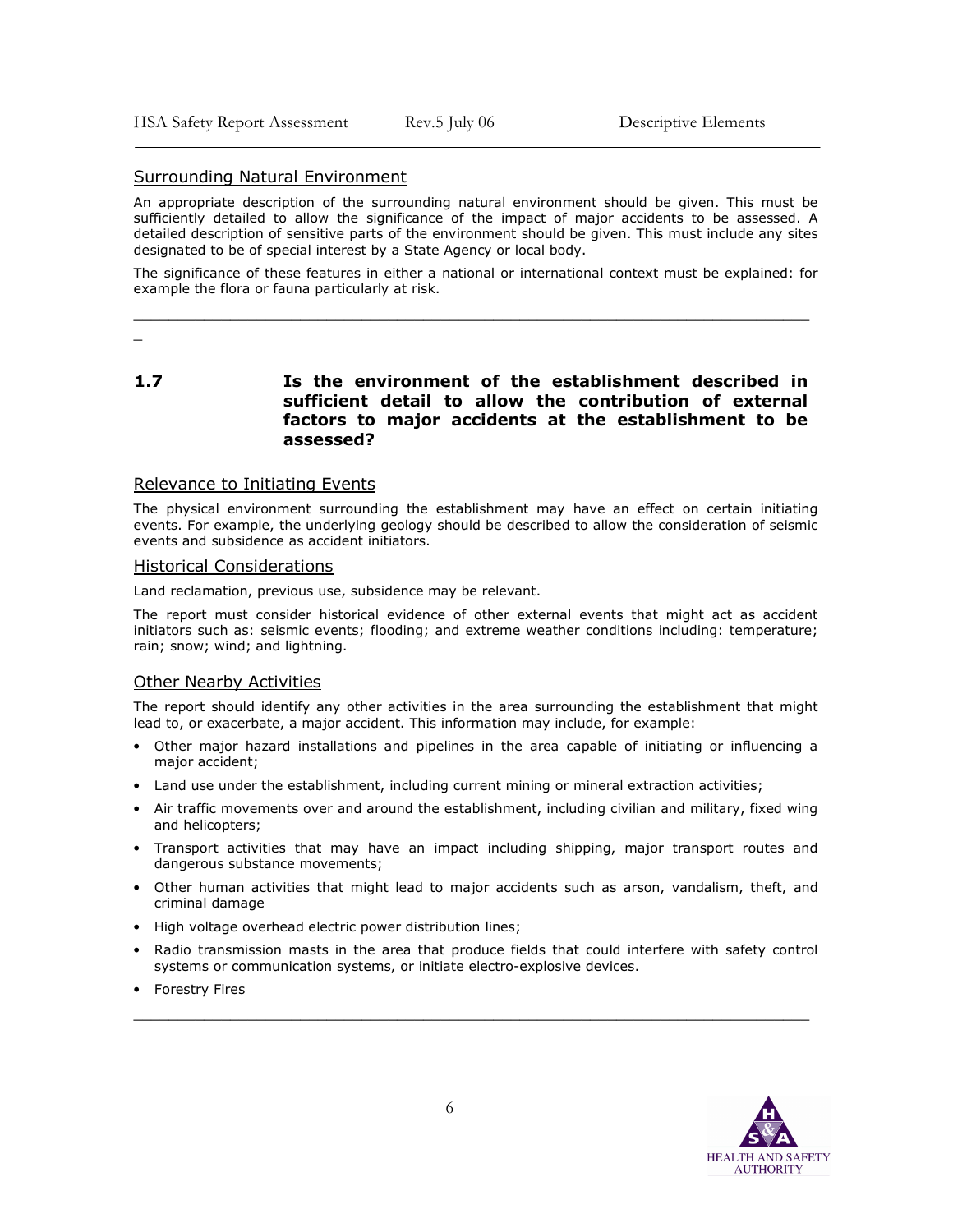#### Establishment

<sup>-</sup>

#### 1.8 Is an overview of the establishment provided, particularly identifying those parts relevant to major accident hazards?

The Safety Report must give an overview of the establishment, its activities and products. An overview is a general outline, without extensive detail, to set the context for the reader. The overview could include:

- The installations;
- The major accident scenarios;
- The measures for protection and intervention;
- The interrelations between different installations,
- The historical development of activities and production.
- A description of the security arrangements for monitoring access and detecting intruders.

The Safety Report must include scaled plan(s) or map(s) plus descriptions that clearly set out in overview the internal geography of the establishment as a whole (suggest a site plan of scale 1:750). The information should include, for example:

- Location of installations with major hazard potential (but no need to describe features of those installations in any depth (e.g. plant, pipework, control rooms, explosive process areas). These areas should be highlighted on a map.
- Location of all other installations, including those that do not contain a dangerous substance, with an outline in general terms of what activity occurs there, or what substance is present there;
- Number & locations of people (e.g. in control rooms, office blocks, canteens, security huts), taking into account foreseeable fluctuations which could be due to shift working, maintenance activities, contractors or visitors; these areas should be highlighted on a map;
- Location of any activities, which relate to the major accident scenarios given in the report (the activities themselves can be assessed in more depth in section 1.9). Examples include chlorine tanker filling points and on-site emergency control centre;
- Location of any key abatement systems preventing or mitigating major accidents, such as drainage and fire water retention, gas cleaning or liquid treatment works, the extent of paved areas should also be included;
- Location of any key control systems such as computer control systems or isolation systems;
- Location of roads, railways or docks, entrances to the establishment (including those for emergency vehicles only), or any other features relevant to the major accident scenarios in the report, such as flares (or other open sources of ignition);
- Sources of, and key features in, essential utilities, which may be relevant to prevention or mitigation of a major accident and details of any redundancy, diversity and segregation. Examples include: instrument air, steam or electrical networks;
- Matters pertaining to emergency response, such as fire water supply, escape routes and communication systems;
- Systems for monitoring and detecting toxic products in air, water or sewers;
- Systems for fire detection and monitoring potentially explosive atmospheres as well as the

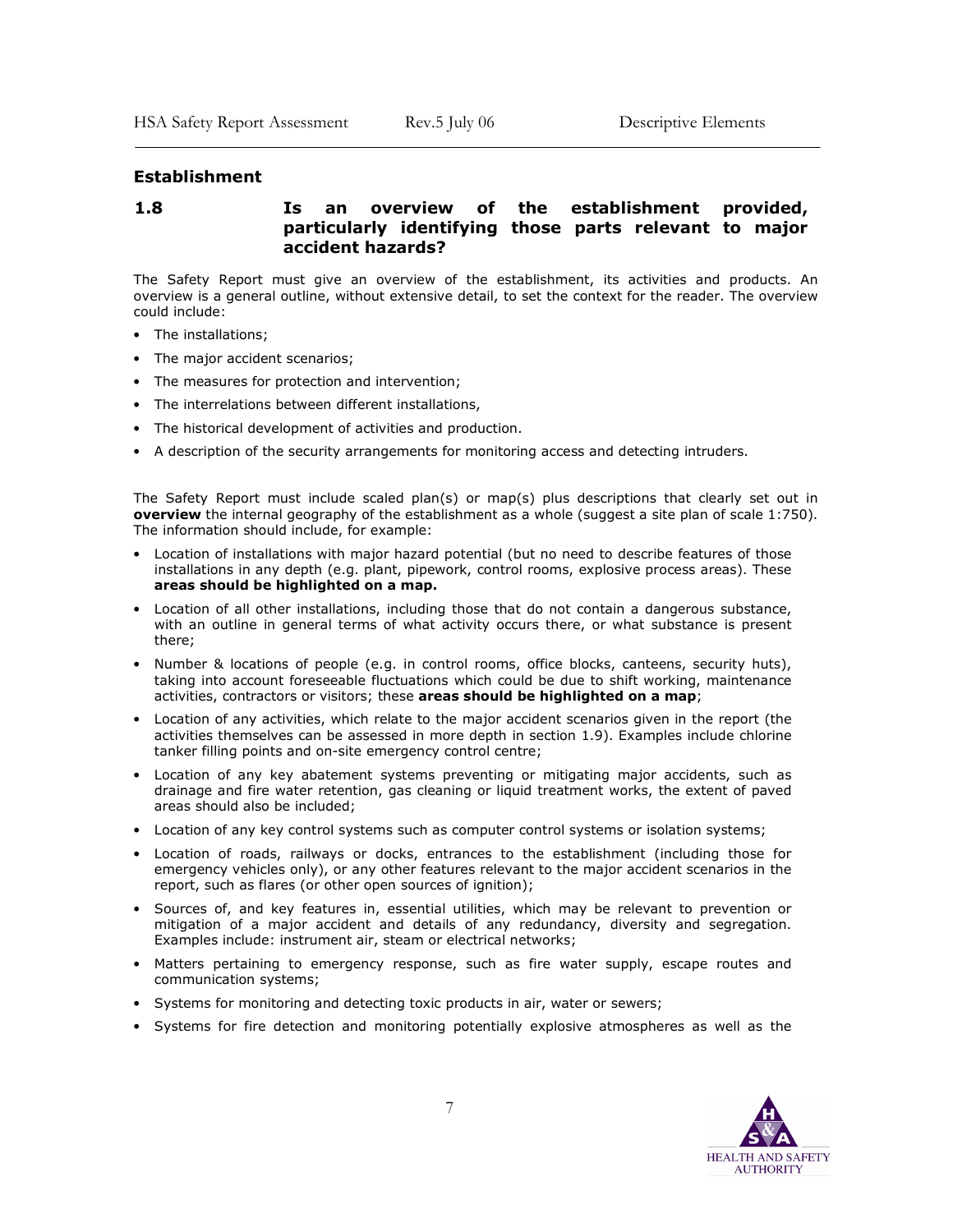areas with the potentially explosive atmospheres;

 $\overline{\phantom{0}}$ 

<sup>-</sup>

#### 1.9 Are the process(es) being carried out within every installation that could give rise to a major accident, described?

\_\_\_\_\_\_\_\_\_\_\_\_\_\_\_\_\_\_\_\_\_\_\_\_\_\_\_\_\_\_\_\_\_\_\_\_\_\_\_\_\_\_\_\_\_\_\_\_\_\_\_\_\_\_\_\_\_\_\_\_\_\_\_\_\_\_\_\_\_\_\_\_\_\_\_

The Safety Report should include descriptions of:

- The purpose of the installation;
- The conditions under which the dangerous substance is normally held;
- What happens to the dangerous substance in terms of physical and chemical changes arising from the designed purpose of the plant;
- What happens to the dangerous substance in terms of physical and chemical changes arising from foreseeable deviations from the designed purpose of the plant;
- The discharge, retention, re-use and recycling or disposal of residues and waste liquids and solids, or the discharge and treatment of waste gases.

A basic Process Flow Diagram (PFD) should be provided for each process.

The Safety Report must clearly identify plant and activities where a major accident could happen. It must:

- Include a plant diagram, which unambiguously identifies key control systems, reaction vessels, storage vessels, pipework systems, valves and significant connections;
- Contain a plan, which unambiguously identifies the location of activities where a major accident could happen (e.g. storage in packages, processing of explosives).

\_\_\_\_\_\_\_\_\_\_\_\_\_\_\_\_\_\_\_\_\_\_\_\_\_\_\_\_\_\_\_\_\_\_\_\_\_\_\_\_\_\_\_\_\_\_\_\_\_\_\_\_\_\_\_\_\_\_\_\_\_\_\_\_\_\_\_\_\_\_\_\_\_\_\_\_\_

# \_

1.10 Is focused information about each installation provided, in sufficient detail to support the demonstration that major accident hazards will be prevented or the effects mitigated?

The Safety Report must include focused information about all the installations that have major accident potential. For each one, there should be a description in enough detail to determine the purpose, location and function of equipment within the installation that has a bearing on major accident prevention and control.

The purpose of the focused information is to provide enough detail to understand the operator's demonstration of safety. Therefore, Safety Reports should provide descriptive information pertinent to the demonstration being made, and at a level of detail for understanding the arguments presented. Has the operator provided enough information to justify their demonstration?

The Safety Report must contain plan(s) or map(s) or diagram(s) plus descriptions that clearly set out detailed information about the installations with major accident potential. In particular, information about items of plant such as:

• Vessels (e.g. location, type, size, pressure, purpose, contents);

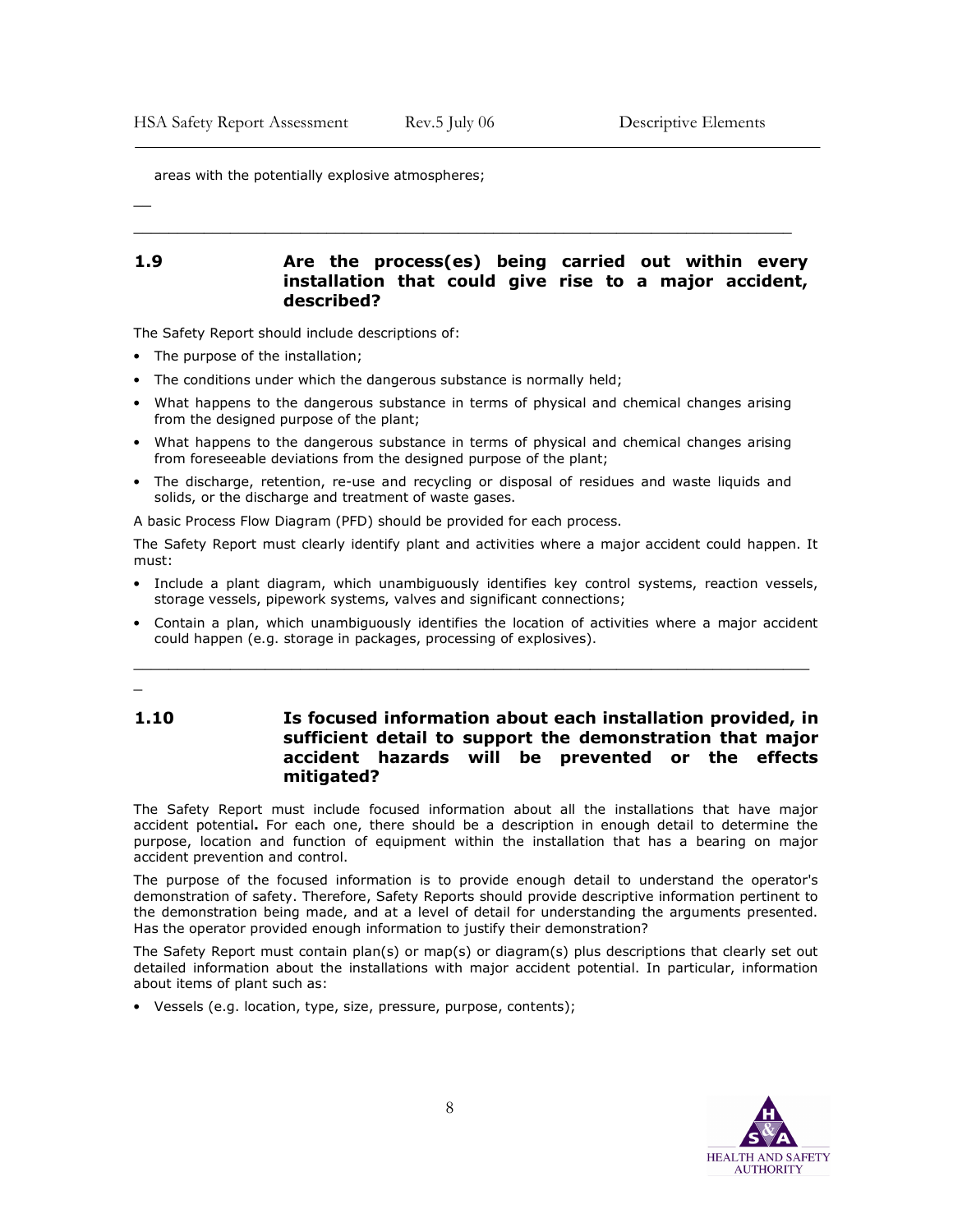- Pipe work systems (e.g. routes, types, size, pressure, purpose);
- Services (e.g. steam, air, electricity, fuel, hot water);
- Drainage (e.g. routes, purpose (e.g. foul water, fire fighting run-off water));
- Stacks, flares and gas cleaners (e.g. location, purpose);
- Safety (or environment) critical valves, instruments, control loops and detection systems;
- Fire fighting and supply arrangements;
- Monitoring equipment, e.g. for toxic products in air, sewers, discharges to water; for fires or explosive atmospheres;
- Zoning and Hazardous Area Classification details.

Safety Reports must also include information about:

- The normal operating parameters of plant;
- The designed maximum working capacities, temperatures, and pressures and maximum explosive inventories;
- Dangerous substance locations, and (at each location) an indication of the chemical and physical state and quantity of the dangerous substance.

\_\_\_\_\_\_\_\_\_\_\_\_\_\_\_\_\_\_\_\_\_\_\_\_\_\_\_\_\_\_\_\_\_\_\_\_\_\_\_\_\_\_\_\_\_\_\_\_\_\_\_\_\_\_\_\_\_\_\_\_\_\_\_\_\_\_\_\_\_\_\_\_\_\_\_\_\_

\_

<sup>-</sup>

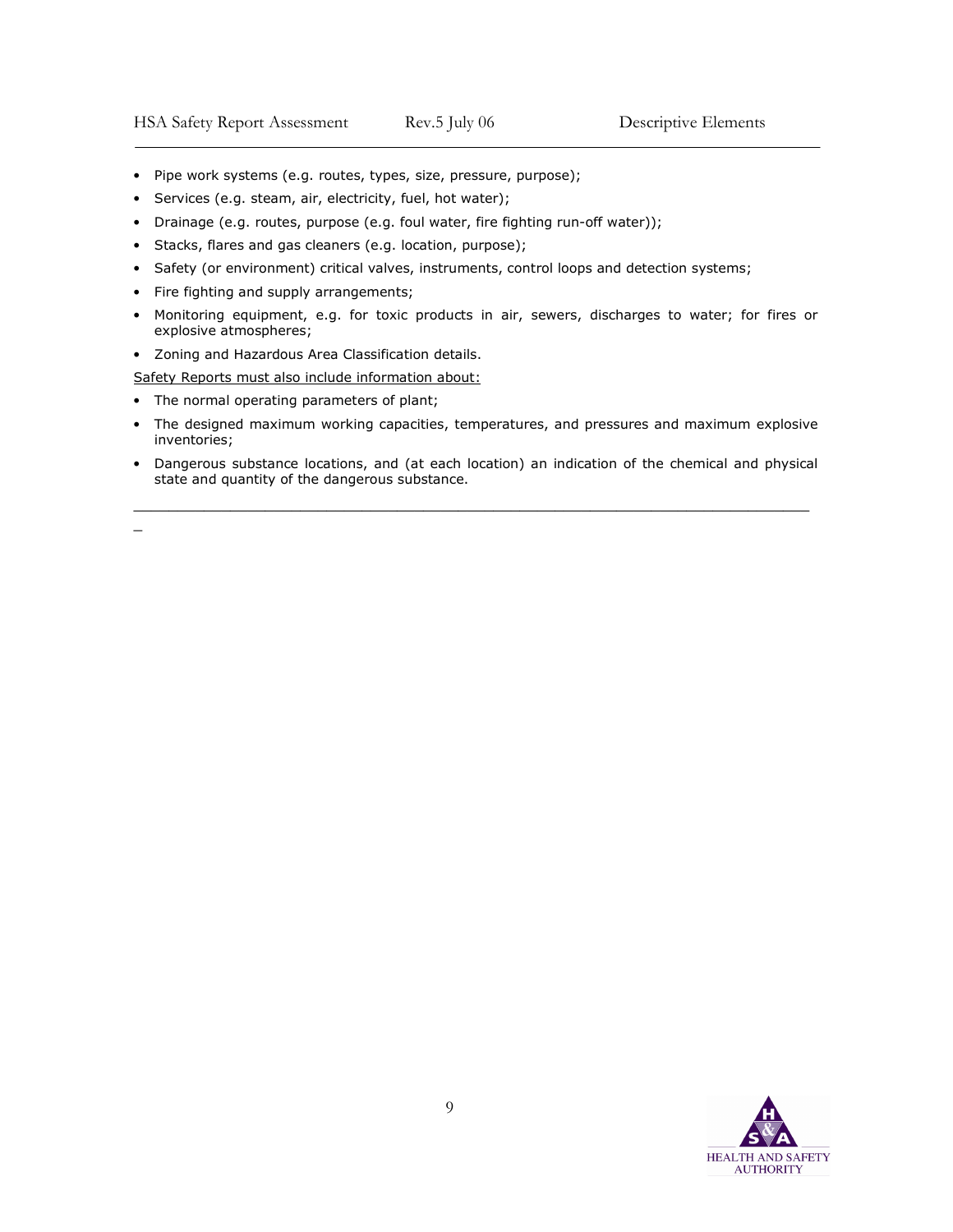# **Predictive Elements**

# General Guidance

 $\overline{\phantom{a}}$ 

Risk assessment is a fundamental requirement of the regulations. The risk assessment needs to address risks to people both on and off-site and risks to the environment.

Regardless of whether the approach to risk assessment is quantitative, semi-quantitative, or qualitative, a logical and systematic process needs to be adopted.

It cannot be overstated that the depth of the analysis in the operator's risk assessment should be proportionate to:

- The scale and nature of the major accident hazards presented by the establishment and the installations and activities on it, and
- The risk posed to neighbouring populations and the environment.

A view on 'proportionality' should be taken at the start of the assessment process. For example, a simple site remote from population and sensitive environments with a single dangerous substance of limited hazard may only require a simple qualitative risk assessment to demonstrate that the necessary prevention and mitigation measures are in place. A simple plant with a total inventory of 30te of Chlorine and remote from population and sensitive environments may only need to demonstrate compliance with published guidance / standards for the safe handling of Chlorine, with supporting statements to demonstrate that the risks to people off-site and the environment are sufficiently low. If the qualitative route is taken, the operator still has to demonstrate that all Major Accident Hazards have been identified and that the extent and severity of these have been assessed.

On the other hand, the same chlorine site in a sensitive location and presenting risks which may be tolerable to people and the environment will require a more detailed analysis to demonstrate that the associated risks are sufficiently low. Similarly, complex Pharmachem sites with many processes and several hazardous materials in the vicinity of population and sensitive environments will require a much more detailed assessment and some quantification of the likelihood of hazardous releases and their consequences, and the associated risks. (N.B. All sites will require some quantification of the possible consequences to help develop the emergency plan).

The adequacy of the risk assessment will depend mainly on:

- the degree to which the expertise of those conducting it matches the site-specific circumstances;
- o the methods they use;
- o the data and assumptions they adopt;
- o and the time they invest.

The Safety Report should therefore indicate the competence and expertise of those making the assessment and describe how the risk analysis was done, and how the significance of the risks was assessed.

In evaluating the results of the operator's risk assessment the concept of risk tolerability, is important. Essential considerations are the scope for hazard elimination and the adoption of inherently safer designs and whether good practice has been, or is to be adopted. Where relevant good practice is not yet fully established, they will be expected to apply risk-reducing measures. Operators will need to define the basis for their decisions on 'all necessary measures' for controlling major accident hazards.

Most decisions on whether risks are sufficiently low are made by exercising professional judgement on whether the risks are reasonable when set subjectively against the cost of further risk reduction. Some companies have adopted this approach and defined their own risk bands. In some cases more stringent risk criteria are set for new plant - typically an order of magnitude lower than the band for existing plant.

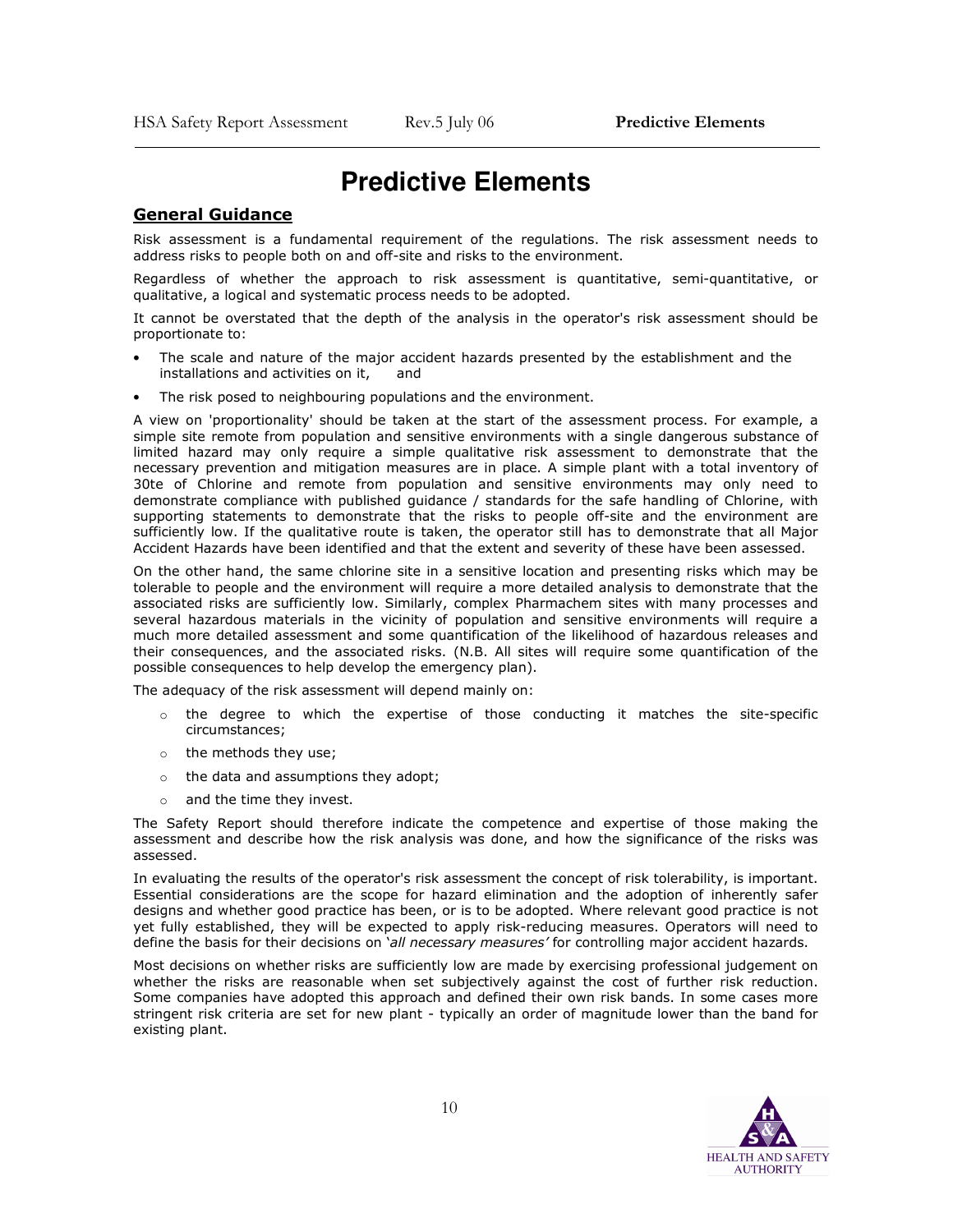HSA Safety Report Assessment Rev.5 July 06 Predictive Elements

 $\overline{\phantom{a}}$ 

This implies that existing control measures should be periodically reviewed to ensure they are properly applied and still appropriate. This will depend on technological progress, changes in society's perception of the particular risks, changes in our understanding of the risk analysis, the uncertainty attached to the risk estimates, and new lessons from accidents and incidents etc. Such reviews should figure prominently in Safety Report updates (see Regulation 13).

Some of the risk analyses required to assess the impact on the natural environment and people may already have been documented for other purposes and it may be possible for the operator to re-use some of this information. It is not necessary to repeat the work but the original documentation must be clearly referenced and, normally, copies of the appropriate parts of it attached to the Safety Report.

If the risk assessment demonstrates that particular dangerous substances present at an establishment are not capable of producing a major accident hazard the operator may apply for a dispensation, to limit information included in the Safety Report, under the European Union harmonised criteria developed for this eventuality (regulation 12(8)).

\_\_\_\_\_\_\_\_\_\_\_\_\_\_\_\_\_\_\_\_\_\_\_\_\_\_\_\_\_\_\_\_\_\_\_\_\_\_\_\_\_\_\_\_\_\_\_\_\_\_\_\_\_\_\_\_\_\_\_\_\_\_\_\_\_\_\_\_\_\_\_\_\_\_\_\_\_\_

#### Approach to Risk Assessment

# 2.1 Is the Operator's approach to risk assessment described?

The report must include a summary of the methods used for risk analysis and the criteria used to judge the significance of the residual risks when control measures have been implemented. Ways of eliminating hazards should be considered, then reducing event likelihood and mitigating the associated consequences. The Safety Report should indicate the competence and expertise of those making the assessment and describe how the risk analysis was done and how the significance of the risks was assessed.

The basis on which the operator makes decisions on 'all necessary measures' should be clearly stated.

The summary should make clear how the operator defines what is, and what is not, addressed in the risk assessment. The depth of the analysis should be proportionate to the scale and nature of the hazards, and the associated risks.

\_\_\_\_\_\_\_\_\_\_\_\_\_\_\_\_\_\_\_\_\_\_\_\_\_\_\_\_\_\_\_\_\_\_\_\_\_\_\_\_\_\_\_\_\_\_\_\_\_\_\_\_\_\_\_\_\_\_\_\_\_\_\_\_\_\_\_\_\_\_\_\_\_\_\_\_\_\_

The approach of the operator to the review of risk assessments should be stated.

#### 2.2 Have human factors have been taken into account in the risk analysis?

Plant personnel are an important part of safety systems. They may contribute to the initiation of a major accident as a result of human error (see 2.7) it is widely accepted that virtually all major accidents include human factors among the root causes. The role operators play in controlling hazards and risks therefore need to be identified as part of the approach to risk assessment. Equipment and procedures need to be designed to minimise human error (routine unintentional failures, decisionmaking failures and violation of rules).

Human Factors issues include:

- Is there a systematic method for identification of the potential role of human failure in accident initiation or escalation;
- Is there a structured approach to identifying all safety-critical and key safety-related human tasks;
- Is the reliability of control measures dependant on human action, realistically addressed;
- Is there a suitable process to determine the minimum staffing levels required to deliver the necessary measures under all reasonably foreseeable conditions, including plant upsets;

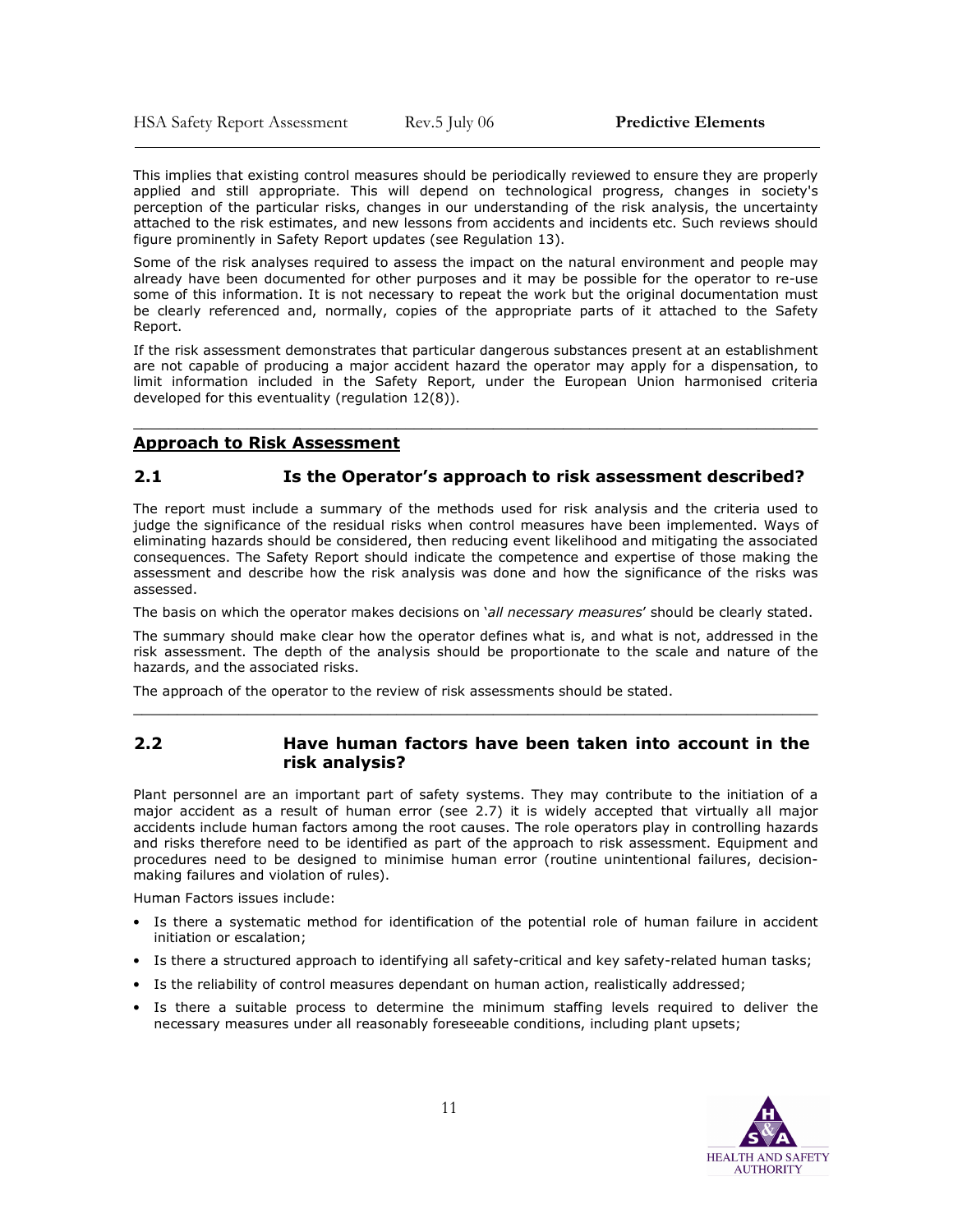• Are risks of undue fatigue in key staff taken into account, allowing for overtime, shift patterns etc. \_\_\_\_\_\_\_\_\_\_\_\_\_\_\_\_\_\_\_\_\_\_\_\_\_\_\_\_\_\_\_\_\_\_\_\_\_\_\_\_\_\_\_\_\_\_\_\_\_\_\_\_\_\_\_\_\_\_\_\_\_\_\_\_\_\_\_\_\_\_\_\_\_\_\_\_\_\_

#### 2.3 Are clear criteria described for eliminating possible hazardous events from further consideration?

The justification must be clearly presented and well argued. In general the Ninth Schedule of the Regulations sets out the criteria whereby a dispensation can be sought. For example for toxic gases, consequence assessment may show that any failure resulting in a release smaller than that equivalent to a 10-mm diameter hole does not produce a major accident hazard to current on-site or off-site populations (see schedule 7 for major accident criteria). However, operators may need to take account of smaller releases that could trigger other events leading to event escalation.

The criteria should be applied at an early stage to limit the scope of the predictive aspects of the risk assessment.

\_\_\_\_\_\_\_\_\_\_\_\_\_\_\_\_\_\_\_\_\_\_\_\_\_\_\_\_\_\_\_\_\_\_\_\_\_\_\_\_\_\_\_\_\_\_\_\_\_\_\_\_\_\_\_\_\_\_\_\_\_\_\_\_\_\_\_\_\_\_\_\_\_\_\_\_\_\_

The criteria must take account of high frequency as well as high consequence events.

#### 2.4 Is the information used suitable for the risk assessment?

The information required for risk assessment will be diverse and extensive. The detail required is process and location specific.

Example: the likelihood of lightning strikes is not usually a significant issue for LPG facilities but could be the cause of a warehouse fire. On the other hand cold weather is unlikely to pose a threat to a warehouse, but could cause problems for butane tanks. For many situations involving toxic gas releases an assessment of the consequences in two weather stability/wind speed combinations may suffice (i.e. F2/D5), but for warehouse fires it is the likelihood of high wind speeds (i.e. D10-D15) and the resulting consequences that dominates the off-site risk. The weather data used should be appropriate.

To assess the consequences of hazardous events, a range of harm levels to people and the environment need to be considered, particularly for emergency planning purposes. This requires the use of appropriate harm criteria. Harm criteria for the effects of toxic, thermal, and overpressure effects are generally available, and those to be used in the assessment should be set out clearly.

#### Hazard Identification and Major Accident Scenarios

#### 2.5 Have all potential major accidents been identified and a suitable subset selected for detailed risk analysis?

A table listing the identified major accidents, their likelihood and consequences is required. The consequences identified should make some estimate of the number of casualties or environmental effects. Describing consequences, as e.g. 'Catastrophic' does not assist in making transparent the reason for selecting one accident over another for detailed analysis. Where a matrix is used to select major accidents, it should be referenced to an appropriate source to demonstrate it's fitness-forpurpose (or a clear justification presented).

Scenarios need to cover events when protection and mitigation (actual or proposed for further risk reduction) measures fail to operate and need to include the worst case on-site and off-site scenarios both for people and the environment.

The hazard identification methods used should be appropriate for the scale and nature of the hazards.

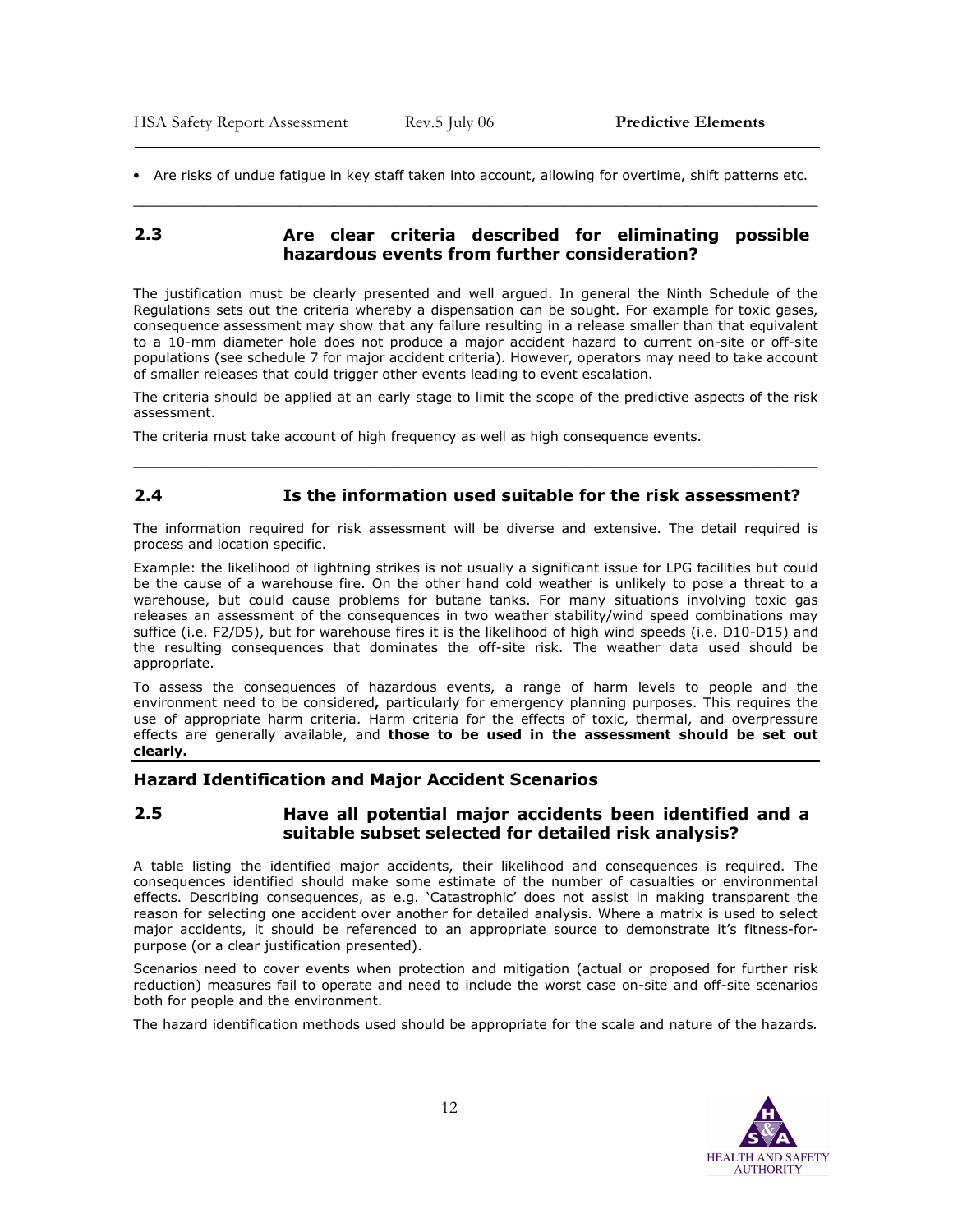The way the major accidents have been identified should be made transparent. The approach adopted and the expertise of the team involved should be described.

Methods that might be used include:

- HAZOP (Hazard and Operability Studies)
- Safety reviews and studies of the causes of past major accidents and incidents
- Industry standard or bespoke checklists for hazard identification
- FMEA (Failure Mode and Effect Analysis)
- Job safety analysis (e.g. Task Analysis)
- Human error identification methods.

Note that one technique alone may be insufficient to identify human/management errors and procedural/hardware failures. Programmable electronic systems should not be neglected.

#### \_\_\_\_\_\_\_\_\_\_\_\_\_\_\_\_\_\_\_\_\_\_\_\_\_\_\_\_\_\_\_\_\_\_\_\_\_\_\_\_\_\_\_\_\_\_\_\_\_\_\_\_\_\_\_\_\_\_\_\_\_\_\_\_\_\_\_\_\_\_\_\_\_\_\_\_\_\_ Likelihood, or the Conditions Under Which a Major Accident Scenario May **Occur**

The following criteria deal with the major accident subset chosen by the operator for detailed analysis. It is important that prevention and mitigating measures identified for the subset are explicitly linked back to the full accident set.

2.6 For the subset selected for detailed analysis, are the likelihood and/or conditions examined?

Is an adequate range of major accidents covered? These may be broadly classified as loss-ofcontainment accidents, and may be categorised as follows:

- Loss of containment accidents due to vessel or pipe work failures, including bund failure & fire engulfment;
- Explosions (batch reactors runaway, tank explosion due to operator error e.g. wrong contents, BLEVES);
- Large fires (Warehouses, pool fires etc) including toxic impacts;
- Events influenced by emergency action or adverse operating conditions etc (e.g. allow fire to burn rather than apply water (i.e. mitigation); dump reactor contents to drain to avoid explosion (i.e. prevention), abnormal discharge to the environment, etc.

All foreseeable causes (initiating events) of the major accident hazard chosen for detailed analysis must be considered. Insights gained from the study of previous accidents and incidents can be a useful starting point. The scope of such studies should consider the causes of accidents in other industries. The operator must present evidence to demonstrate that the event sequences triggering the scenarios are correctly identified and clearly justified.

Where a sequence or combination of events may lead to a major accident, for example an automatic isolation system fails and the operator fails to respond correctly to an alarm, an assessment must be made of the effects of failure of plant and equipment designed to prevent, detect, or mitigate the hazardous conditions. The purpose of the assessment is to decide if, for very hazardous events, the reliability of the automatic system is sufficiently high to render the risks sufficiently low, allowing that the probability of the operative failing to respond is relatively high. Human error should also be addressed as an accident-initiating event in addition to intervention activities e.g. loading wrong reactants into a batch reactor, or wrong operating procedure leading to an abnormal discharge to a watercourse.

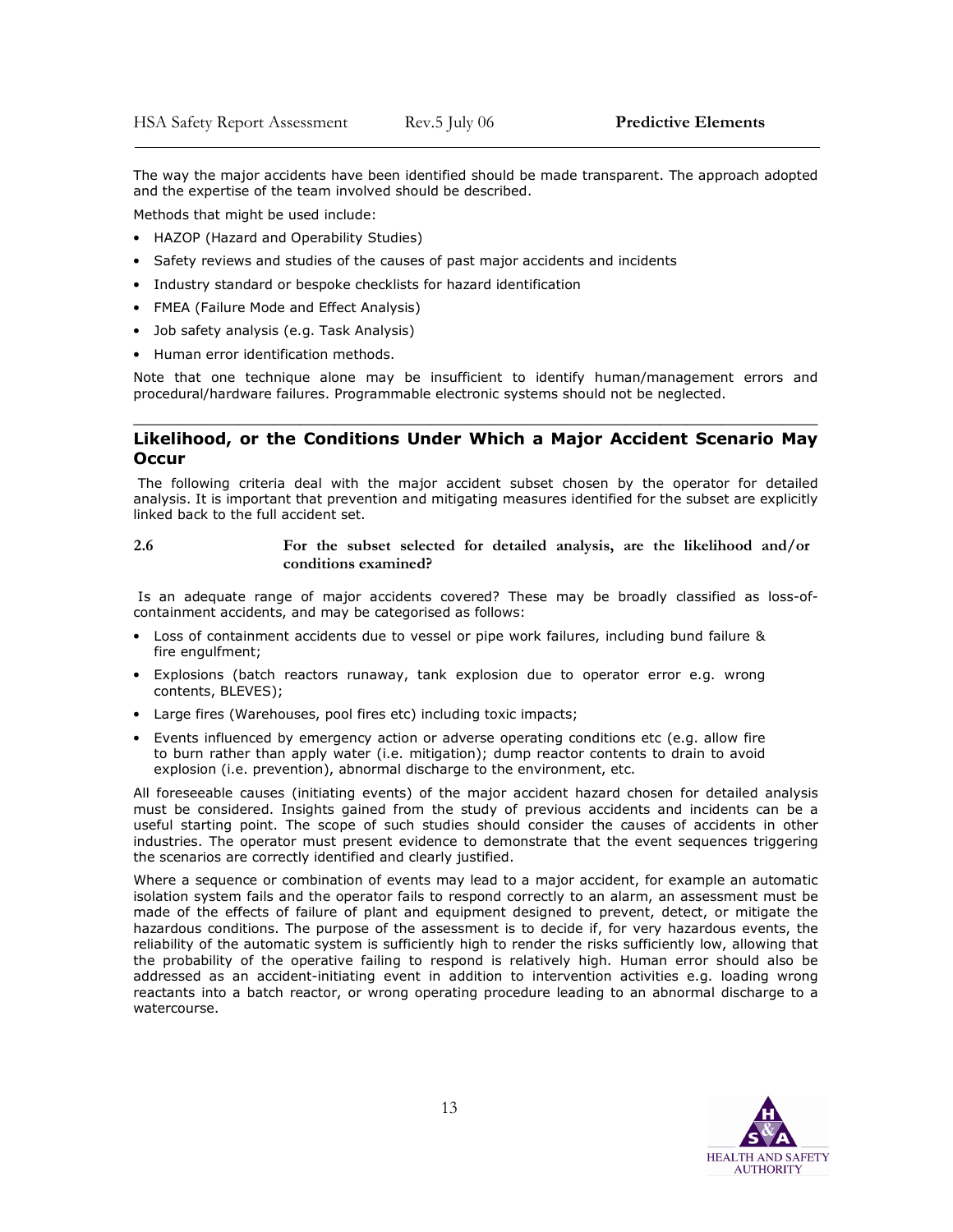All safety critical events must be clearly identified.

The risk analysis should make clear which events are critical from a safety viewpoint. This requires consideration of the likelihood of the various major accidents and the associated consequences.

 Operators need to use appropriate methods for assessing the probabilities of each of the listed major accidents.

Implementation of control and protection measures should reduce the risk arising from these events. The failure of the control measures to prevent the hazard from being realised or to mitigate the associated consequences become critical events. The risk analysis must determine whether the residual risks (determined by the reliability of the control measures etc) are sufficiently low or whether more needs to be done.

If potential control measures are rejected the reasons need to be clearly justified.

Domino events / escalation must be considered.

# 2.7 Are the reliability and response times used realistic?

If qualitative arguments are made they will need to be based on currently accepted good standards for engineering and safe systems of work. The operator's justification may include quality procedures, plant experience, or other acceptable evidence. These could be verified during subsequent inspection.

 $\frac{1}{2}$  ,  $\frac{1}{2}$  ,  $\frac{1}{2}$  ,  $\frac{1}{2}$  ,  $\frac{1}{2}$  ,  $\frac{1}{2}$  ,  $\frac{1}{2}$  ,  $\frac{1}{2}$  ,  $\frac{1}{2}$  ,  $\frac{1}{2}$  ,  $\frac{1}{2}$  ,  $\frac{1}{2}$  ,  $\frac{1}{2}$  ,  $\frac{1}{2}$  ,  $\frac{1}{2}$  ,  $\frac{1}{2}$  ,  $\frac{1}{2}$  ,  $\frac{1}{2}$  ,  $\frac{1$ 

In a scrnario where an operator has to intervene to close an isolation valve manually, the release duration will be determined by the time taken to intervene successfully. In such cases a release duration of less than 20 minutes will require justification.

The methods used to generate event sequences and estimates of the probabilities of potential major accidents should be appropriate and have been used correctly. Appropriate methods include the use of relevant operational and historical data, fault tree analysis and event tree analysis, or a combination of these. The methods and assumptions used will therefore need to be described. In particular, any failure rate data used for the base events in the fault tree analysis will need clear justification in terms of the site-specific circumstances. It will not be sufficient to adopt data from published sources without justification as to their suitability, unless it is shown (e.g. through a sensitivity analysis) that the conclusions of the risk analysis are not sensitive to such data. When the estimates of the likelihood of the safety critical events are sensitive to the data and assumptions used, suitable and sufficient justification will be needed.

The Safety Report must provide adequate justification for event probabilities that are not consistent with historical or relevant generic industry data. The estimates given are to be compared with values commonly used (for example in the Purple Book) and accepted by experienced risk analysts. Here are some other failure frequencies that might be helpful (from HSE) –

| Failure of a ROSOV on demand                                                                | $3 \times 10^{-2}$ / demand |
|---------------------------------------------------------------------------------------------|-----------------------------|
| Failure of an excess flow control valve on demand $\left 1.3 \times 10^{-2} \right $ demand |                             |
| Failure of an automatic shutoff valve to close                                              | $1 \times 10^{-2}$ /demand  |
| Failure of a level sensor (sticking)                                                        | 50 per $10^6$ hrs           |
| Failure of a flow sensor                                                                    | 40 per $10^6$ hrs           |

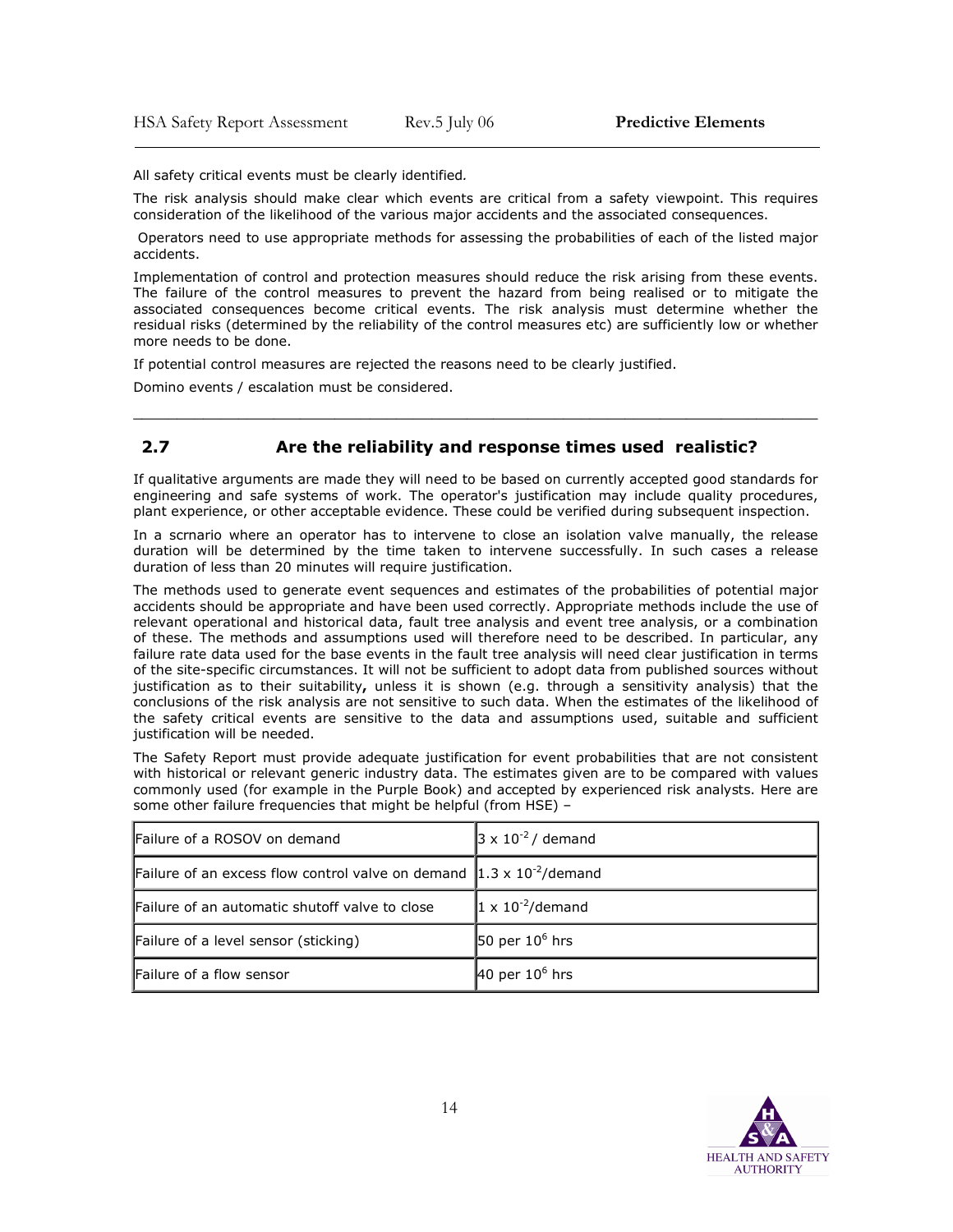#### Consequence Assessment

 $\overline{\phantom{a}}$ 

#### 2.8 Has suitable and sufficient consequence assessment been carried out?

A Range of severities will need to be considered so that corresponding 'hazard zones' defining the extent of affected areas can be mapped out. For people, the harms considered should include fatality, serious injury and hospitalisation. A range of potential harms to the environment need to be considered. The most recent amendment to the directive states this 'includes maps, images or, as appropriate, equivalent descriptions, showing areas which are liable to be affected by such accidents..'

The accident consequence analysis must be a systematic process. In the case of LPG for example, the following steps would be expected: -

- List the assumptions that will be made about containment failures (size, location).
- Describe the essential features of the model that will be used to calculate the rate of outflow of LPG and the duration of the release.
- List the assumptions used in the assessment.
- Present the results of the assessment to characterise the LPG release.
- Identify the model that will be used to determine the characteristics of the thermal radiation source for scenarios involving immediate ignition (fireball and jet fire and pool fire).
- List the assumptions used to calculate the radiant flux from the burning gas (emissive power, wind speed, etc).
- List the assumptions about the dose received by individuals indoors and outdoors.
- Present the results of individual dose calculations.
- List the assumptions for LPG gas dispersion (flash fire calculation).
- List the assumptions used in the dispersion analysis (stability, wind speed ground roughness).
- Describe the essential features of the model used to calculate the dispersion of release of LPG.
- Present the results of calculations of the dimensions of a flash fire.
- Describe the effect of accidents on local populations and the environment.
- Justify, if excluded, why a VCE will not occur.

In the case of an LPG facility the risk-dominating event will usually (mounded vessels excepted) be whole tank failure followed by immediate ignition, resulting in a fireball. If the cloud resulting from the BLEVE event does not ignite immediately it will drift on the wind. Subsequent ignition may result in a flash fire or vapour cloud explosion. If no ignition sources are encountered before the cloud is diluted below the lower limit of flammability, no serious consequences arise. The possible outcomes following an LPG release are usually developed by Event Tree Analysis.

The worst-case scenarios need to be addressed.

Operators will need to state which models have been used and justify their suitability. When the scale of the hazards is significant, well-validated models should be used throughout the assessment. Models which might be suitable (non exhaustive list) include ALOHA, CAMEO, FRED, RMPComp, SCREEN/T-SCREEN, DEGADIS, SLAB, HGSYSTEM, SAFETI, PHAST, BP CIRRUS, methods specified by CCPS in their publications, methods in the TNO yellow books and software implementing these methods.

Source terms used should be appropriate and to have been used correctly for each relevant major accident hazard (the source term defines the nature, size, and duration of the release).

A range of weather conditions usually needs to be considered for toxic releases (remember that toxic

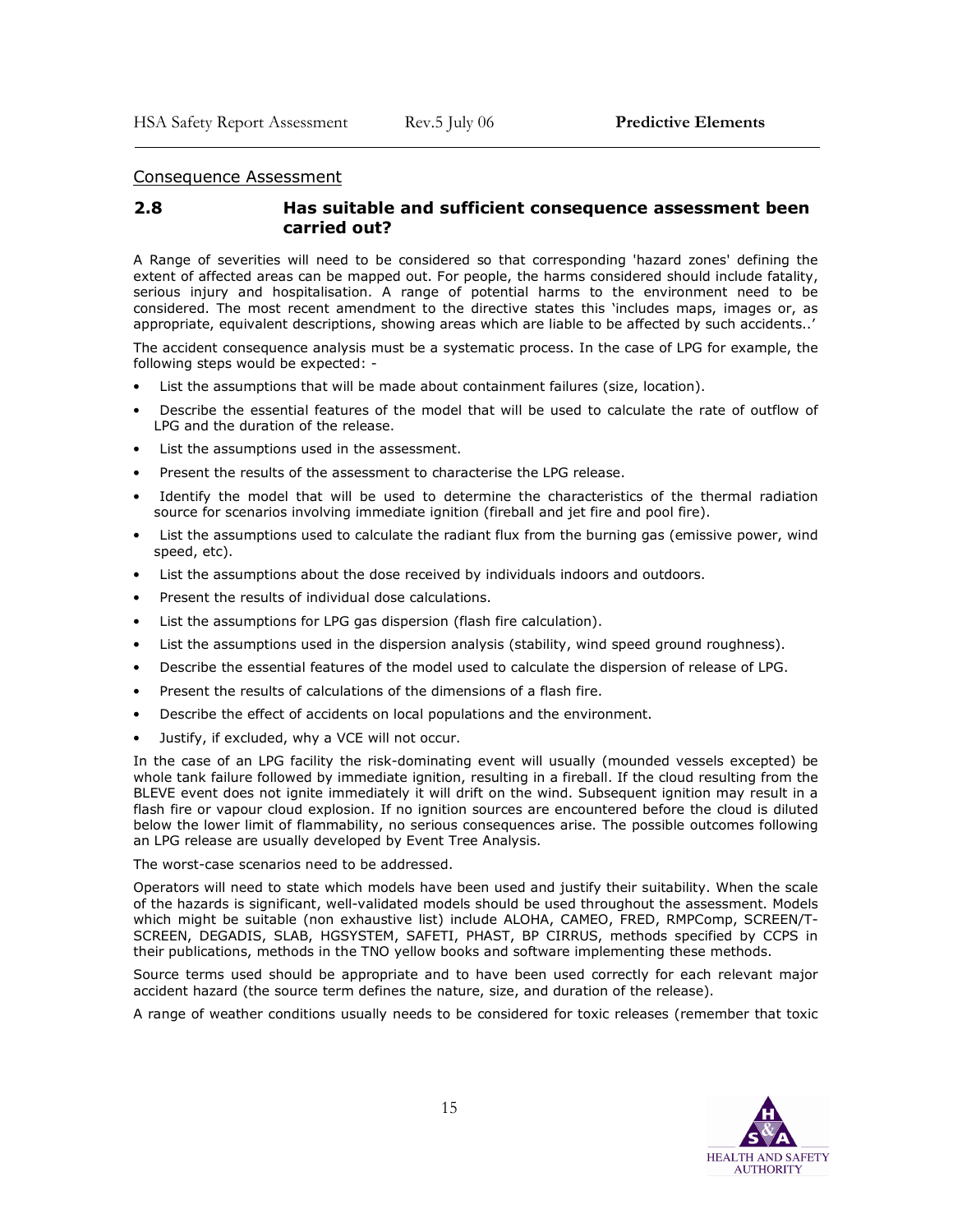releases can also result from a fire). A basic set is the F2/D5 pair. For the more significant events it may be necessary to use a larger set (depending on the nature of conclusions being made).

Other consequence assessment models (e.g. BLEVE, Warehouse fire etc) used must be appropriate and need to have been used correctly for each relevant major accident. The models must be named and described, and their suitability justified. Modelling should not be based on excessively optimistic assumptions. (In the case of catastrophic failure of a bulk tank, it is reasonable to assume 50% overtops the bund. In the case of fires, the surface emissive power [SEP] used should be justified – 50-150 kW/m<sup>2</sup> for hydrocarbon fires are usual, and 150-300 kW/m<sup>2</sup> for fireballs. For a Jet Fire 200 kW/m<sup>2</sup> is often used. The TNT equivalent for hydrocarbons should be 0.3 – 0.42 times the vapour mass in the cloud).

Sensitivity tests of the results to the choice of harm criteria or model, or the way it is used, may be needed, particularly when the scale and nature of the hazard and risk is significant. In the case of thermal effects, an endpoint not more than  $4kW/m^2$  should be used. Other important endpoints are for piloted ignition of wood  $(14.7 \text{ kW/m}^2)$  and spontaneous ignition  $(25.6 \text{ kW/m}^2)$ . For toxic gases, fatality, dangerous dose, IDLH, ERPGs 1-3 and AEGL are all suitable for use, but the full spectrum of casualties should also be estimated. Harm criteria for the environment may not be specifically defined and should be assessed on a case by case basis, referencing appropriate standards. Justification for the approach to environmental impact assessment and the data used is needed.

An essential requirement is that the operator's controls meet the relevant environmental quality standards.

The sensitivity of the results to assumptions that are pivotal to the analysis must be tested (e.g. release rate/duration, weather frequency), particularly when the scale and nature of the hazard or risks are significant.

\_\_\_\_\_\_\_\_\_\_\_\_\_\_\_\_\_\_\_\_\_\_\_\_\_\_\_\_\_\_\_\_\_\_\_\_\_\_\_\_\_\_\_\_\_\_\_\_\_\_\_\_\_\_\_\_\_\_\_\_\_\_\_\_\_\_\_\_\_\_\_\_\_\_\_\_\_\_

#### Risk Assessment

#### 2.9 Does the Safety Report demonstrate that the risks are sufficiently low?

The findings and conclusions from the risk analysis must summarise the relationship between the hazards and risks, and demonstrate that the measures adopted to prevent and mitigate major accidents make the risks sufficiently low (or identify measures to reduce this risk to a tolerable level).

The analysis and the comprehensiveness of the presentation of the risk assessment will generally be proportionate to the scale and nature of the site, and should be sufficient for demonstrating that all necessary control measures have been taken. There must be clear links between the conclusions and:

- The analysis of the risks, including hazardous event likelihood and the associated consequences; and
- The measures (technical or procedural) taken to make the risks sufficiently low.

The 'all necessary measures' arguments may be made qualitatively and focus on relevant good practice and sound engineering principles. Several sources of authoritative indications of good practice exist:

- i) Legislation
- ii) Guidance
- iii) Standards produced by Standard-making organisations
- iv) Guidance produced by a Technical Body, e.g: IChem E
- v) Guidance agreed by an organisation representing a particular sector of industry

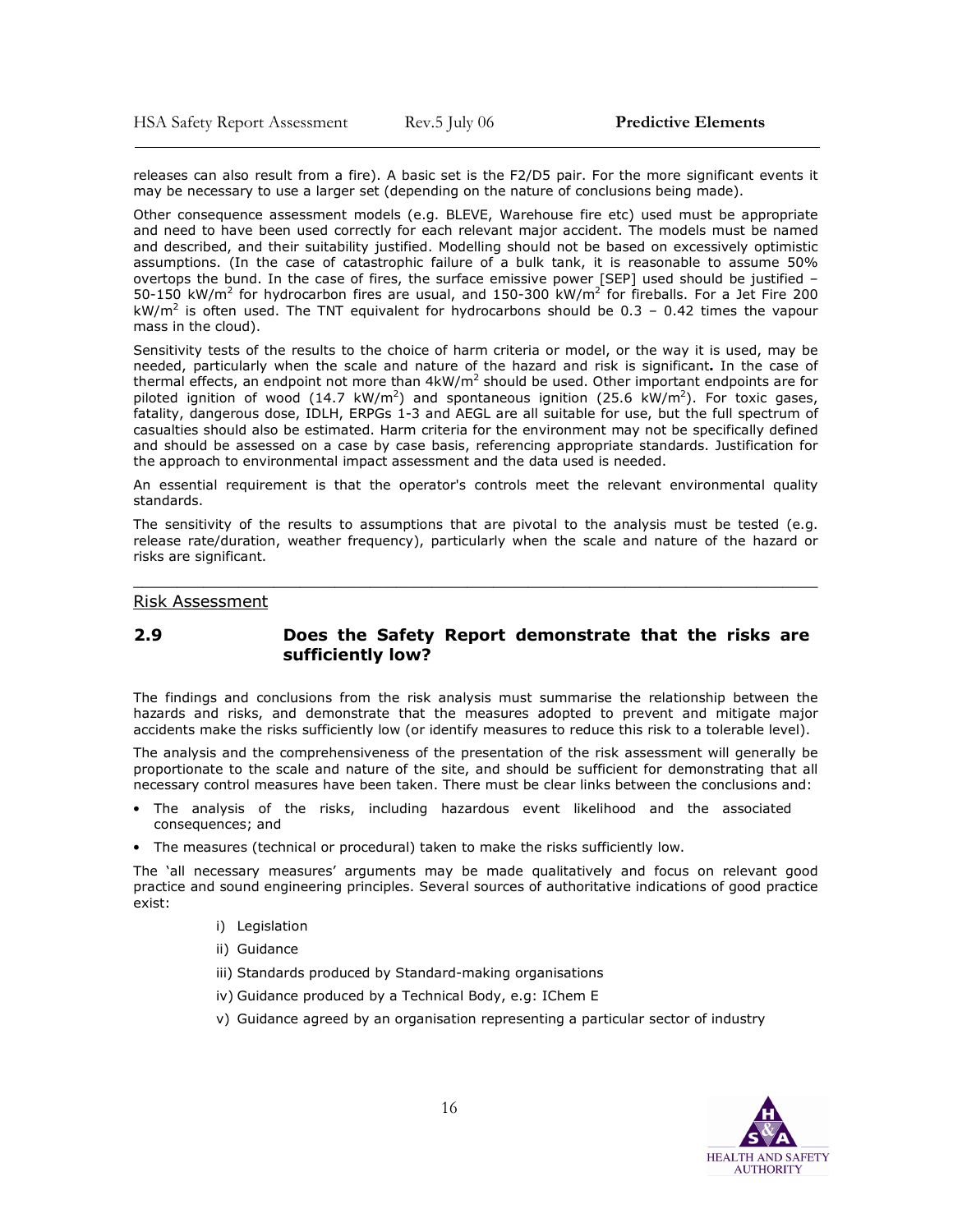vi) Standard good practice adopted by a particular sector of industry.

Should any conflict arise between these sources of good practice the safety report should demonstrate the appropriate source is being used.

If good practice is used as the sole justification of 'all necessary measures', several stringent requirements need to be met. These include:

- i) The practice must be relevant to the operator's situation;
- ii) Any adopted standard must be up-to-date and relevant; and
- iii) Where a standard allows for more than one option for conformity, the chosen option make the risks sufficiently low.
- iv) Any adopted standard must be relevant in the context of major accident hazards.

More complex situations may require the presentation of quantitative arguments coupled with cost benefit analysis in order to provide the justification that all measures necessary have been taken. If quantitative arguments are used the methods, assumptions and the criteria adopted for decisionmaking should be explained. Major accident risks are additional to 'normal' industrial risks. Therefore operators should be challenged on the use of unacceptably optimistic criteria. And remember risks should always be as low as reasonably practicable. For new plant a lower maximum tolerable risk level may be adopted. Operators need to state and justify the benchmark criteria adopted for their environmental impact assessments.

The Safety Report must demonstrate that a systematic and sufficiently comprehensive approach to the identification of risk reduction measures has taken place. It is not in the spirit of risk assessment to use it solely to demonstrate that existing controls or the adoption of current good practice make the risks sufficiently low. Risk assessment is an opportunity to systematically assess the current situation or decide the best option for designing a new facility. It is a chance to take account of technological advance, to seek inherently safer designs, and to take account of improvements in assessment methods and views on good practice etc. Whatever additional measures are identified as being reasonably practicable should be implemented. The justification for rejecting possible risk reduction measures needs to be well argued and supported with evidence (see also the SMS elements).

Explicit links must be made from the detailed risk assessment to the measures in place for all major accidents.

\_\_\_\_\_\_\_\_\_\_\_\_\_\_\_\_\_\_\_\_\_\_\_\_\_\_\_\_\_\_\_\_\_\_\_\_\_\_\_\_\_\_\_\_\_\_\_\_\_\_\_\_\_\_\_\_\_\_\_\_\_\_\_\_\_\_\_\_\_\_\_\_\_\_\_\_\_\_

#### 2.10 Are the conclusions drawn from the risk analysis with respect to emergency planning soundly based?

The worst-case scenarios for people and the environment must be considered. The analysis of these should not be overly optimistic or pessimistic as this could have resource implications for the emergency services. The consequence models and assumptions used therefore need to be appropriate for the scale and nature of the hazards. The range of hazardous scenarios considered needs to be representative and suitable for emergency planning purposes. The consequences of catastrophic vessel failure and guillotine fracture of pipework need to be included. The levels of harm considered and the impact criteria/vulnerability models used need to be suitable for predicting the extent of areas where people might be fatally or seriously injured or require hospitalisation. For environmental impact assessment, corresponding levels of harm to the environment should be considered. For releases resulting in environmental damage a range of representative conditions need to be considered e.g. to cover the range of flow rates in watercourses.

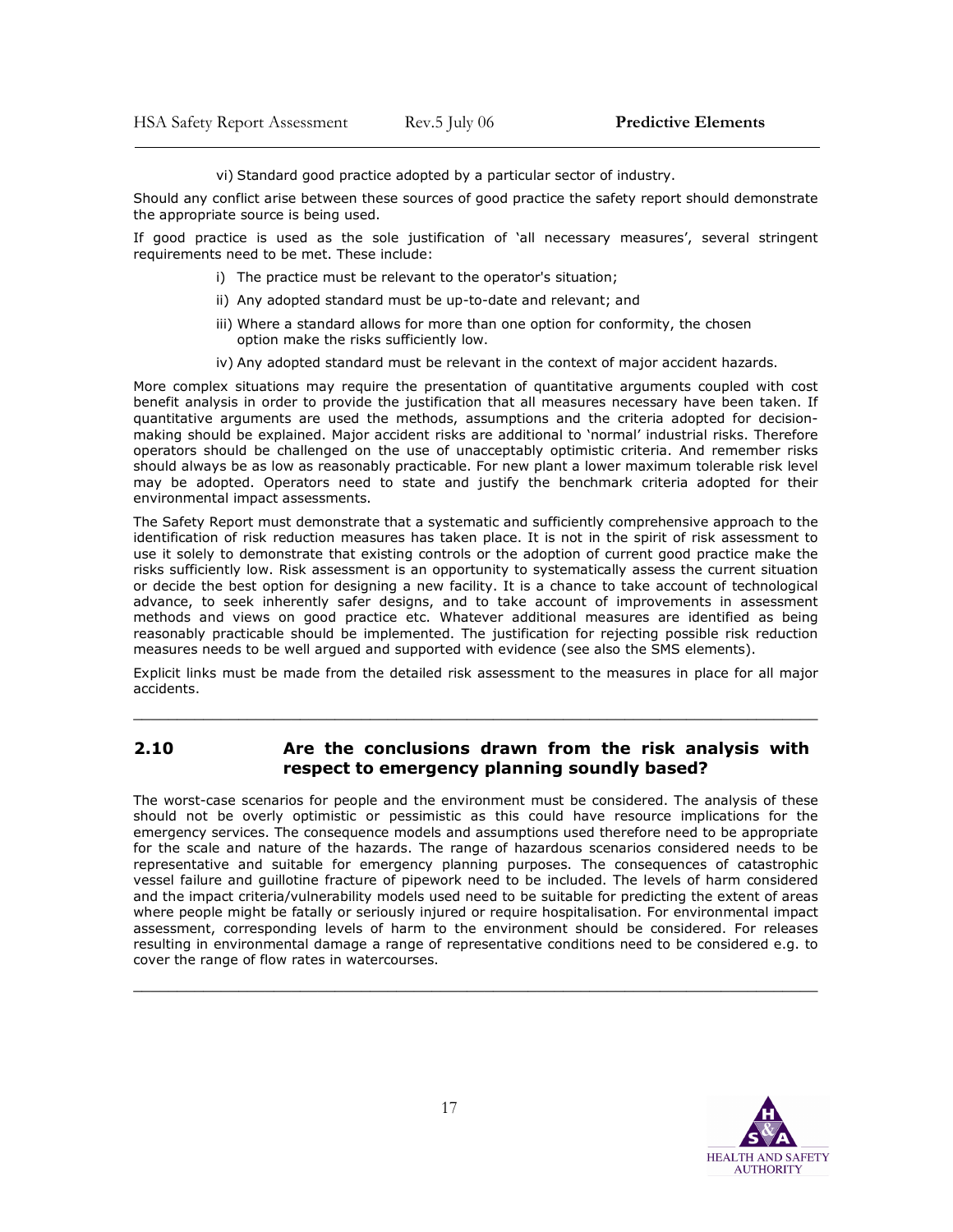#### MAPP and SMS Elements

#### General Guidance

 $\overline{\phantom{a}}$ 

The assessment criteria and supplementary guidance given in this section are intended to help generate a consistent approach to assessment in relation to:

- The constitutent elements of a MAPP;
- The elements of a SMS required for implementing the MAPP.

Not all of the assessment criteria will be relevant to every operator and establishment. However the onus is on the operator to demonstrate that the MAPP and SMS are adequate in the context of the major accident hazards at the site.

The safety management system described in the Safety Report should cover the part of the general management system that includes the organizational structure, responsibilities, practices, procedures, processes and resources for determining and implementing the MAPP as outlined in Annex III of the Directive and the 2nd Schedule of S.I. 74.

 Schedule 2 of the Regulations describes the elements that should be included in a SMS for implementing the MAPP. The Safety Report should provide an account of the general management arrangements for determining and implementing the MAPP and evidence of the existence of those management risk control systems which are important for preventing major accidents and limiting the consequences for people and the environment.

#### General Assessment Tests

The purpose of the assessment process in relation to the MAPP and the rest of the SMS is to provide answers to 5 essential questions.

- Does the Safety Report contain a MAPP?
- Does the information in the Safety Report demonstrate that there is a SMS for implementing the MAPP?
- Does the information provided in the Safety Report as a whole demonstrate that the MAPP and the rest of the SMS have been put into effect?
- Does the information demonstrate that all necessary measures have been taken to prevent major accidents and to limit their consequences for people and the environment?
- Has the assessment revealed any serious deficiencies in the measures taken for the prevention and mitigation of major accidents?

The SMS should not be assessed in isolation. The rest of the Safety Report describes a series of outcomes that are themselves determined or influenced by the SMS. These include the technical descriptions and predictive elements. The assessment team's conclusions in relation to these should therefore be taken into account when deciding if the report demonstrates that the MAPP and SMS have been put into effect.

It is also important that the individual elements that make up the SMS are not considered in isolation from each other.

\_\_\_\_\_\_\_\_\_\_\_\_\_\_\_\_\_\_\_\_\_\_\_\_\_\_\_\_\_\_\_\_\_\_\_\_\_\_\_\_\_\_\_\_\_\_\_\_\_\_\_\_\_\_\_\_\_\_\_\_\_\_\_\_\_\_\_\_\_\_\_\_\_\_\_\_\_\_

The SMS should be assessed as a whole.

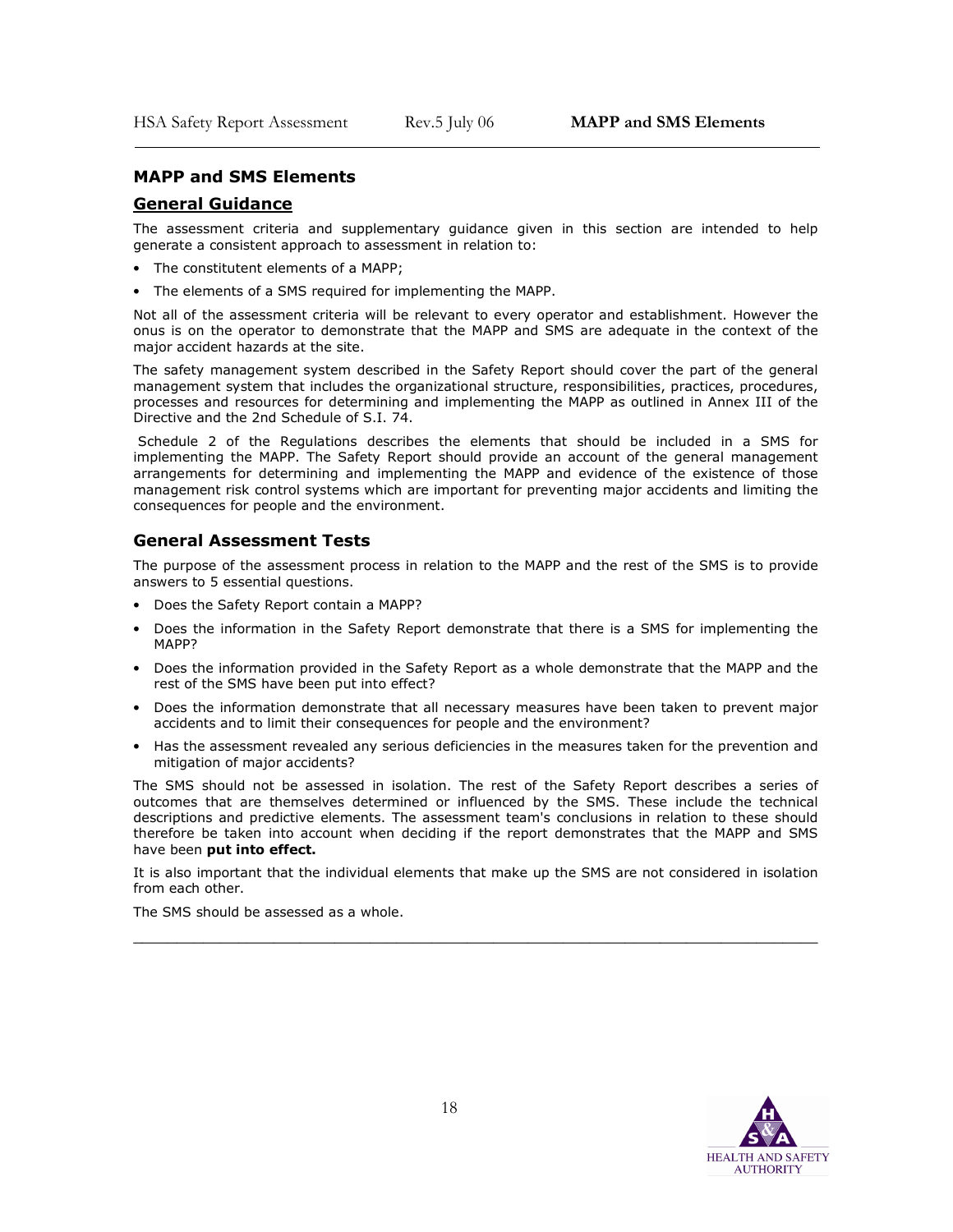#### MAJOR ACCIDENT PREVENTION POLICY

#### 3.1 Does the MAPP include a commitment to achieve a high standard of protection for people and the environment?

The MAPP should include a statement showing the operator's commitment to achieving high standards of safety for man and the environment as well as an indication that the necessary resources will be made available. It should include reference to compliance with S.I. 74.

\_\_\_\_\_\_\_\_\_\_\_\_\_\_\_\_\_\_\_\_\_\_\_\_\_\_\_\_\_\_\_\_\_\_\_\_\_\_\_\_\_\_\_\_\_\_\_\_\_\_\_\_\_\_\_\_\_\_\_\_\_\_\_\_\_\_\_\_\_\_\_\_\_\_\_\_\_\_

# 3.2 Is it demonstrated that the MAPP sets out the operator's overall aims and principles of action with respect to the control of major accident hazards?

There should be a recognition in the MAPP and/or Safety Report that the nature of the operator's activities gives rise to major accident hazards to employees, contractors, visitors, members of the public and the natural and man-made environment as appropriate and therefore that the operator has a special obligation to employees, neighbours and the environment.

The MAPP / SMS should be referred to in the operator's Safety Statement. This may be confirmed during inspection on site.

The MAPP must include statements explaining the operator's overall aims and principles of action in relation to the control of major accidents. Reference may be made to Regulation 9 of S.I. 74.

\_\_\_\_\_\_\_\_\_\_\_\_\_\_\_\_\_\_\_\_\_\_\_\_\_\_\_\_\_\_\_\_\_\_\_\_\_\_\_\_\_\_\_\_\_\_\_\_\_\_\_\_\_\_\_\_\_\_\_\_\_\_\_\_\_\_\_\_\_\_\_\_\_\_\_\_\_\_

#### 3.3 Does the MAPP include a commitment to provide and maintain a management system which addresses the following issues?

- a) The roles and responsibilities of personnel involved in the management of major hazards at all levels in the organisation, including contractors where appropriate, and the provision of training to meet identified training needs.
- b) Hazards arising from normal and abnormal operation and the assessment of their likelihood and the adoption and implementation of procedures for systematically identifying major accident severity;
- c) The adoption and implementation of procedures & instructions for safe operation, including maintenance of plant, processes, equipment and temporary stoppages;
- d) The adoption and implementation of procedures for planning modifications to, or the design of new installations, processes or storage facilities;
- e) The adoption and implementation of procedures to identify foreseeable emergencies by systematic analysis and to prepare, test and review emergency plans to respond to such emergencies;
- f) The adoption and implementation of procedures for the ongoing assessment of compliance with the objectives set out in the MAPP and SMS and the mechanisms for investigation and taking corrective action in case of non-compliance. These procedures should include the operator's system for reporting major accidents and near misses, particularly those involving failure of protective measures, and their investigation and follow up on the basis of lessons learned;

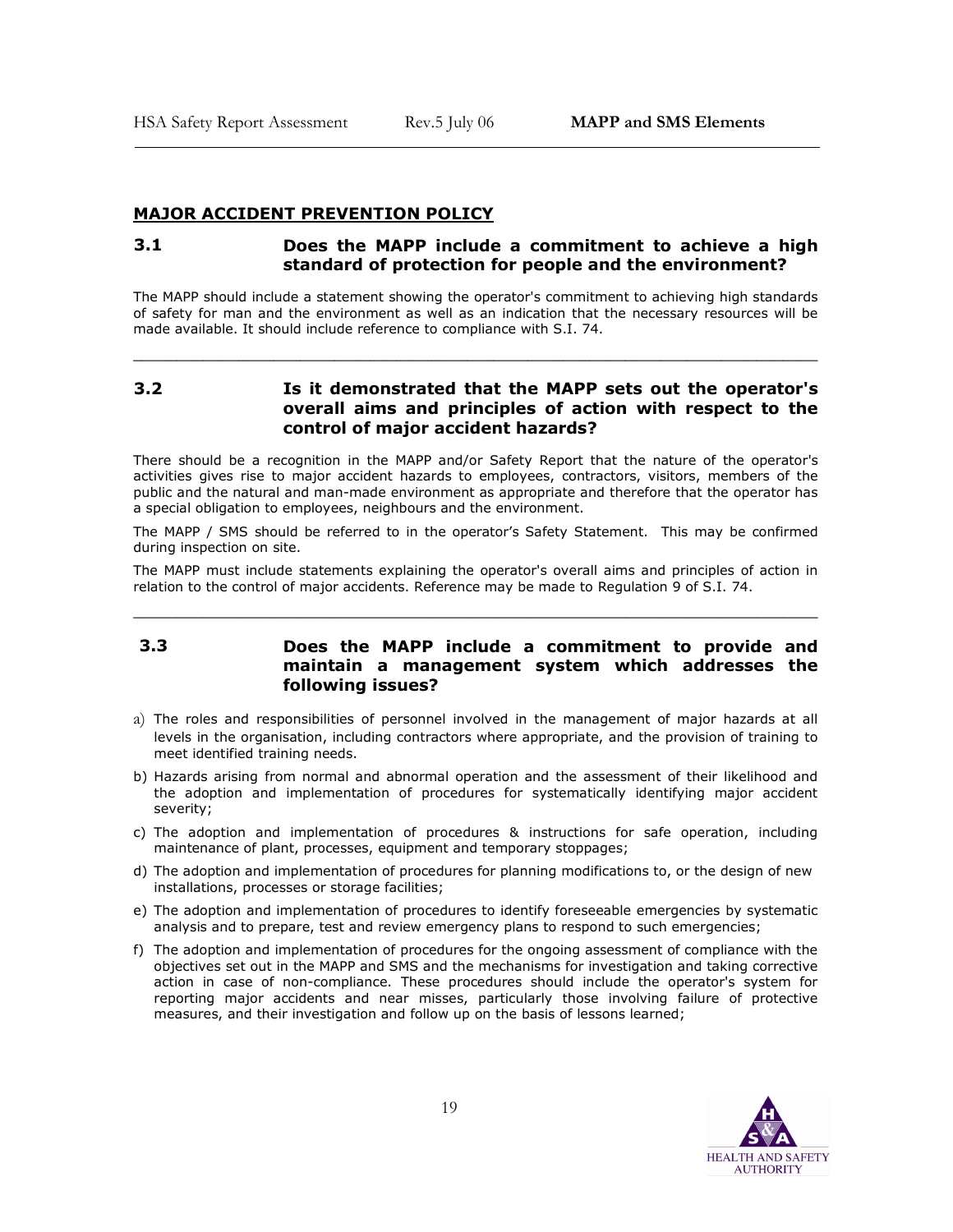g) The adoption and implementation of procedures for periodic systematic assessment of the MAPP and the effectiveness and suitability of the SMS, including the documented review of performance of the MAPP and SMS and their updating by senior management.

The MAPP must show that the operator has considered all the elements and made convincing commitments to achieving the stated aims.

The MAPP should include aims that are realistic and appropriate for the establishment.

The MAPP must include a commitment to periodic review by senior management.

#### 3.4 Is the MAPP set at a senior level in the operator's organisation?

\_\_\_\_\_\_\_\_\_\_\_\_\_\_\_\_\_\_\_\_\_\_\_\_\_\_\_\_\_\_\_\_\_\_\_\_\_\_\_\_\_\_\_\_\_\_\_\_\_\_\_\_\_\_\_\_\_\_\_\_\_\_\_\_\_\_\_\_\_\_\_\_\_\_\_\_\_\_

The current MAPP must be included in the Safety Report.

The written statement of the operator's MAPP should be signed and dated by the most senior manager or managers with the authority for its implementation.

#### SAFETY MANAGEMENT SYSTEM

#### 3.5 Is it demonstrated that all necessary roles in the management of major hazards have been clearly allocated?

The SMS as described in the Safety Report should reflect the top-down commitment, environmental awareness and safety culture of the operator's organisation. It must then describe how this is translated into the direct responsibilities of personnel involved in the management of major hazards at all levels in the organization.

The Safety Report should include sufficient explanation of how the SMS fits into the overall organisational arrangements.

The Safety Report must include organisational charts, outlining the allocation of roles and responsibilities for all aspects of the management of major hazards from company directors, or senior executives, down to operators and maintenance fitters. The SMS must indicate that roles have been allocated to production and technical directors, site managers, operations managers, production personnel, process development managers, design teams, project managers, maintenance managers, personnel managers, training staff, safety professionals, environmental professionals, risk assessors etc. where appropriate.

The operator must be able to provide documented proof that individuals identified have received adequate training to fulfil their roles and responsibilities.

Information to confirm that the control of major accident hazards is a management function;

The Safety Report must identify the key managers and post-holders for each of the following responsibilities:

- Providing resources, including human resources, for developing, implementing and maintaining the SMS;
- Identifying major hazards and assessing associated risks during the life cycle of the installation;
- Ensuring that employees, contractors and others are aware of the major accident hazards and are competent in the systems for controlling them;

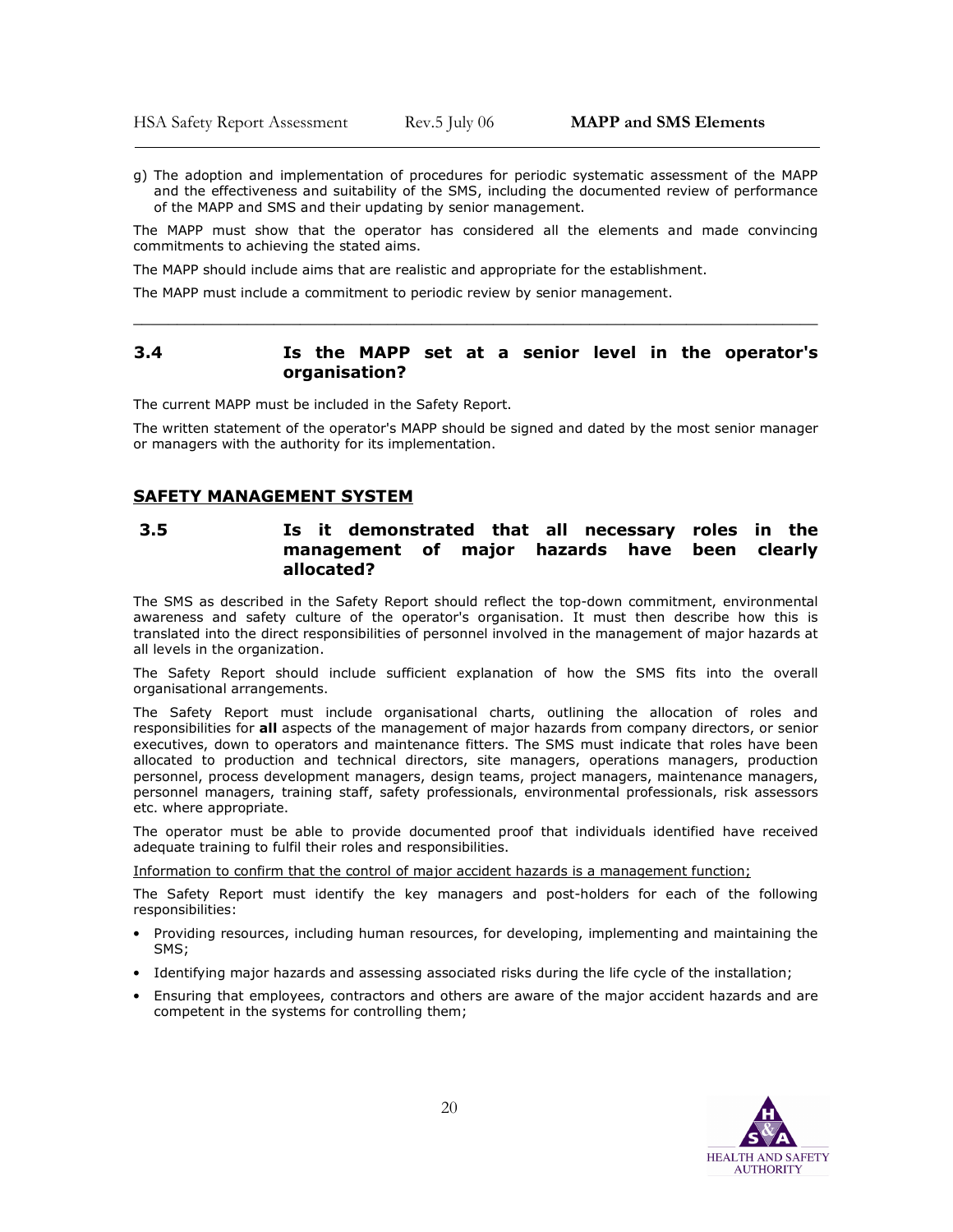- Designing new installations and planning modifications;
- Identifying, recording and following-up corrective and improvement actions;
- Controlling abnormal situations and emergencies;
- Identifying relevant training needs, providing training and evaluating its effectiveness;
- Implementing the key risk control systems necessary for the control of major hazards;
- Coordinating implementation of the SMS and reporting to senior management;
- Monitoring performance and carrying out audits and reviews.

#### 3.6 Does the Safety Report show how the operator has allocated sufficient resources to implement the MAPP?

The Safety Report must include brief explanations of how the overall management of major accident hazard resources, including people, equipment, time and financial, are determined and allocated (including arrangements to be implemented following a major accident).

Reference should be made to the arrangements for filling key posts.

Explanations of systems for identifying absences of key personnel and arranging competent cover should be included. The operator must demonstrate that an adequate level of supervision is maintained and that personnel are competent to carry out their roles.

\_\_\_\_\_\_\_\_\_\_\_\_\_\_\_\_\_\_\_\_\_\_\_\_\_\_\_\_\_\_\_\_\_\_\_\_\_\_\_\_\_\_\_\_\_\_\_\_\_\_\_\_\_\_\_\_\_\_\_\_\_\_\_\_\_\_\_\_\_\_\_\_\_\_\_\_\_\_

3.7 Is it demonstrated that the performance of people having a role to play in the management of major accident hazards is measured and that they are held accountable for their performance?

Responsibilities for management of major accident hazards must be made clear to the jobholder e.g. in job descriptions.

The Safety Report should reference any formal personal performance review and appraisal systems, which set objectives relevant to the control of major accident hazards, measure the extent to which objectives are achieved and identify procedures for corrective actions if objectives are not reached.

The Safety Report must show that the operator has in place a system for providing and maintaining appropriate levels of management and employee competence. The Safety Report must show that safety personnel report to an appropriate level.

Reference must be made to the arrangements for identifying the competence and training needs of all those having a role to play in the control of major accident hazards, including their deputies, from directors or senior executives, down to operators and including contractors and their employees. Training assessment should be performed as appropriate to determine effectiveness and refresher training carried out as necessary.

#### 3.8 Has the operator systems for ensuring that employees are actively involved in the control of major accident hazards?

\_\_\_\_\_\_\_\_\_\_\_\_\_\_\_\_\_\_\_\_\_\_\_\_\_\_\_\_\_\_\_\_\_\_\_\_\_\_\_\_\_\_\_\_\_\_\_\_\_\_\_\_\_\_\_\_\_\_\_\_\_\_\_\_\_\_\_\_\_\_\_\_\_\_\_\_\_\_

The Safety Report must contain summaries of systems to secure the continued participation, commitment and involvement of employees at all levels. This might include how the workforce is involved in consultative bodies, health, safety and environment committees, safety circles and safety

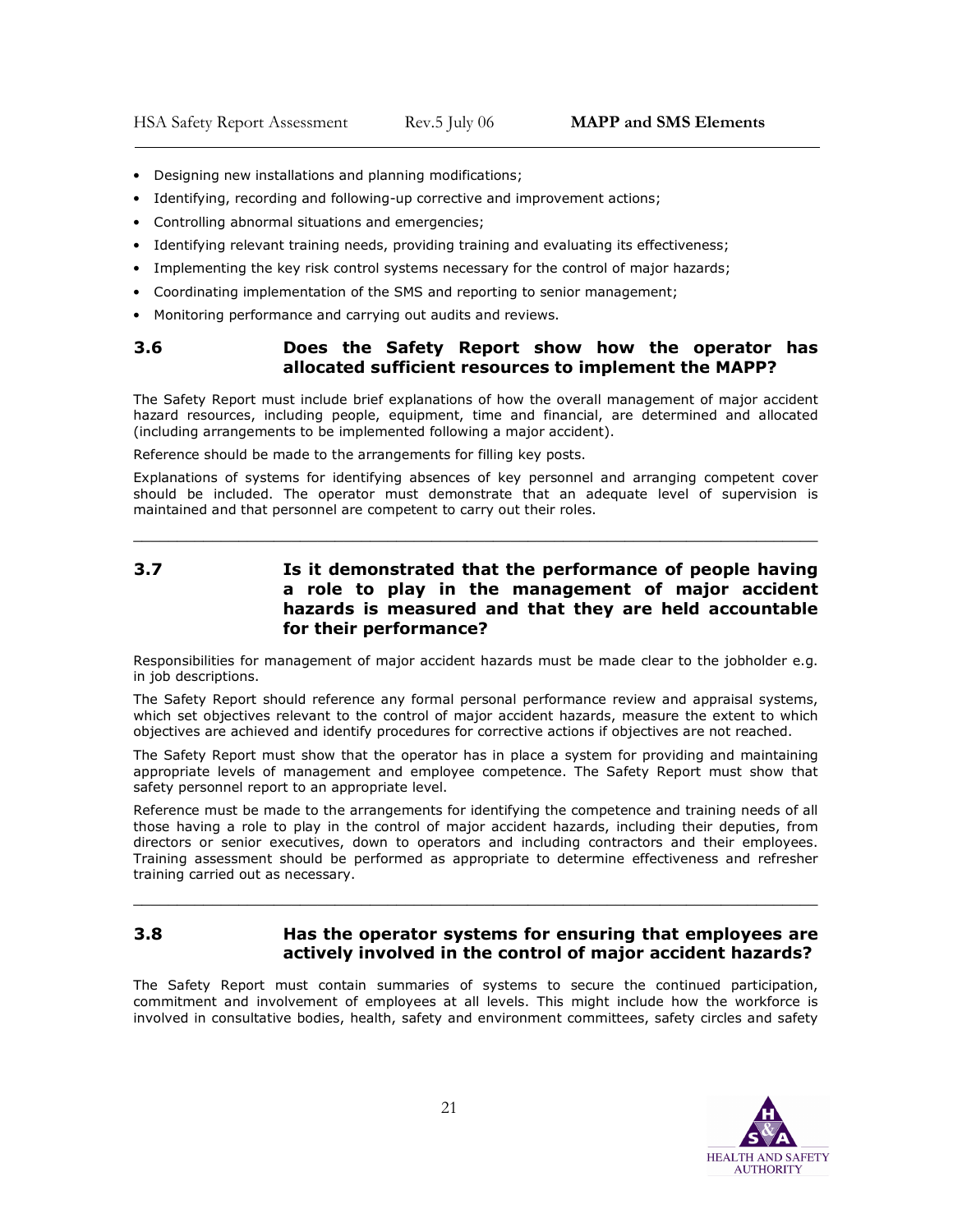teams. Descriptions of how the organization encourages and supports employee or safety representatives should be outlined.

Arrangements for upward reporting of information relevant to the control of major hazards must be addressed (e.g. are employees involved in HAZOP or risk assessment studies, accident / near miss investigations, audit and review activities etc.)

\_\_\_\_\_\_\_\_\_\_\_\_\_\_\_\_\_\_\_\_\_\_\_\_\_\_\_\_\_\_\_\_\_\_\_\_\_\_\_\_\_\_\_\_\_\_\_\_\_\_\_\_\_\_\_\_\_\_\_\_\_\_\_\_\_\_\_\_\_\_\_\_\_\_\_\_\_\_

#### 3.9 Has the operator arrangements in place for communicating with, co-operating with, and securing the co-operation of other organisations?

The Safety Report must outline the operators arrangements for co-operation and communication with organisations external to the operator who may have key roles to play or may be able to provide information (such as change in legislation, technical standards or information on accidents in similar sites), necessary for the prevention and mitigation of major accidents. These external organisations include neighbouring establishments, contract personnel, emergency services, authorities responsible for preparation and maintenance of external emergency plans, enforcing authorities, employers associations, local authorities or other relevant bodies.

The operator must outline its arrangements for supplying to those people and institutions off-site liable to be affected by a major accident, with the information required under Regulation 18.

The operator should demonstrate it has systems for gathering information from external sources necessary for the control of major accident hazards.

\_\_\_\_\_\_\_\_\_\_\_\_\_\_\_\_\_\_\_\_\_\_\_\_\_\_\_\_\_\_\_\_\_\_\_\_\_\_\_\_\_\_\_\_\_\_\_\_\_\_\_\_\_\_\_\_\_\_\_\_\_\_\_\_\_\_\_\_\_\_\_\_\_\_\_\_\_\_

# 3.10 Has the operator arrangements for communicating information, important for the control of major accident hazards, within the operator's organisation?

The Safety Report must identify arrangements in place for the effective communication of issues relevant to the MAPP within the operator's organisation. The operator must demonstrate how the process of communicating the MAPP statement is performed e.g. The Safety Statement should refer to the MAPP and SMS and the fact that the site is a Seveso site.

The Safety Report should outline what arrangements are in place to demonstrate line managers' commitment to the MAPP through their visible behaviour e.g. participating in safety meetings, accident investigations and participating in active monitoring activities.

Written communication relevant to implementation of the MAPP might include documenting:

roles and responsibilities of relevant personnel, procedures and instructions for safe operations, information on safety performance, safety meetings, shift meeting where employee feedback is obtained.

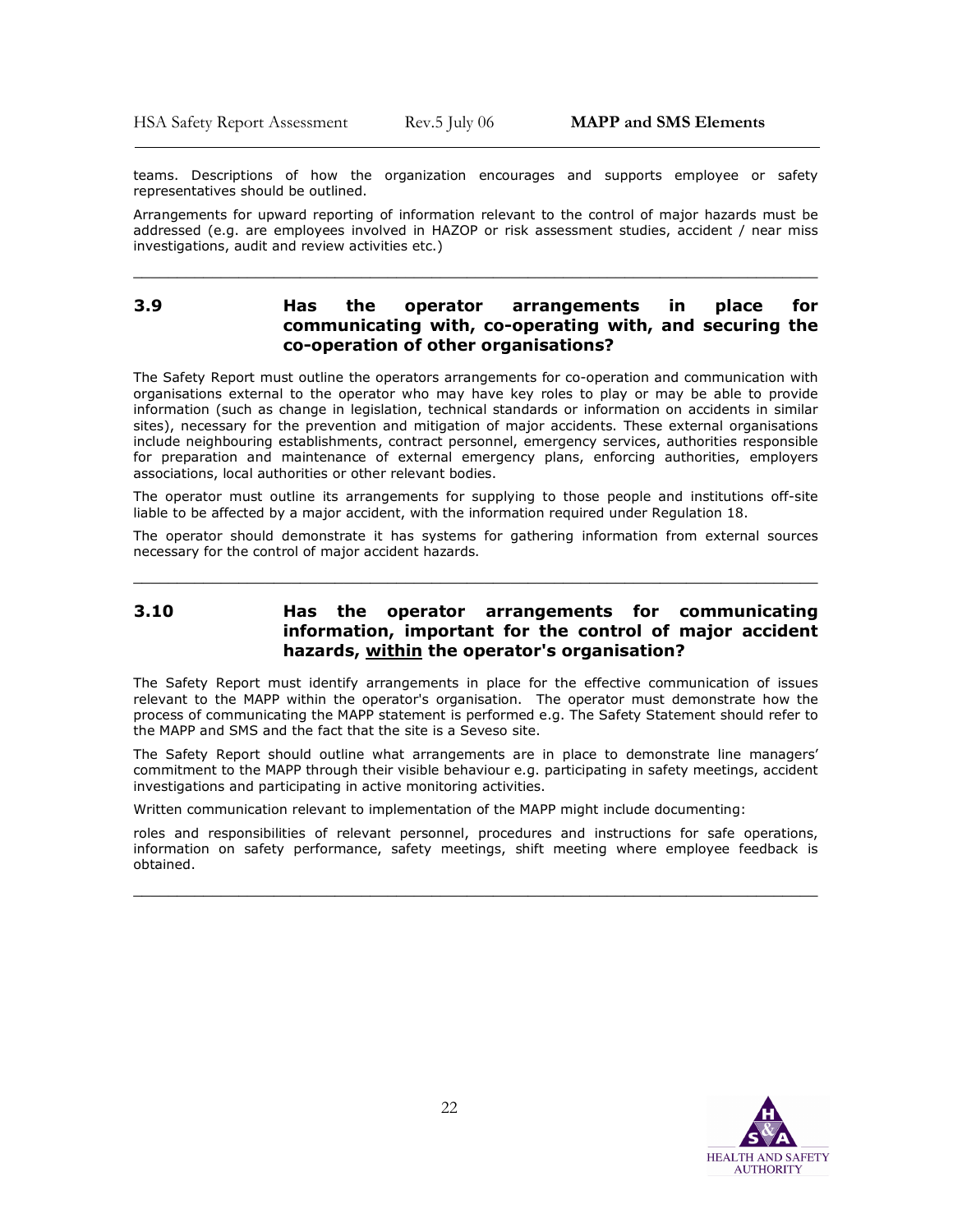# 3.11 Has the operator arrangements for systematically identifying major hazards, assessing the risks arising from normal and abnormal operations and determining necessary control measures?

The Safety Report must describe arrangements in place for systematic identification of major hazards, risk assessment and determination of necessary control measures.

These arrangements should include references to procedures for identifying and evaluating the major accident hazards arising from the operator's activities and from the substances and materials purchased, stored, processed or produced.

Outlines should be included of the operator's arrangements for determining the skills and knowledge required and, where appropriate, the team approach needed to provide the necessary range of theoretical and practical knowledge to implement appropriate hazard identification and risk assessment procedures.

There should be an explanation of the formal hazard identification and risk assessment techniques actually used at each stage of the life cycle of the process plant or storage facility including:

- Selection of the site and the siting of buildings within the establishment;
- Plant and process design and modification, including historical reference to HAZOPs and other methods of risk assessment used at the time the plant/processes were designed. (A guide produced by the IChem E. illustrates best practice within the process and chemical industries, in the area of Hazop study methods.)
- Construction, installation and commissioning;
- Start-up, steady state running and shutdown under normal and abnormal conditions;
- Routine and non routine maintenance;
- Incidents and possible emergencies including those arising from component or materials failure, external events, human factors and failures of the SMS itself;
- Decommissioning, abandonment and disposal.

The Safety Report should reference the techniques used to identify the hazards and assess the risks arising from external factors such as:

- Abnormal temperatures, fire, lightning strike, seismic activity, wind, subsidence and land slip, flood, aircraft and projectile impact;
- Transport, civil engineering and lifting activities;
- Neighbouring activities:
- Malevolent or unauthorised action including trespass.

Descriptions of how the operator's arrangements for risk assessment must take account of human factors including human behaviour and reliability and the potential for human error in relation to safety-critical activities.

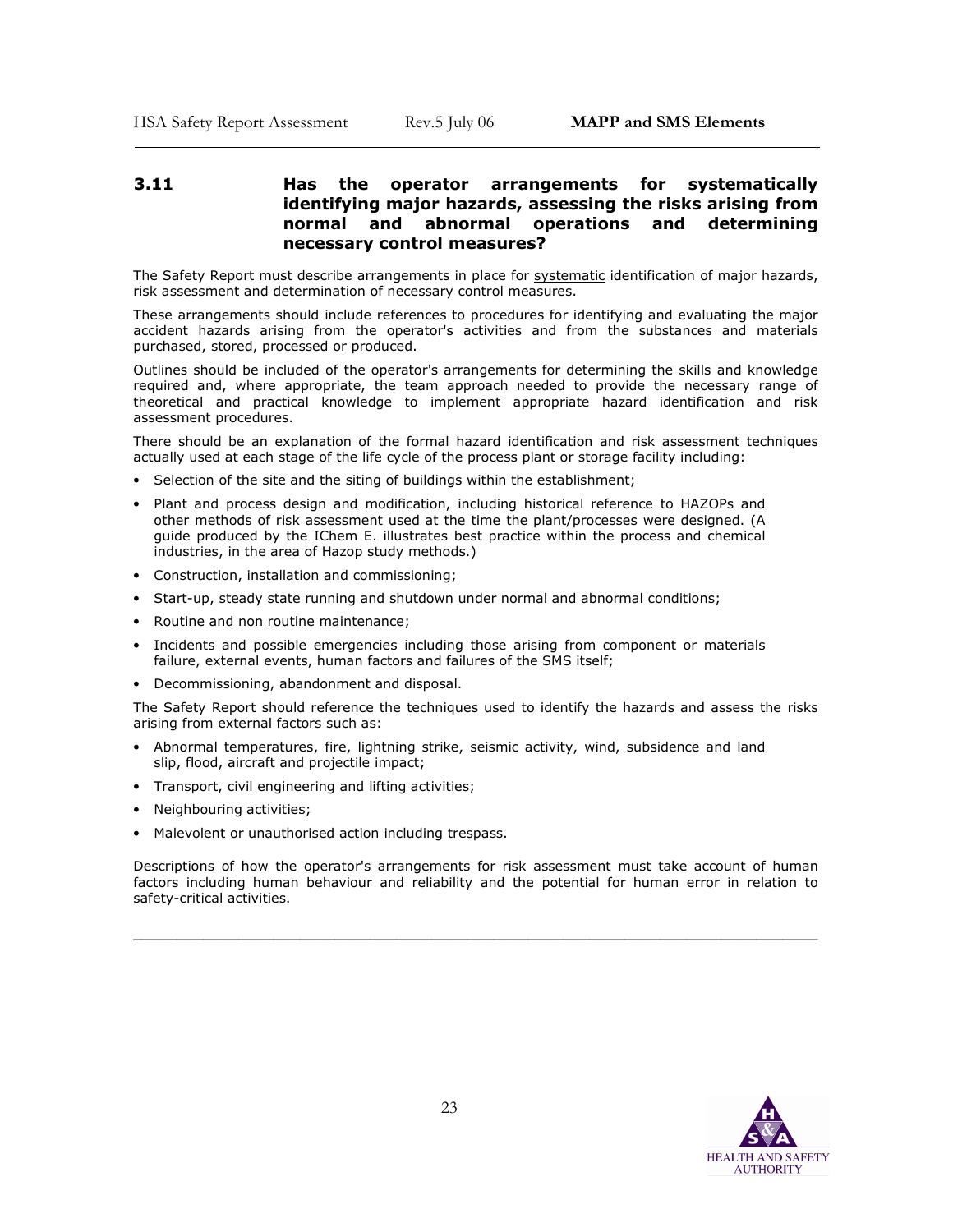### 3.12 Has the operator systems for determining priorities to achieve the objectives of the MAPP and scheduling necessary improvement work in relation to the control of major accident hazards?

The Safety Report must indicate how priorities are decided i.e. based on considerations of hazard or risk. Explanations of how improvement work relevant to the control of major accident hazards is scheduled, how the work is resourced, co-ordinated, allocated to individuals or teams to carry out and how timescales for completion are set must all be outlined.

\_\_\_\_\_\_\_\_\_\_\_\_\_\_\_\_\_\_\_\_\_\_\_\_\_\_\_\_\_\_\_\_\_\_\_\_\_\_\_\_\_\_\_\_\_\_\_\_\_\_\_\_\_\_\_\_\_\_\_\_\_\_\_\_\_\_\_\_\_\_\_\_\_\_\_\_\_\_

# 3.13 **Has the operator adopted and implemented procedures** and instructions for safe operation, including maintenance, of plant, processes, equipment and temporary stoppages?

The Safety Report must contain descriptions of the risk control systems, which the operator has in place for controlling the risks, which arise at each stage of the life cycle of the plant, processes or storage facilities in question. These would include the systems for controlling the risks at each of the following stages as appropriate, i.e. an outline of:

- Construction and commissioning of plant, processes, equipment and facilities;
- Operation of plant and processes (including as appropriate, start-up, steady state running, normal shutdown, detection of departures from normal operating conditions and responses to them including emergency shutdown and temporary and special operations);
- Safe operation under maintenance; (e.g. Permit to work, Hot work, Confined space entry);
- Selection and management of contractors;
- Inspection, test and maintenance of plant, equipment and facilities. Identification of safety critical items of equipment;
- Decommissioning of plant, processes, equipment and facilities;
- SOP's an SOP list of all safety related procedures should be included.

# 3.14 Has the operator adopted and implemented procedures for planning modifications to, or the design of new installations, processes or storage facilities?

The Safety Report should outline descriptions of the operator's system for planning and controlling all changes in staffing levels, people, plant, processes and process variables, materials, equipment, procedures, software, design and, where appropriate, external circumstances (e.g. fire water, neighbours etc.) which are capable of affecting the control of major accident hazards.

The Safety Report must describe the systems in place for ensuring modifications are adequately assessed, designed, installed and tested. Modifications to a process and its associated equipment, to structures or to operations and procedures, which could affect the safety of the installation, must be subject to a formal modification system. This includes both hardware (e.g. pumps, piping arrangements and structures) and software (e.g. control system software, operating procedures). Decommissioning of facilities should also be addressed in this area.

Systems of management for the control of modifications must be clearly addressed in the SMS part of the report, outlining responsibilities, risk assessment and reduction, construction considerations,

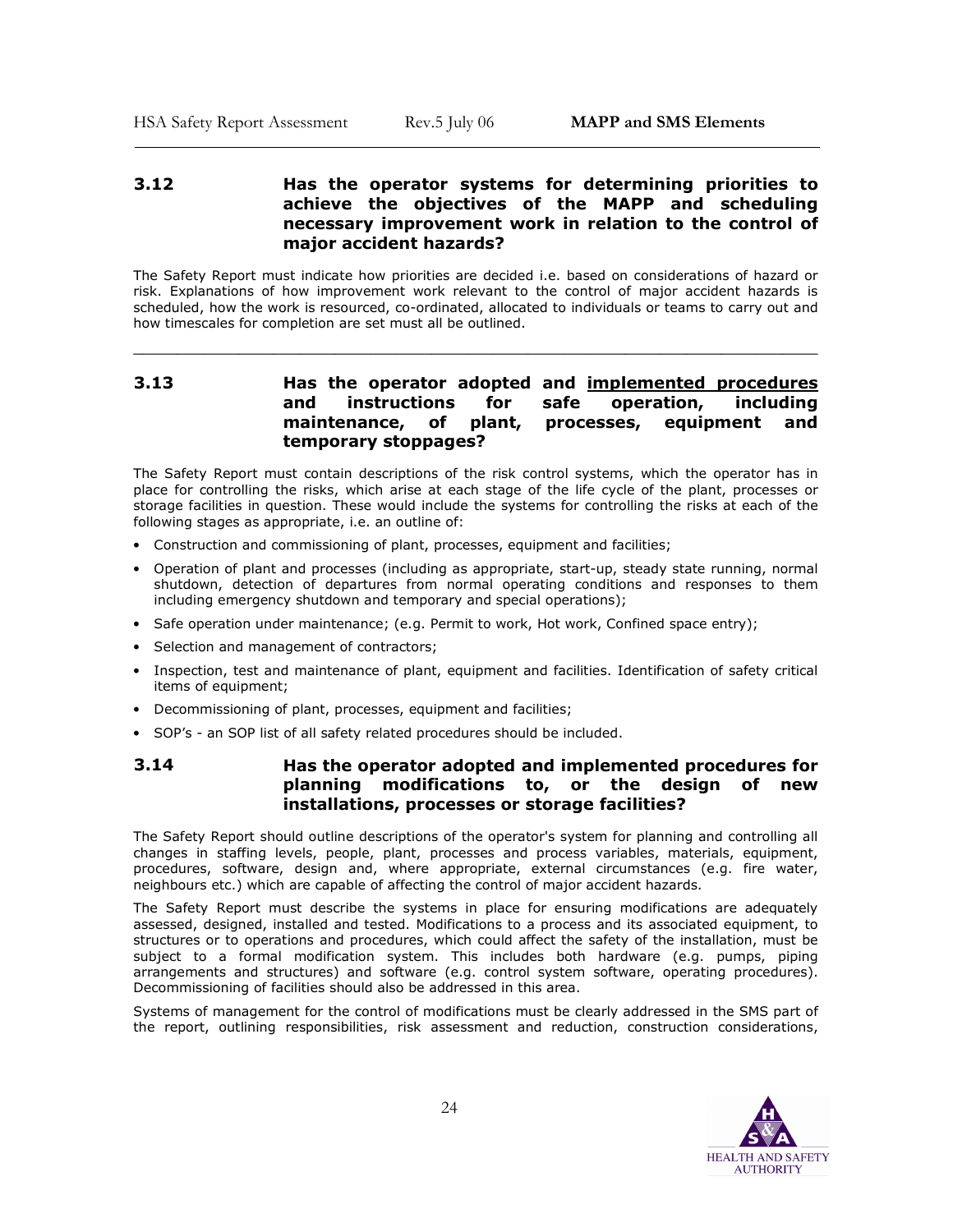testing and commissioning and documentation.

The operator's management of change system must address permanent (including new plant or process), temporary and urgent changes.

Descriptions of the management of change system must be outlined, as appropriate, including how:

- Decisions about what constitutes a significant change are made;
- Change has been defined;

 $\overline{\phantom{a}}$ 

- Responsibilities for authorising and initiating change have been allocated;
- Proposed changes are identified and documented;
- Safety and environmental implications of proposed changes are identified assessed, and prioritised;
- Safety and environmental control measures deemed necessary as a result of change, including provision of information and training and amendment of procedures are defined, documented and implemented (e.g. P & IDS updated);
- Post-change checks and reviews are carried out and corrective action implemented.

### 3.15 Has the operator arrangements in place to identify foreseeable emergencies by systematic analysis and to prepare, test and review emergency plans?

The operator must demonstrate he has drawn up on-site emergency plans in order to take all necessary measures to limit the consequences to people and the environment of the foreseeable emergencies that could occur.

The Safety Report must contain descriptions of the operator's procedures for systematically identifying the consequences of any major accidents that could occur

Included must be descriptions of the operator's procedures for preparing, reviewing, testing and keeping up to date emergency plans, at suitable intervals of no longer than three years.

The operator must show he has taken account of likely human behaviour and response under emergency conditions, when developing emergency plans.

\_\_\_\_\_\_\_\_\_\_\_\_\_\_\_\_\_\_\_\_\_\_\_\_\_\_\_\_\_\_\_\_\_\_\_\_\_\_\_\_\_\_\_\_\_\_\_\_\_\_\_\_\_\_\_\_\_\_\_\_\_\_\_\_\_\_\_\_\_\_\_\_\_\_\_\_\_\_

3.16 Has the operator adopted and implemented a system for reporting major accidents and near misses, particularly those involving failure of the protective measures for control of major accident hazards?

The Safety Report must outline descriptions of the arrangements, which the operator has in place for reporting accidents, incidents and near misses.

Reference should be made to Schedule 7 and 8 of S.I.74, which sets out the criteria for notifiable accidents and incidents.

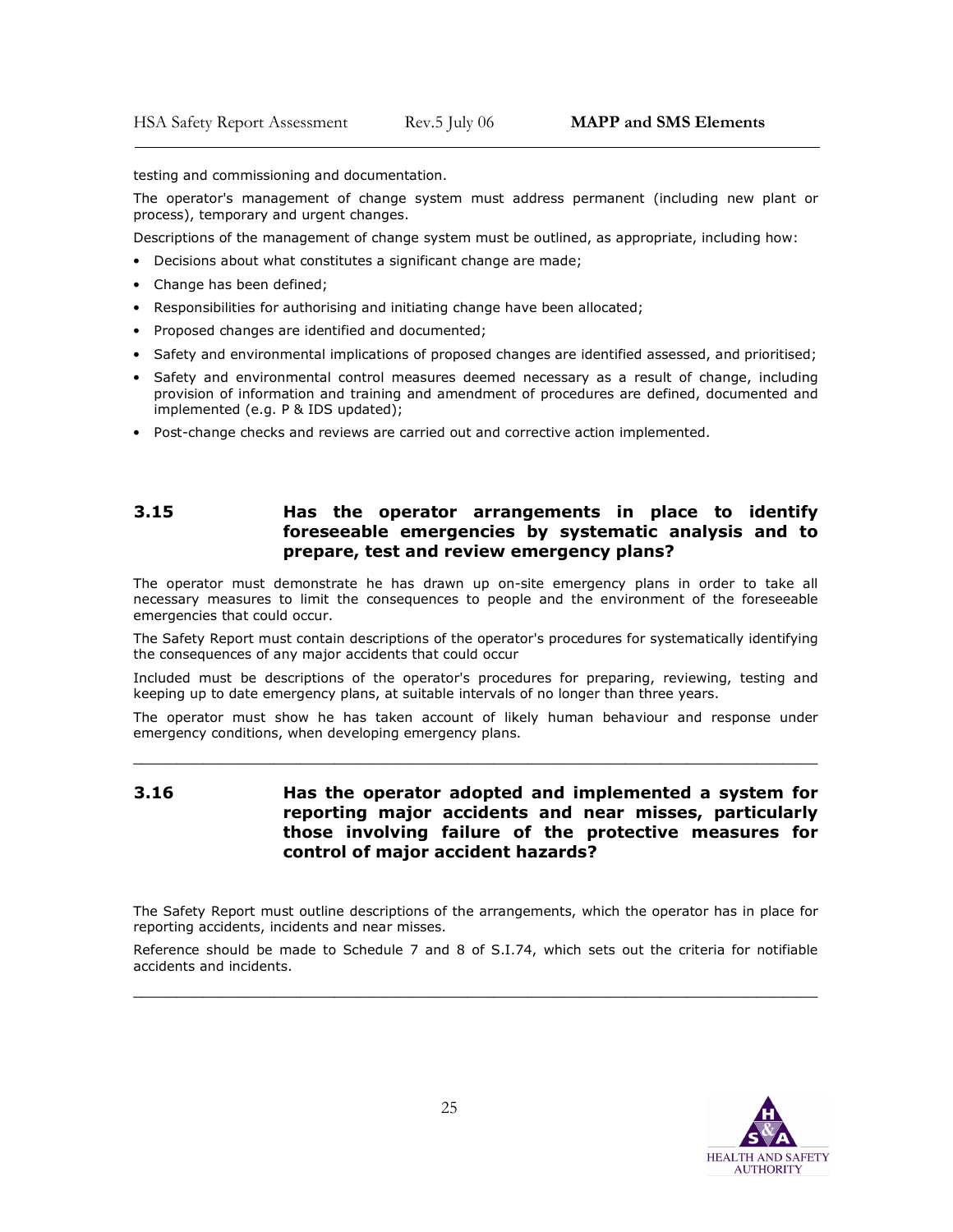# 3.17 Has the operator adopted and implemented mechanisms for investigation and taking corrective action?

(a) In cases of non compliance with the objectives set by the MAPP and

# (b) In relation to major accidents and near misses.

The Safety Report must describe the operators systems for investigation to determine the immediate and underlying causes of failure. The operator must demonstrate that this information is used to determine the necessary corrective actions.

These systems might include descriptions of the arrangements for both active and reactive monitoring. Active monitoring measures might include arrangements for identification, inspection and test of critical plant, premises, equipment, control systems and instrumentation as well as assessment of compliance with training, instructions, safe operating procedures and working practices important for the prevention and mitigation of major accidents.

Reactive monitoring measures include arrangements for accident, near miss and incident reporting and investigation.

These systems should ensure that all circumstances surrounding the failure, including human factors, are considered.

# 3.18 Has the operator adopted and implemented (a) a procedure for systematic independent assessment of the MAPP and effectiveness and suitability of the SMS and (b) a review process of the MAPP and SMS which uses information from performance measurement and audit?

Audits are needed to ensure that the operator's organisation, processes and procedures as defined and as actually carried out in practice are consistent with the SMS, and that they are effective.

Audits must be carried out by people who are competent and sufficiently independent of the operational management of the unit being audited, to ensure that their assessment is objective.

The Safety Report must contain descriptions of the operator's arrangements for ensuring that the operator's management arrangements, risk control systems and physical controls for the prevention and mitigation of major accidents, are assessed periodically by independent auditors.

The descriptions must include an explanation of the audit system which the operator adopted including the purpose, responsibility, resources, audit plan, procedures for reporting and follow up of the audit.

Review is an essential process for determining if the SMS is appropriate to fulfil the operator's MAPP and the objectives set within it. It may involve considering whether the MAPP and objectives should themselves be modified. Review is necessary for determining required improvements to management systems, physical controls or the MAPP itself.

The Safety Report must contain summaries of the operator's arrangements for carrying out reviews explaining who carries them out, when they are carried out and how they are carried out.

How corrective actions are decided and responsibilities assigned must be addressed. The operator

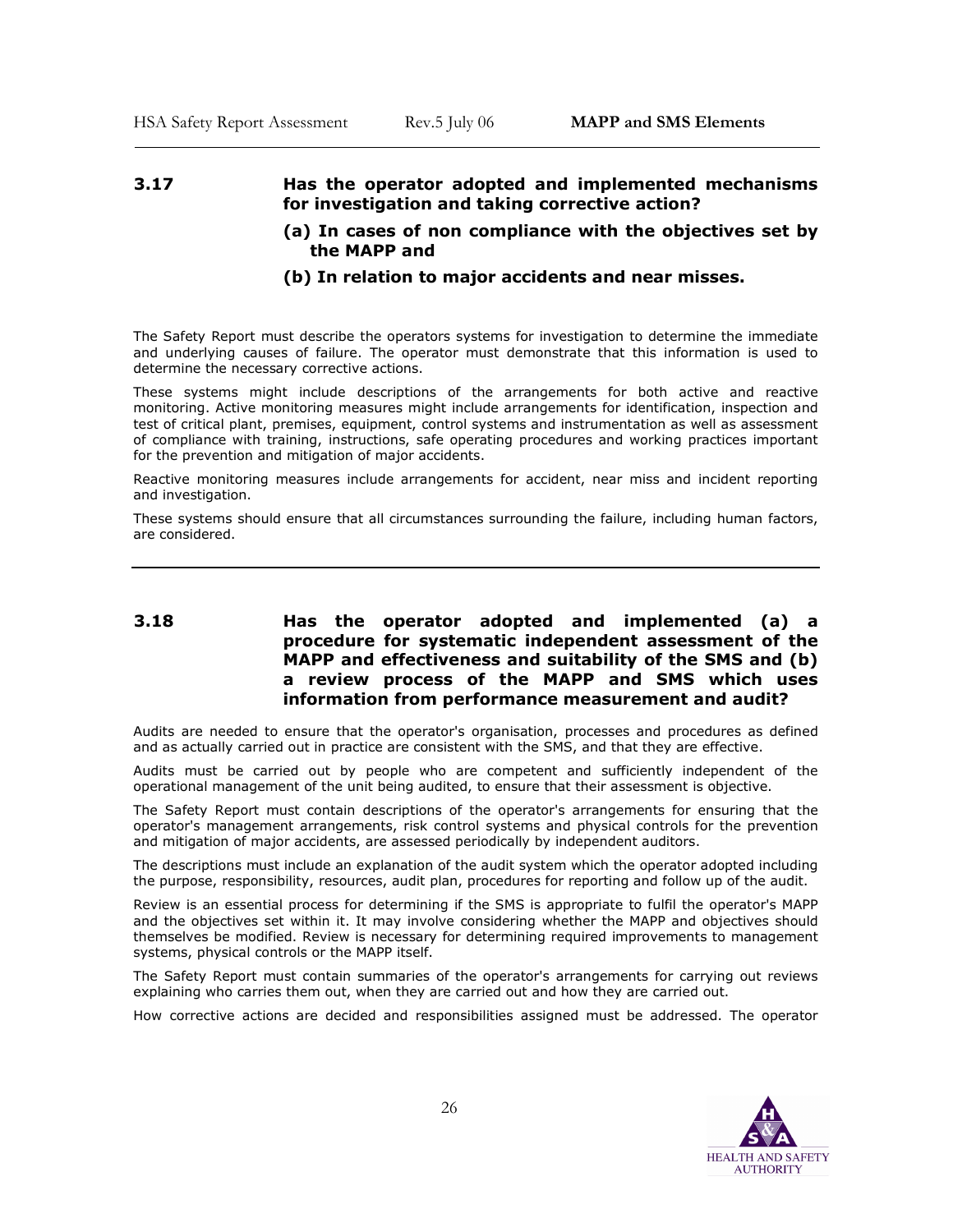\_\_\_\_\_\_\_\_\_\_\_\_\_\_\_\_\_\_\_\_\_\_\_\_\_\_\_\_\_\_\_\_\_\_\_\_\_\_\_\_\_\_\_\_\_\_\_\_\_\_\_\_\_\_\_\_\_\_\_\_\_\_\_\_\_\_\_\_\_\_\_\_\_\_\_\_\_

must show that results of reviews are communicated within the organisation.

Any system of updates to the MAPP or SMS must include a review by senior management.

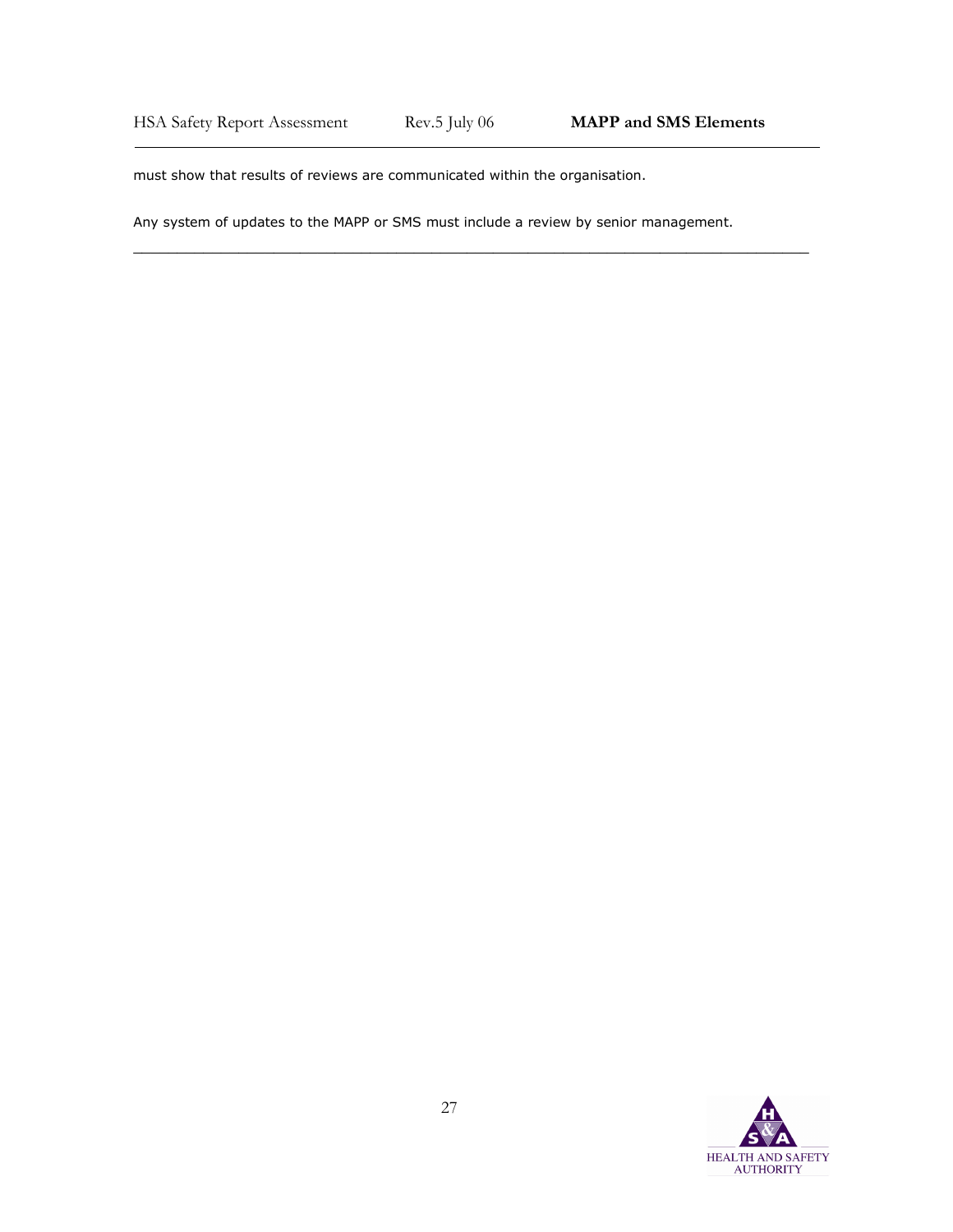# Technical Elements

# General Guidance

The Safety Report is required to demonstrate that adequate safety and reliability have been built into the design, construction, operation and maintenance of the installation. The assessment criteria apply equally to environmental protection and the safety of people.

\_\_\_\_\_\_\_\_\_\_\_\_\_\_\_\_\_\_\_\_\_\_\_\_\_\_\_\_\_\_\_\_\_\_\_\_\_\_\_\_\_\_\_\_\_\_\_\_\_\_\_\_\_\_\_\_\_\_\_\_\_\_\_\_\_\_\_\_\_\_\_\_\_\_\_\_\_\_\_

Some of the criteria have particular relevance for Safety Reports relating to establishments under construction or newly-built and about to come into operation.

#### Design

# 4.1 Is it demonstrated that the establishment and the installations have been designed to an appropriate standard?

Have adequate provisions for safety been included in the design of the installation?

The main areas of concern are as follows:

- Containment Safety Report must demonstrate that the design has taken account of this to minimise the effect on the environment and, in most instances, man.
- Redundancy, Diversity, Separation and Segregation the Safety Report must detail how these principles have been applied to reduce the risk of common mode failure. It must also identify how the behaviour of failed equipment has been addressed, including events, which may disable protective systems.
- Multiple effects Internal and external events that can affect an entire site at once, such as power failure, flood etc. have to be considered from the viewpoint of cumulative effects.

The Safety Report must demonstrate that the design of all structures important to safety has been based on sound engineering principles. This includes process and storage vessels, pipework and other items that form the primary containment boundary. All key structural items such as support structures, bund walls, civil foundations, control rooms, buildings or barriers should be designed to withstand the effects of accidental explosions.

The Safety Report must refer to any relevant design codes or standards, which have been used. Sufficient evidence should be provided to show that these design standards and codes are appropriate. A higher burden of proof will be expected where "in-house" company standards have been used as a basis for design; demonstration of equivalency with an internationally recognized standard should form the basis of this proof. In general design codes / standards should have been applied in their entirety and the combining of different standards avoided. Deviations from the principal design used must be highlighted and described in the Safety Report (a gap analysis may sometimes be appropriate).

# 4.2 Is it demonstrated how safety-related control systems have been designed to ensure safety and reliability?

Any safety-related control system, which is required to prevent or limit the consequences of a major accident, must be designed in accordance with an appropriate code or standard.

The evidence presented should show that the complete system from sensor to final element, including software has been considered. Safe operating limits are determined primarily by the process design and material specification but are also influenced by the age and condition of the plant and equipment. Where a control or alarm system has a role in the defence against excursions beyond safe operating limits, it must be assessed as a safety-related control system.

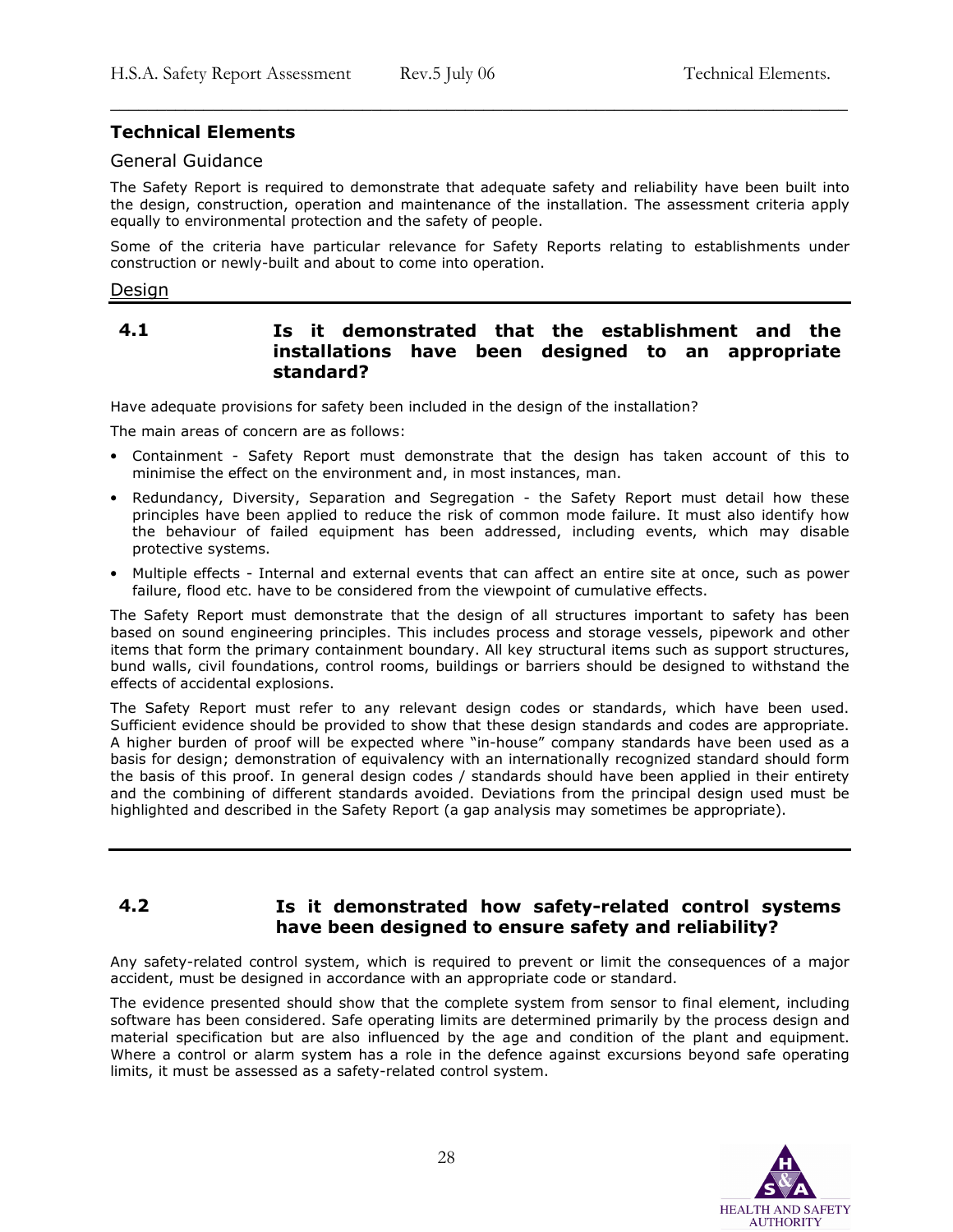The Safety Report must show how an appropriate level of safety integrity has been incorporated in the design of these control and protective systems, and how this level of integrity was derived from risk assessment. The report must also demonstrate how this level of integrity was achieved, i.e. Codes and standards, diversity, redundancy etc.

\_\_\_\_\_\_\_\_\_\_\_\_\_\_\_\_\_\_\_\_\_\_\_\_\_\_\_\_\_\_\_\_\_\_\_\_\_\_\_\_\_\_\_\_\_\_\_\_\_\_\_\_\_\_\_\_\_\_\_\_\_\_\_\_\_\_\_\_\_\_\_\_\_\_\_\_\_\_\_

The Safety Report must detail how the following have been identified and accounted for in the design:

- Safe operating limits, set points for safety functions, accuracy of instrumentation.
- Independance and separation from other systems (The report should demonstrate how failure of a component of a safety system cannot affect overall performance).
- Operating conditions, including start up and shut down.
- Environmental conditions including requirement to work in flammable atmospheres.

The Safety Report must identify support systems and back up measures for control and protective systems and provide evidence that these support systems have adequate reliability and safety.

\_\_\_\_\_\_\_\_\_\_\_\_\_\_\_\_\_\_\_\_\_\_\_\_\_\_\_\_\_\_\_\_\_\_\_\_\_\_\_\_\_\_\_\_\_\_\_\_\_\_\_\_\_\_\_\_\_\_\_\_\_\_\_\_\_\_\_\_\_\_\_\_\_\_\_\_\_\_\_

# 4.3 Is it shown how a hierarchical approach to the selection of measures has been used?

The design stage in an installation's life provides the best opportunity to reduce risk. However, prevention cannot be guaranteed in all circumstances and it is therefore necessary to identify other measures to control and mitigate the consequences of any major accident to reduce risks to as low a level as is reasonably practicable. The principles can also be applied to the design and modification of older plants. Operators should be alert to the possibility of taking advantage of technical advances in their industry to improve safety. The Safety Report should show how these principles have been applied to new (modified) facilities, and what procedures there are for applying these principles to new plants or modifications to existing ones.

The Hierarchy levels are as follows:

- Inherent Safety Removal / reduction of the hazard at source e.g. substitution of a less hazardous process, use of corrosion resistant materials of construction, fail-safe design principles, appropriate plant layout;
- Prevention Measures Intended to prevent the initiation of a sequence of events leading to a major accident. They can include management systems, features of the design of the installation, secondary containment. Measures taken to prevent equipment failure or human error;
- Control Measures Intended to prevent a hazardous event from escalating into a major accident, e.g. Relief valves, safety-related control systems, deluge systems, venting to scrubber systems, manually initiated emergency shutdown procedures;
- Mitigation Measures- Intended to reduce the consequences of a major accident once it has occurred e.g. bunding systems, safety refuges, and fire-fighting facilities.

For existing long-established facilities, the information may not be available to show that these principles have been applied at the design stages.

\_\_\_\_\_\_\_\_\_\_\_\_\_\_\_\_\_\_\_\_\_\_\_\_\_\_\_\_\_\_\_\_\_\_\_\_\_\_\_\_\_\_\_\_\_\_\_\_\_\_\_\_\_\_\_\_\_\_\_\_\_\_\_\_\_\_\_\_\_\_\_\_\_\_\_\_\_\_\_

# 4.4 Is it demonstrated how the layout of the plant contributes to the minimisation of risk during operations, inspection, testing, maintenance, modification, repair and replacement?

The Safety Report must demonstrate that due attention has been given to ensuring safety in the design

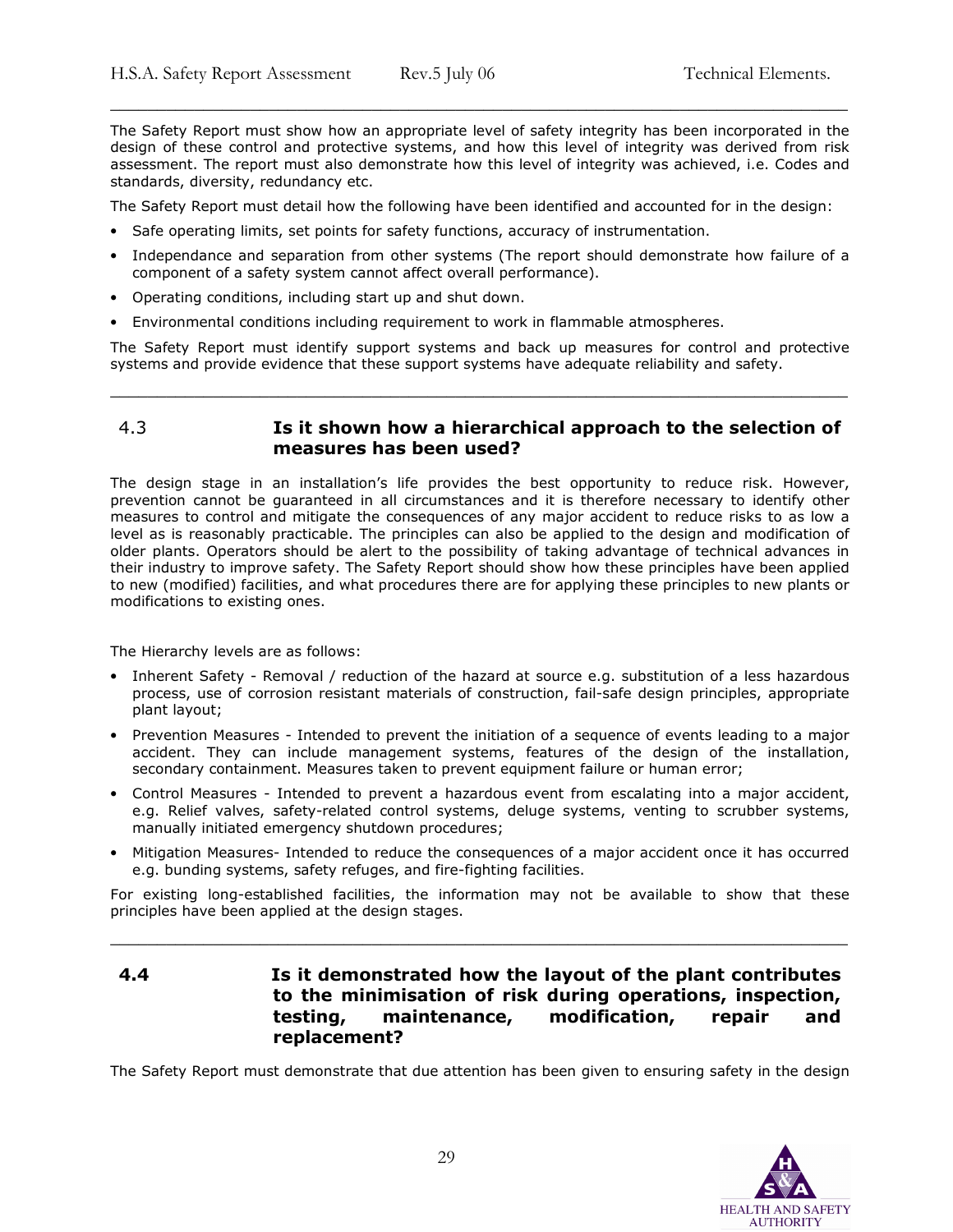of the layout of the installation. It must show how the layout prevents or reduces the development of major accident scenarios. Examples of this include:

\_\_\_\_\_\_\_\_\_\_\_\_\_\_\_\_\_\_\_\_\_\_\_\_\_\_\_\_\_\_\_\_\_\_\_\_\_\_\_\_\_\_\_\_\_\_\_\_\_\_\_\_\_\_\_\_\_\_\_\_\_\_\_\_\_\_\_\_\_\_\_\_\_\_\_\_\_\_\_

- Adequate ventilation to aid rapid dilution of flammable atmospheres
- Low congestion of structures or lack of obstacles to gas flow to prevent the pressure effects arising from the ignition of a released flammable substance.
- Separation of known ignition sources from large potential inventories.
- Adequate shelter for use during a toxic release, and adequate means of escape.
- Access for emergency services
- Access for inspection, testing, maintenance and repair at all times during the life of the plant.
- Safe positioning of occupied buildings, including control rooms
- Safe positioning of Emergency Control Centre.

Particular regard must be given to minimisation of risk, in relation to on site secondary and domino effects.

\_\_\_\_\_\_\_\_\_\_\_\_\_\_\_\_\_\_\_\_\_\_\_\_\_\_\_\_\_\_\_\_\_\_\_\_\_\_\_\_\_\_\_\_\_\_\_\_\_\_\_\_\_\_\_\_\_\_\_\_\_\_\_\_\_\_\_\_\_\_\_\_\_\_\_\_\_\_\_

# 4.5 Is it shown that the utilities, that are needed to implement any measure defined in the Safety Report, have suitable reliability, availability and survivability?

The Safety Report must justify the steps that have been taken in design, construction, operation and maintenance, to ensure that the site utilities and facilities will be available when required. These utilities include:

- Water
- Steam
- Air
- Electricity (total or partial loss, and power surge)
- Cooling / Heat Transfer systems
- Emergency Facilities such as fire water
- Inerting Media

The type of justification involved could be as follows:

- The routing of services
- Provision of physical barriers
- Provision of separate independent sources
- Means of managing changed demands for example at start up and shut down; these would include "soft starts" on large drives, restrictions on non-essential usage etc.
- Procedures for ensuring the availability of essential services during maintenance or modifications.

Where there is a person in the system the Safety Report must show that the performance claimed for the system fully takes into account human performance, including reliability, availability and speed of response. The Safety Report must show what measures are in place to ensure adequate performance by human operators, by describing operating procedures, selection procedures, training (including refresher training) and systems for monitoring and auditing. The Safety Report must also show how human factors have been taken into account in the design of equipment and systems i.e. ease of use, detectability of errors, alarm handling systems etc.

The Safety Report must include details of containment control systems designed to manage unplanned

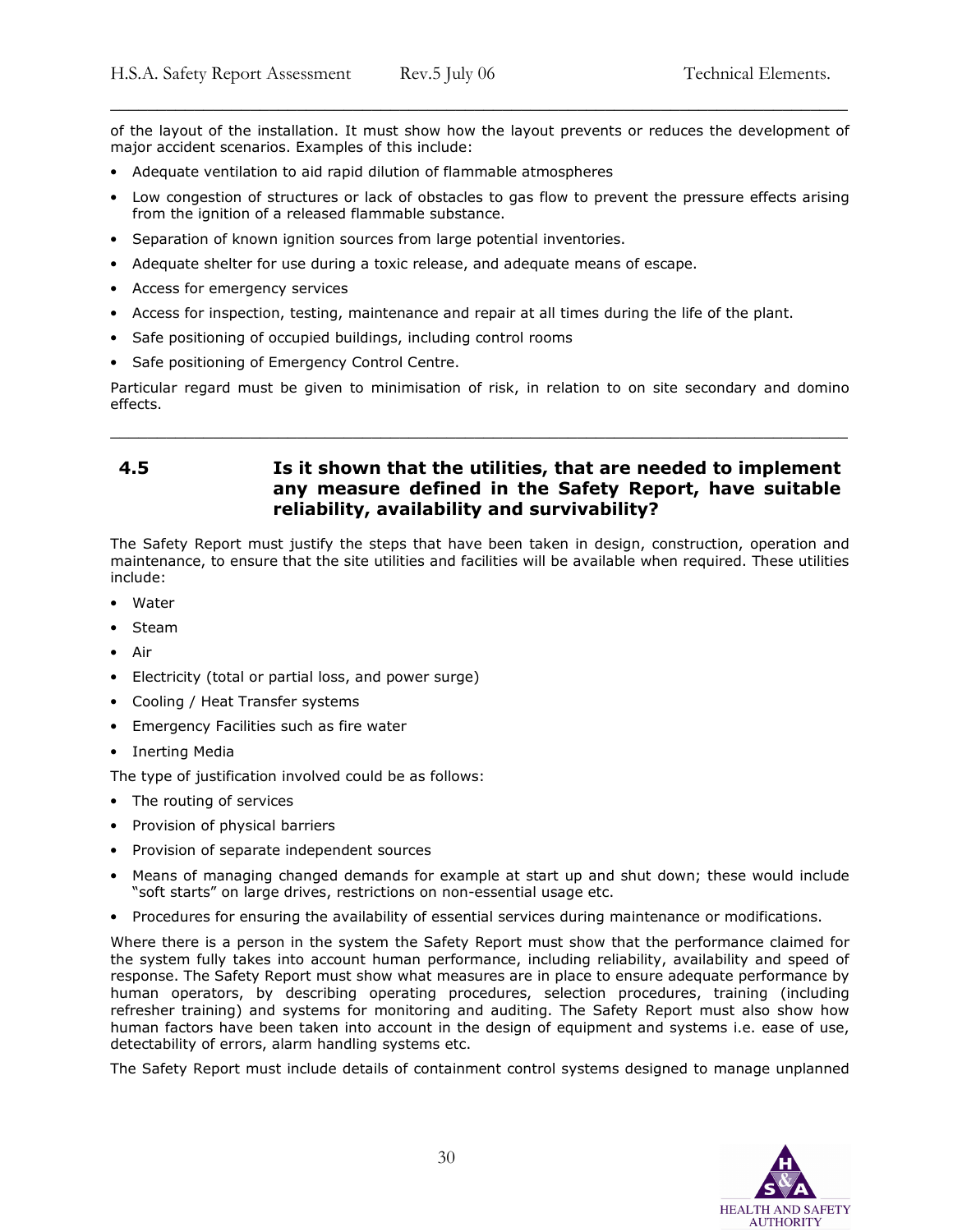releases including:

• Venting Systems – The Safety Report should justify the design basis for the venting system taking account of foreseeable hazards (including loss of utilities or the effects of fire) and consequences of venting to the environment;

\_\_\_\_\_\_\_\_\_\_\_\_\_\_\_\_\_\_\_\_\_\_\_\_\_\_\_\_\_\_\_\_\_\_\_\_\_\_\_\_\_\_\_\_\_\_\_\_\_\_\_\_\_\_\_\_\_\_\_\_\_\_\_\_\_\_\_\_\_\_\_\_\_\_\_\_\_\_\_

- Isolation Arrangements The report should describe and justify the emergency (automatic and manual) isolation arrangements to manage a release including consideration of the length of time required for isolation;
- Detection of releases

Where the potential for loss of containment of a significant quantity of hazardous substances can be foreseen, measures to limit the consequences should be taken i.e. bunding, catchment pits etc. The Safety Report must demonstrate the adequacy of design of such measures, taking into account the maximum expected spill.

# 4.6 Are the materials of construction used in the plant suitable for the application?

\_\_\_\_\_\_\_\_\_\_\_\_\_\_\_\_\_\_\_\_\_\_\_\_\_\_\_\_\_\_\_\_\_\_\_\_\_\_\_\_\_\_\_\_\_\_\_\_\_\_\_\_\_\_\_\_\_\_\_\_\_\_\_\_\_\_\_\_\_\_\_\_\_\_\_\_\_\_\_

The Safety Report must provide evidence of a system to ensure that materials employed in the manufacture and construction of the plant are suitable. Particular attention should be given to the selection of materials used in the primary containment of hazardous substances. Evidence must be provided to show that the materials have been selected with regard to the nature of the environment in which they are being used. The report must specifically address the issues of corrosion/erosion and also the effect of the external environment, such as sea air in coastal areas.

If a design code or standard has been used which includes material selection criteria, any deviations from the materials specified in the code must be justified in the report. Where the material selection is critical to safety, the Safety Report must include a description of the materials selection philosophy.

All foreseeable direct causes of loss of containment accidents must be considered at the design stage, areas for consideration are as follows:

- Corrosion The Safety Report must identify particular areas where corrosion may occur and the measures taken to prevent and monitor such effects e.g. design codes, construction standards, protective systems such as lining, cathodic protection, and periodic inspection;
- Erosion Particular areas to be considered are fluid velocity, cavitation, presence of particles / impurities, periodic monitoring and inspection;
- External Loading Extreme weather, ground seismic activity, failure of supports of nearby vessels, effects of common-bund filling on empty vessels;
- Impact Consideration to be given to the possible effects of road / rail impact, blast wave implications from neighbouring plant, missiles and projectiles etc;
- Pressure Details should be provided on how excess pressure will be prevented during foreseeable failures, i.e. failure of overpressure safety systems, external fire, excessive reaction rate, and exothermic reaction;
- Temperature Precautions in place to protect against the effects of over / under temperature affecting the structural stability of materials should be outlined in the reports. Such precautions might include: separation, water deluge, insulation, heat tracing, firewalls.

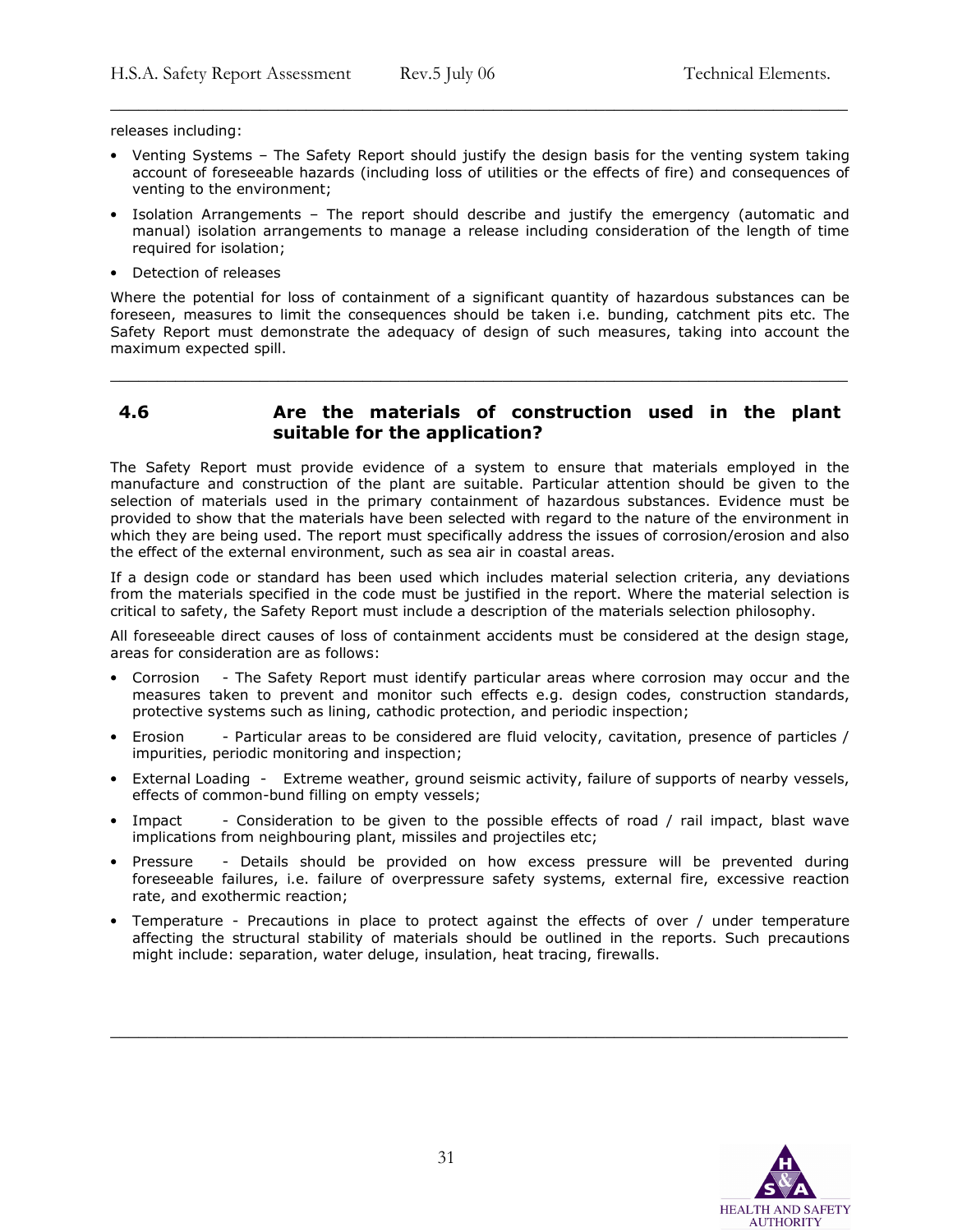# 4.7 Have the installations been constructed to appropriate standards to prevent major accidents? Is it demonstrated how the construction of all plant and systems is addressed and verified against the appropriate standards to ensure adequate safety?

\_\_\_\_\_\_\_\_\_\_\_\_\_\_\_\_\_\_\_\_\_\_\_\_\_\_\_\_\_\_\_\_\_\_\_\_\_\_\_\_\_\_\_\_\_\_\_\_\_\_\_\_\_\_\_\_\_\_\_\_\_\_\_\_\_\_\_\_\_\_\_\_\_\_\_\_\_\_\_

The Safety Report must describe how the construction was managed to ensure it was built in accordance with the design intent. Evidence should be provided that the work was carried out by suitable personnel in accordance with appropriate procedures. The Safety Report must refer to any relevant construction codes or standards, which have been used. This type of evidence may not be available for existing facilities: in this event the Operator must state the policy of the organisation in relation to "Construction Management" particularly in relation to any work carried out since the original construction phase. The report must outline the current procedures adopted to ensure construction work is carried out in accordance with design intent.

The Safety Report should describe the arrangements used to control and record changes to the original design, made during construction. Evidence should show that the construction of the plant, including deviations from the original design, have been documented to give an assurance of conformity.

The Safety Report must provide evidence that suitable assessment and verification of the construction work has been carried out. The evidence presented should detail the main assessment criteria employed and the stages at which they were undertaken. Suitable evidence might include:

- How the required standard of workmanship was achieved
- Hydraulic pressure testing of containment structures, if this was identified in the report as being safety critical.
- Examination of engineering structures using appropriate non-destructive testing techniques.
- Leak testing
- Mechanisms to ensure conformity of control systems including valves, instruments, software, trips and alarms, and demonstration of the basis of safety for the elements.
- The role and competence of any inspection authority employed.
- Reference to relevant quality control procedures.

Evidence must show that commissioning trials have been conducted to confirm the safety provisions relating to plant design. Evidence must be provided to show that any initial inspections and tests have been documented and that the information is retrievable.

\_\_\_\_\_\_\_\_\_\_\_\_\_\_\_\_\_\_\_\_\_\_\_\_\_\_\_\_\_\_\_\_\_\_\_\_\_\_\_\_\_\_\_\_\_\_\_\_\_\_\_\_\_\_\_\_\_\_\_\_\_\_\_\_\_\_\_\_\_\_\_\_\_\_\_\_\_\_\_

# **Operation**

# 4.8 Have Operating Procedures been established for all reasonably foreseeable conditions?

The Safety Report must show that safe operating procedures have been established and documented for all foreseeable normal (including start-up and shut-down) and abnormal/unusual operating conditions. The report must detail how reviews of operating procedures are undertaken and recorded to take account of operating experience or changing conditions in the plant. It must also address the procedures in place to control abnormal operations such as overriding of safety devices to allow for maintenance work, running automated systems in a manual mode, emergency shut down of equipment, isolation or part-isolation of manifolded systems, operating single trains of a multi-train process.

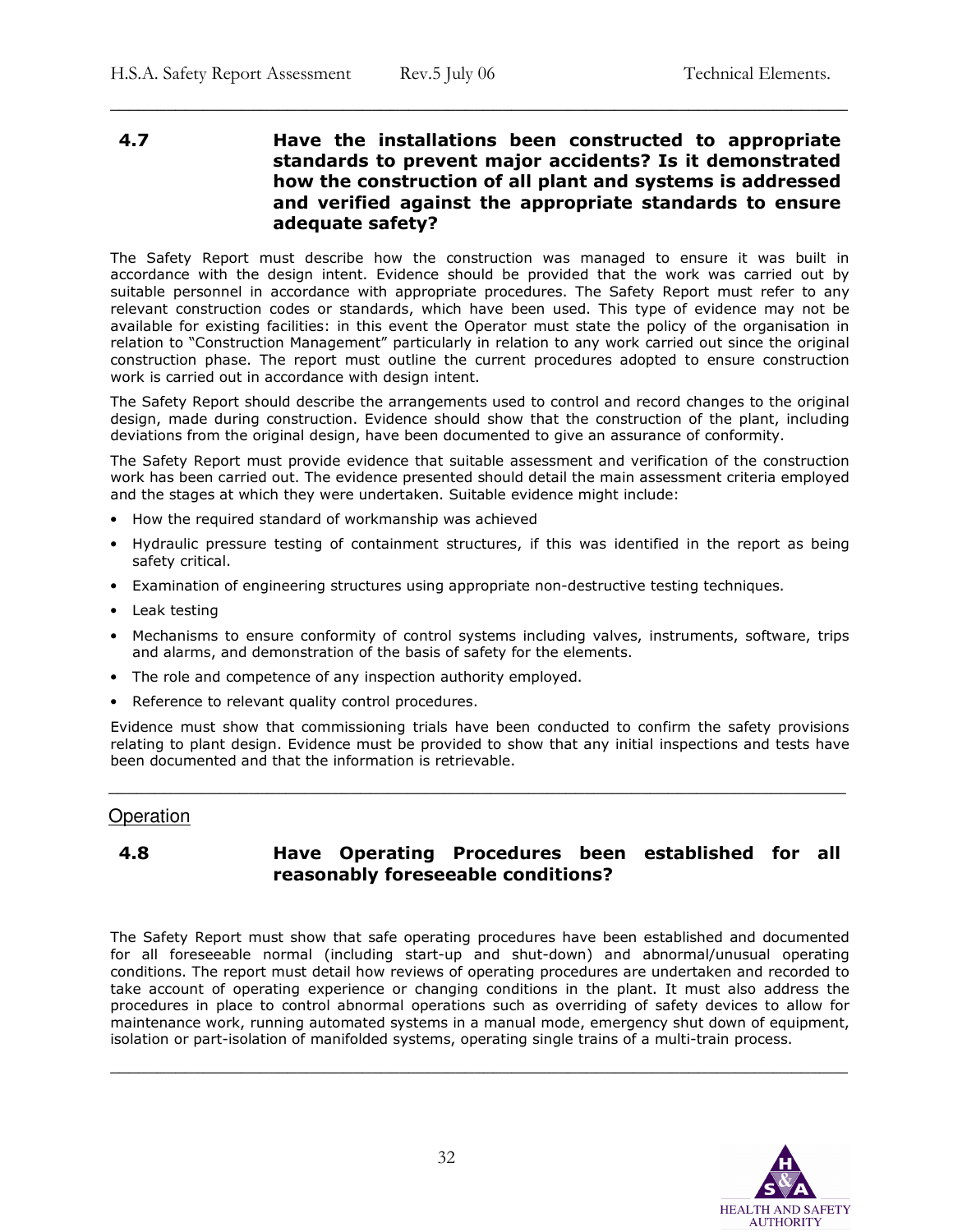# Maintenance

4.9 Has an appropriate maintenance regime been established to prevent major accidents or reduce loss of containment in the event of such accidents?

\_\_\_\_\_\_\_\_\_\_\_\_\_\_\_\_\_\_\_\_\_\_\_\_\_\_\_\_\_\_\_\_\_\_\_\_\_\_\_\_\_\_\_\_\_\_\_\_\_\_\_\_\_\_\_\_\_\_\_\_\_\_\_\_\_\_\_\_\_\_\_\_\_\_\_\_\_\_\_

The Safety Report must show that maintenance procedures are sufficiently comprehensive to maintain the plant and equipment in a safe state. The Safety Report must also show that maintenance activities will not compromise the safety of the installation and that the maintenance staff will not be exposed to unacceptable risks.

The organisation of the maintenance activities must be described, including:

- Fault reporting systems;
- Availability and deployment of suitable personnel;
- Scheduling and ranking of maintenance activities, particularly in relation to safety critical activities;
- Auditing for compliance with schedule for safety critical activities and procedures in place in the event of non-compliances;

The Safety Report must identify those items and systems for which maintenance is considered to be a safety critical activity. Demonstration of the selection criteria must be given, which may include:

- Arrangements for periodic inspection and calibration of pressure relief devices;
- Monitoring of corrosion;
- Maintenance of utilities systems, where failure may lead directly to a hazardous situation;
- Installed spare equipment or spares in stock;
- Arrangements for proof testing of safety related control systems e.g. sensors, transmitters, alarms, and trips;
- Inspection and maintenance of lightning protection and electrical earthing systems.

The Safety Report must show that the impact of maintenance work on the safety of the installation has been adequately considered, e.g. systems of work, permit systems, isolation systems. This must include auditing arrangements to ensure that the permit to work system is been properly used. It must also address issues such as making safe electrical power supplies, hot work and associated testing for flammable gases. It should also address the issue of vibration attributable to poor piping design, pump location / alignment etc. The Safety Report should explain how this issue is addressed in the plant.

The Safety Report must provide evidence to show that the maintenance organisation has access to competent persons that have the necessary skills, knowledge and degree of independence from the production activity.

In the case of electrical equipment, there must be evidence of examination arrangements for equipment provided for use in hazardous areas. The repair of such equipment should also be addressed.

Wrong Equipment - If the wrong equipment is specified or installed, there is potential for failure. The Safety Report must identify the management controls in place to ensure correct specification, supply and installation of equipment, including spare parts.

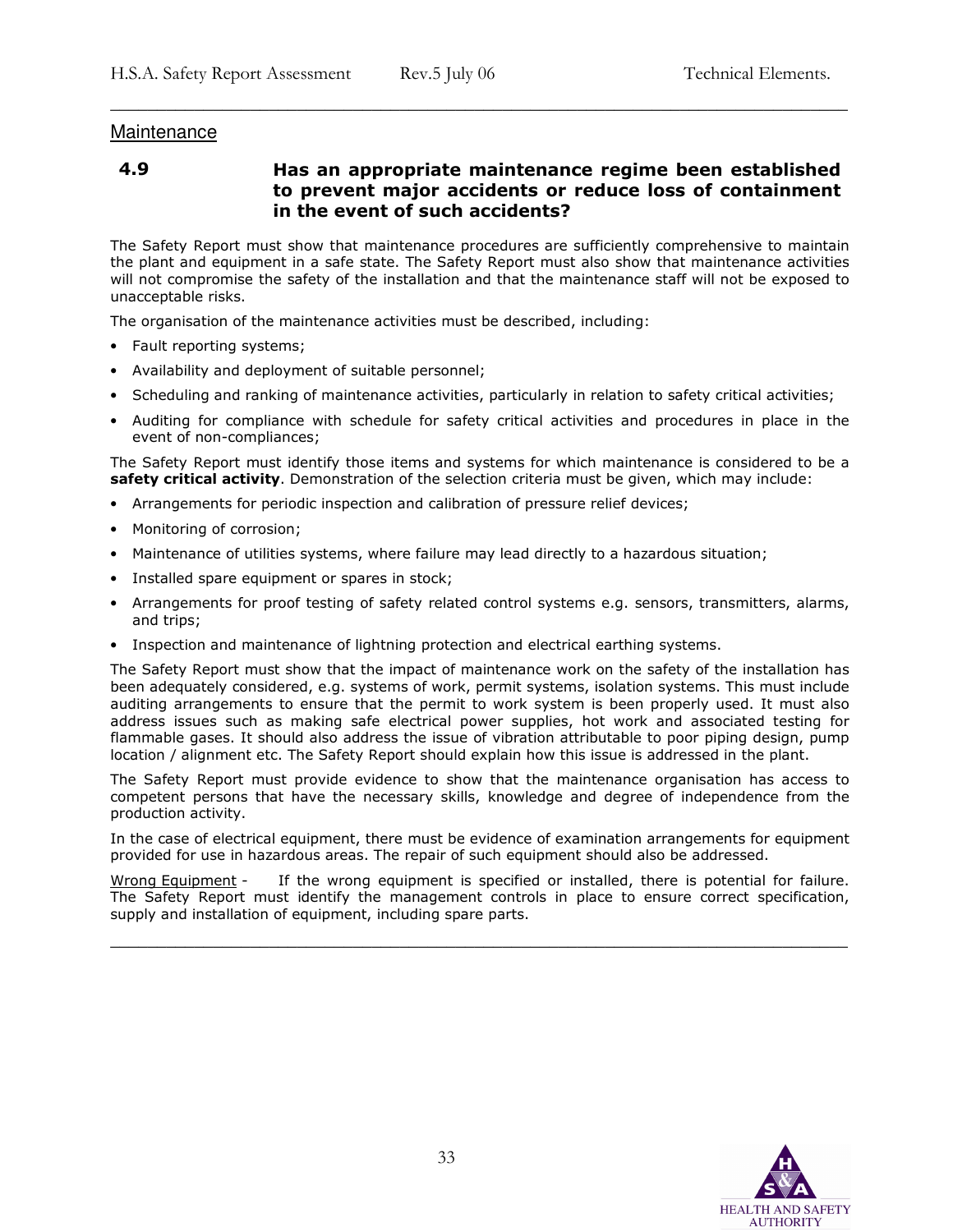# Emergency Response Elements

# General Guidance

The Safety Report is required to demonstrate that adequate

- a) On-site arrangements to respond to a major accident,
- b) The interface of these arrangements with the off-site emergency plan, and
- c) The resources that can be mobilised by the operator to take mitigatory action to minimise the consequence of a major accident

\_\_\_\_\_\_\_\_\_\_\_\_\_\_\_\_\_\_\_\_\_\_\_\_\_\_\_\_\_\_\_\_\_\_\_\_\_\_\_\_\_\_\_\_\_\_\_\_\_\_\_\_\_\_\_\_\_\_\_\_\_\_\_\_\_\_\_\_\_\_\_\_\_\_\_\_\_\_\_

\_\_\_\_\_\_\_\_\_\_\_\_\_\_\_\_\_\_\_\_\_\_\_\_\_\_\_\_\_\_\_\_\_\_\_\_\_\_\_\_\_\_\_\_\_\_\_\_\_\_\_\_\_\_\_\_\_\_\_\_\_\_\_\_\_\_\_\_\_\_\_\_\_\_\_\_\_\_\_

are in place.

# 5.1 **Is the organisation of the alert and intervention in the** event of a major accident described so as to provide evidence that the necessary measures have been taken on-site?

The operator must be able to provide the following information:

- The arrangements for alerting individuals on site, neighbouring establishments (where relevant), downstream water abstractors (where relevant) and the general public to the hazardous situation; the nature of the alarms and the plant conditions required to activate them; and the initial actions required both on-site and off-site in response to alarms/warnings;
- Suitable and sufficient provisions for establishing and maintaining communications during the emergency response;
- The arrangements and conditions for alerting and mobilising:
	- individuals or groups with defined responsibilities under the emergency plans including essential personnel on-site and off-site;
	- $\circ$  the emergency services (including arrangements for briefing the emergency services of the nature of the incident and of any special problems they might face);
	- $\circ$  neighbouring establishments (where mutual aid agreements exist);
	- o off-site agencies;
- The nature and location of any installations which may require special protection, or rescue intervention;
- The location of:
	- o access routes for emergency services;
	- o rescue routes;
	- o escape routes;
	- o any restricted areas;
- The evacuation arrangements and any transport requirements;
- The roll call and search and rescue arrangements;
- The arrangements for unmanned sites and sites that are not continuously manned, and sites with varying manning levels at different times;
- Consideration of the effects of emergency response actions, including fire fighting activities, in order to minimise the overall impact on people and the environment (for example, due to contaminated firewater). This should include short term and long term effects and alternative options for disposal

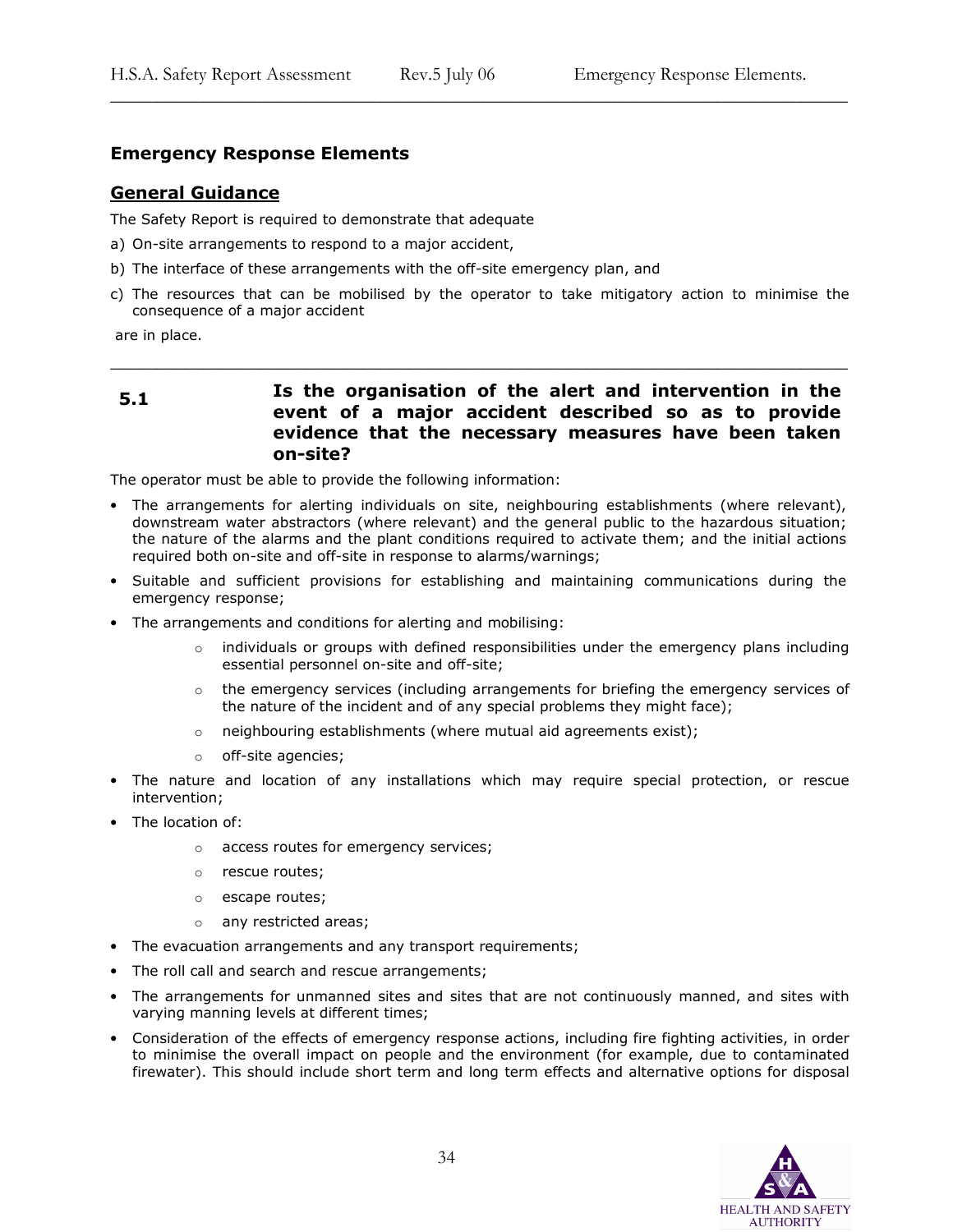\_\_\_\_\_\_\_\_\_\_\_\_\_\_\_\_\_\_\_\_\_\_\_\_\_\_\_\_\_\_\_\_\_\_\_\_\_\_\_\_\_\_\_\_\_\_\_\_\_\_\_\_\_\_\_\_\_\_\_\_\_\_\_\_\_\_\_\_\_\_\_\_\_\_\_\_\_\_\_ or discharge together with the least damage solutions and the circumstances in which they apply;

• Suitable and sufficient provision has been made for monitoring wind speed and direction, and other environmental conditions, in the event of a major accident, where relevant.

#### 5.2 Are the on-site and off-site resources, which can be mobilised by the operator, described?

\_\_\_\_\_\_\_\_\_\_\_\_\_\_\_\_\_\_\_\_\_\_\_\_\_\_\_\_\_\_\_\_\_\_\_\_\_\_\_\_\_\_\_\_\_\_\_\_\_\_\_\_\_\_\_\_\_\_\_\_\_\_\_\_\_\_\_\_\_\_\_\_\_\_\_\_\_\_

The description must be referenced to the major hazard scenarios described in the report (taking into account the type and magnitude of the foreseeable consequences) and it must cover both human resources and hardware e.g. fire fighting equipment, the nature and location of:

- emergency control centres (integrity maintained in the event of a major accident or, if not, a reserve facility available);
- medical/first aid centres;
- emergency refuges, sheltering buildings, muster points, pre-defined forward control points, etc. as well as any ancillary equipment which is required to enable the mitigatory action to be carried out e.g. the nature and location of any pollution control devices and materials, personal protective equipment, vehicles to transport equipment to the site of the accident.

It must include:

- o resources located on-site;
- o resources provided by the emergency services;
- $\circ$  resources located at neighbouring establishments with which mutual aid agreements may exist; resources which can be brought in by the operator from elsewhere;
- $\circ$  a description of how the on-site response will be complementary to, and co-ordinated with, the role of the off-site emergency services.

The Safety Report must demonstrate that sufficient personnel can be made available within appropriate timescales to carry out the mitigatory actions required by the on-site emergency plans.

The Safety Report must demonstrate that the following factors have been taken into account in the context of the site conditions:

- $\circ$  The functions of key posts and groups with duties in the emergency response and the arrangements for deputies (including supporting procedures where appropriate): e.g.
- $\circ$  the posts authorised to set the emergency procedures in motion and the conditions for doing so;
- $\circ$  the post responsible for the co-ordination of the on-site mitigatory action;
- $\circ$  the post responsible for liasing with the off-site emergency services;
- $\circ$  the role of any specialist groups required under the on-site emergency plans e.g. operations staff, emergency engineering/repair teams, riggers, drivers, medical staff, special technical expertise (such as chemists, toxicologists, ecotoxicologists), fire fighters, spillage treatment teams, etc.;
- That the numbers of personnel, with the appropriate expertise and training, required to achieve the necessary level of response have been determined, and that these numbers of staff can be assembled within the necessary response time;
- That the mitigatory actions are achievable in practice, particularly in the early stages of the incident, given the rate at which the accident could escalate;
- Potential incapacity of personnel (e.g. due to sheltering from accident, casualty of the accident,

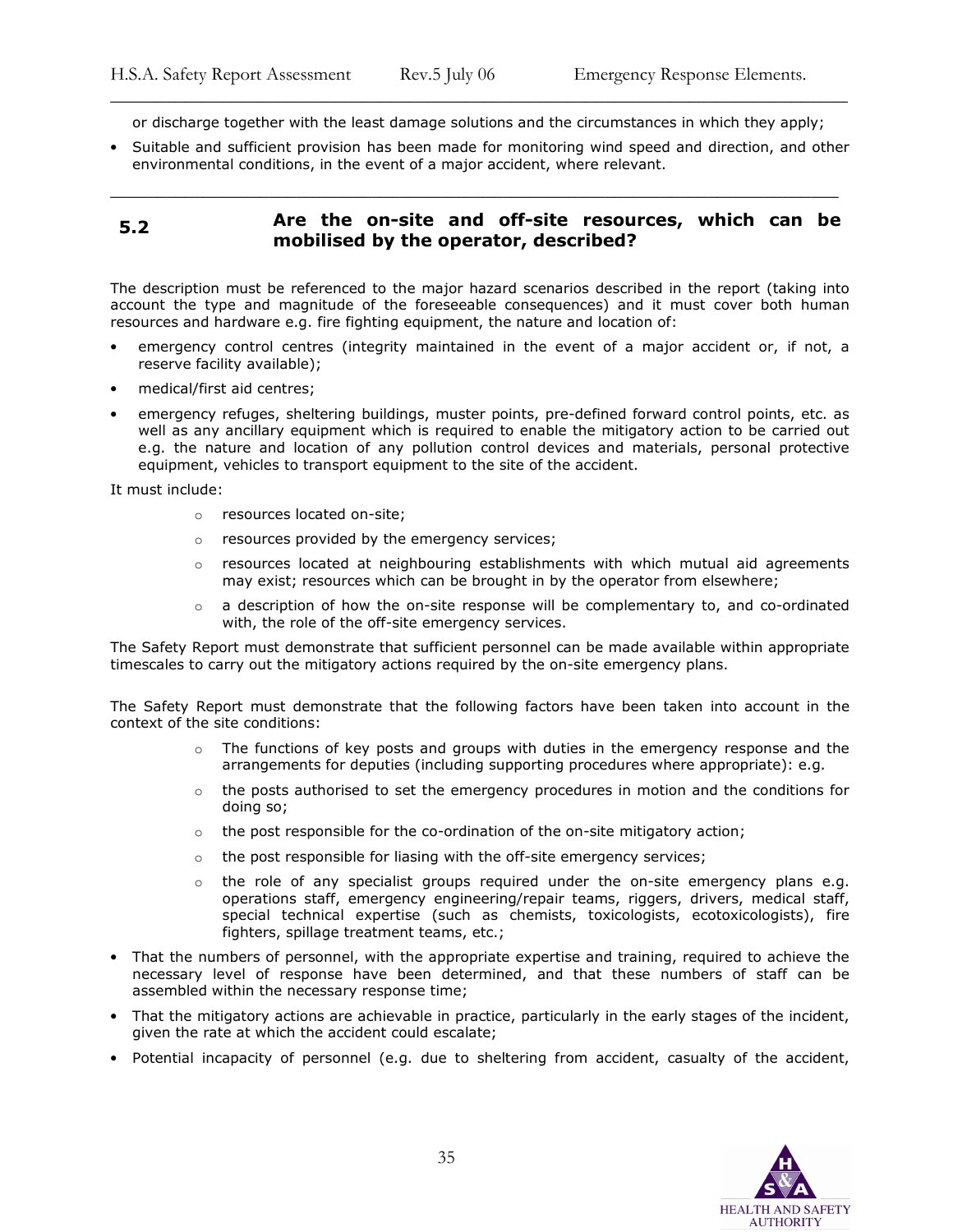absence from site, etc), where they have a key role in the emergency plan, and consideration for nomination of deputies as required.

\_\_\_\_\_\_\_\_\_\_\_\_\_\_\_\_\_\_\_\_\_\_\_\_\_\_\_\_\_\_\_\_\_\_\_\_\_\_\_\_\_\_\_\_\_\_\_\_\_\_\_\_\_\_\_\_\_\_\_\_\_\_\_\_\_\_\_\_\_\_\_\_\_\_\_\_\_\_\_

# 5.3 Are suitable and sufficient arrangements in place to ensure that the equipment to be mobilised for mitigating the consequences of reasonably foreseeable major accidents will be fit for purpose when called upon for use?

\_\_\_\_\_\_\_\_\_\_\_\_\_\_\_\_\_\_\_\_\_\_\_\_\_\_\_\_\_\_\_\_\_\_\_\_\_\_\_\_\_\_\_\_\_\_\_\_\_\_\_\_\_\_\_\_\_\_\_\_\_\_\_\_\_\_\_\_\_\_\_\_\_\_\_\_\_\_\_

The Safety Report must demonstrate that necessary measures have been taken to ensure that the equipment is fit for purpose when called upon for use. The demonstration may be:

- That sufficient quantities of appropriately specified equipment can be made available within the required timescale and the relevant mitigatory action sustained for the necessary length of time;
- That relevant Regulations, Standards and Code of Practice have been followed;
- That the equipment is capable of operating in the ambient conditions, e.g. that it has (where necessary) adequate weather protection, including protection from frost;
- That the equipment is capable of operating in the local environmental conditions expected to be experienced during a major accident;
- That emergency equipment is stored in an appropriate manner and location, that it is accessible at all relevant times, and that it is suitably protected from the consequences of a major accident (e.g. fire/explosion);
- That the possibility of loss of essential services (such as power, water, and communications) and other facilities has been taken into account and alternatives provided where necessary;
- That the emergency equipment provided is compatible where necessary with that of the emergency services and that provided by organisations which with a mutual aid agreement exists (by the provision of adapters where appropriate);
- That electrical equipment used in the emergency response is suitably protected for the foreseeable environmental conditions, so that its use does not introduce additional hazards.

\_\_\_\_\_\_\_\_\_\_\_\_\_\_\_\_\_\_\_\_\_\_\_\_\_\_\_\_\_\_\_\_\_\_\_\_\_\_\_\_\_\_\_\_\_\_\_\_\_\_\_\_\_\_\_\_\_\_\_\_\_\_\_\_\_\_\_\_\_\_\_\_\_\_\_\_\_\_

# 5.4 Is it demonstrated that suitable and sufficient personal protective equipment will be available in the event of a major accident?

The Safety Report must demonstrate that sufficient protective equipment (PPE) is available with specifications appropriate to the range of mitigatory actions required of the response team. There must also be evidence that suitable and sufficient PPE is available for other individuals who may be required to wear it e.g. emergency escape respirators for site personnel in the event of a toxic gas release. The description of the PPE provisions should include (where relevant), but not necessarily be restricted to: respirators, breathing air sets, and protective clothing for radiant heat, water, or specific chemical hazards.

# 5.5 Is evidence provided that suitable and sufficient on-site fire fighting and fire protection provisions can be mobilised, taking account of resources available from local and other fire brigades?

\_\_\_\_\_\_\_\_\_\_\_\_\_\_\_\_\_\_\_\_\_\_\_\_\_\_\_\_\_\_\_\_\_\_\_\_\_\_\_\_\_\_\_\_\_\_\_\_\_\_\_\_\_\_\_\_\_\_\_\_\_\_\_\_\_\_\_\_\_\_\_\_\_\_\_\_\_\_\_

The Safety Report must demonstrate that the quantity and specifications of the on-site fire fighting provisions that can be mobilised, with due consideration of off-site resources available from local and

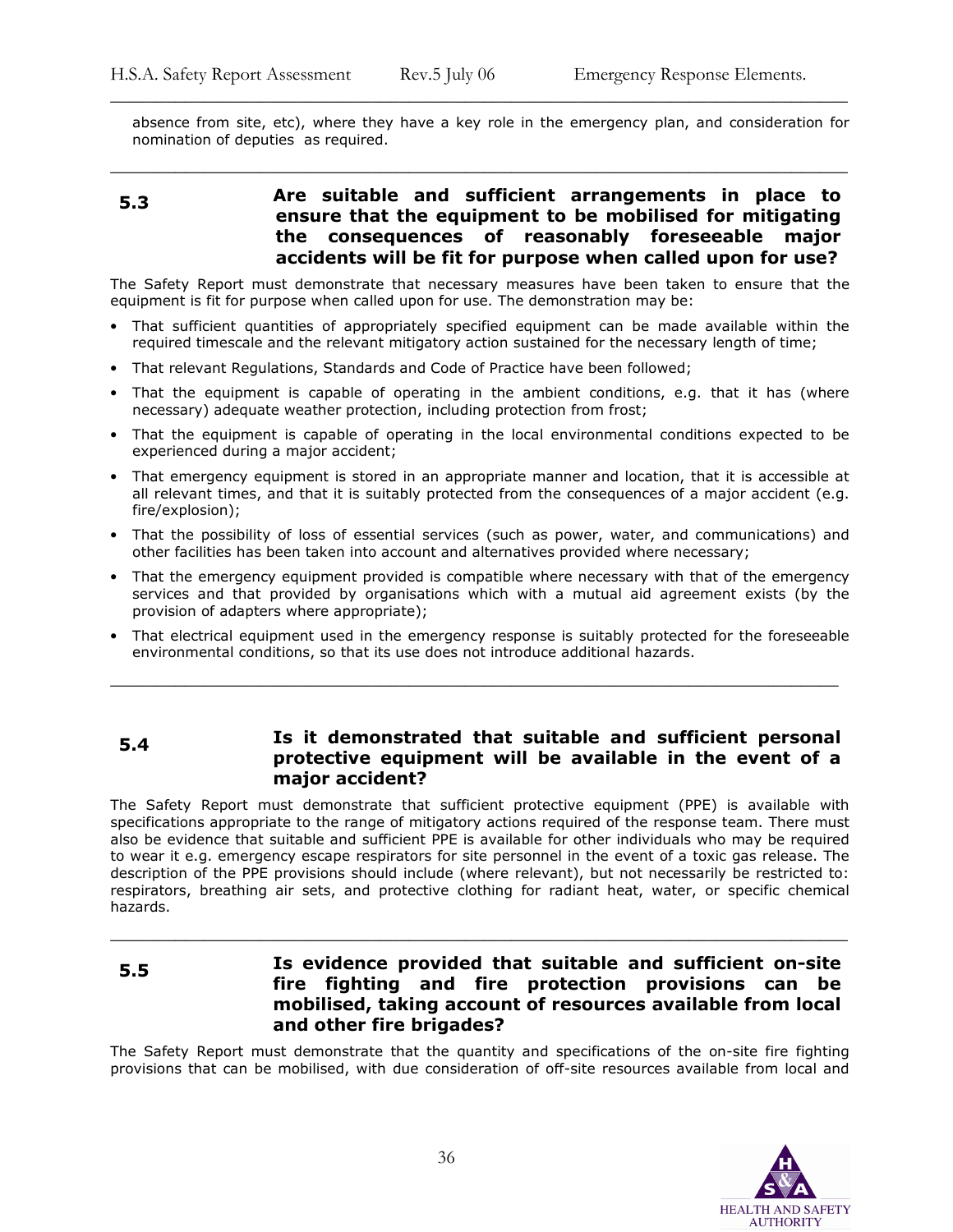other fire brigades, are adequate for the major accident scenarios that are identified elsewhere in the Safety Report. Where circumstances are foreseeable that make the use of fire fighting or other mitigatory measures impracticable or unsafe (for example, it may be unsafe to fight certain fires involving explosives), the arrangements should identify such circumstances and the additional arrangements necessary to limit the consequences of a major accident. The demonstration may include some or all of the following:

\_\_\_\_\_\_\_\_\_\_\_\_\_\_\_\_\_\_\_\_\_\_\_\_\_\_\_\_\_\_\_\_\_\_\_\_\_\_\_\_\_\_\_\_\_\_\_\_\_\_\_\_\_\_\_\_\_\_\_\_\_\_\_\_\_\_\_\_\_\_\_\_\_\_\_\_\_\_\_

- That the fire fighting roles of the on-site personnel (e.g. full time on-site fire brigade, auxiliary fire fighters, other site personnel) during an emergency have been defined and are appropriate;
- That the fire fighting roles of the on-site personnel are complementary to the role of the off-site emergency services;
- That the quantity and specification of on-site fire fighting equipment is sufficient;
- That the water requirements for fire fighting and fire protection (e.g. cooling) have been predetermined and that the capacity and reliability of the water supply are adequate taking into account the various sources which may be available, and the time required to establish back up supplies;
- That suitable and sufficient portable and mobile fire fighting equipment (such as mobile monitors, mobile pumps, hand/portable extinguishers, foam generation equipment, hoses), and hydrants have been located at appropriate points throughout the installation according to the hazard;
- That suitable and sufficient stocks of foam compound are available when and where necessary;
- That adequate consideration has been given in the design (e.g. the positioning of walls, fire screens), to assist the positioning and protection of fire fighting equipment and personnel, and that the reach of fire protection and extinguishing equipment is appropriate;
- That adequate consideration has been given to flammable substances being carried with fire water and spreading the fire to other areas.

# 5.6 Is it demonstrated that suitable and sufficient resources can be mobilised to minimise the release of, and mitigate the consequences of, airborne toxic and/or flammable substances?

In the event of a major accident involving a loss of containment of a hazardous substance(s) giving rise to an airborne release, the emergency response by the operator is likely to include actions to terminate or reduce the leak at source. Such actions might include the patching or plugging of leaks in lines and vessels, the closure of valves, and the isolation of sections of plant by blanking off etc. Such actions might be covered by normal operating procedures.

The Safety Report must provide sufficient evidence that consideration has been given to the practicability of carrying out such actions in the foreseeable accident conditions, and to the equipment, tools and PPE that would be required.

The Safety Report should also refer to any provisions to reduce the evolution of toxic or flammable fumes from hazardous material that has already been spilled, and to reduce the effects of fumes from spilled material. Measures to reduce fume production might include the erection of physical barriers (e.g. a foam cover), and surface cooling of the spilled material. Measures to reduce the effect of fumes might include the use of water sprays to absorb soluble fumes and/or to promote dilution by mixing with air.

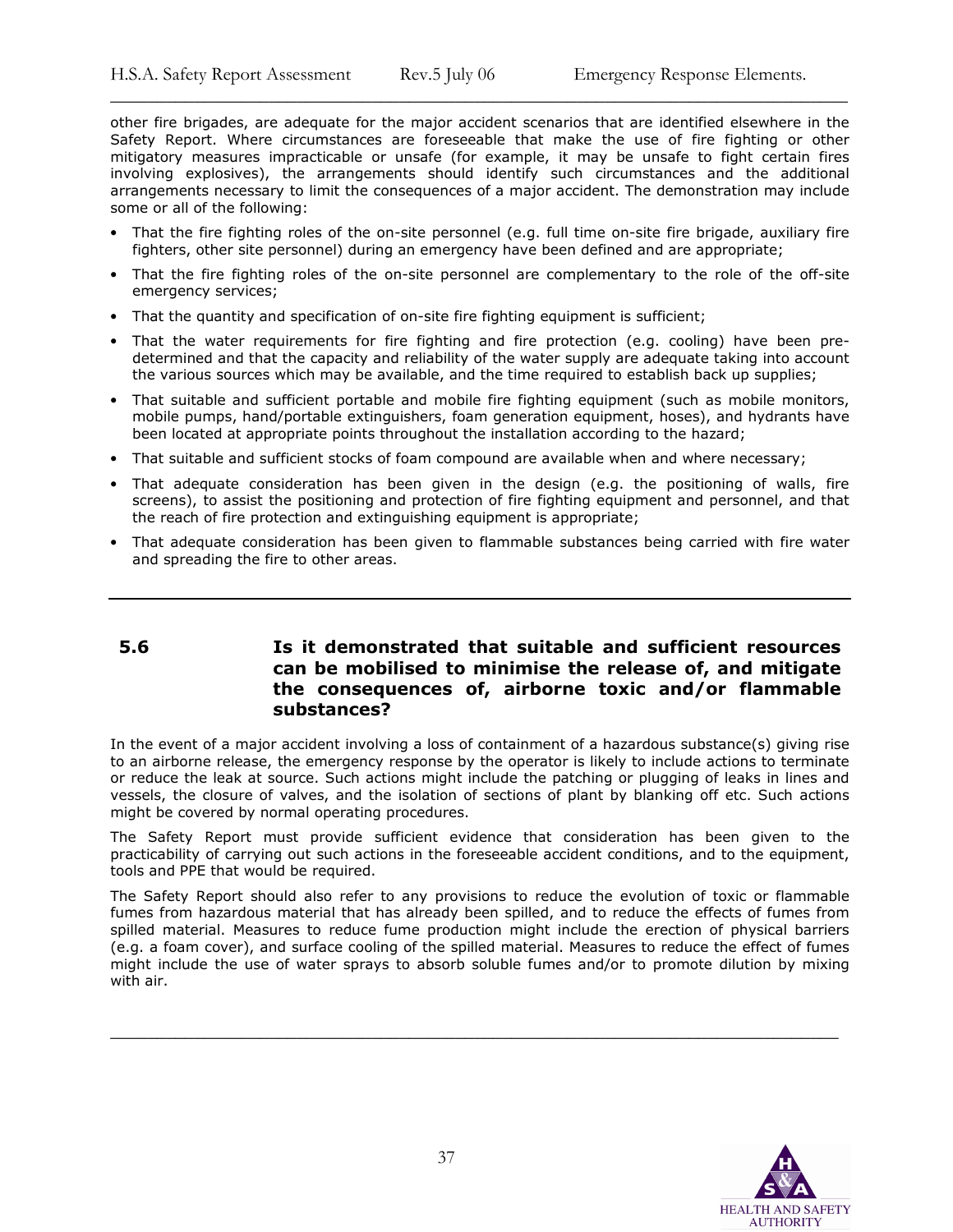# 5.7 Is it demonstrated that suitable and sufficient resources can be mobilised to minimise the consequences of loss of containment of a dangerous substance(s) to ground or water?

\_\_\_\_\_\_\_\_\_\_\_\_\_\_\_\_\_\_\_\_\_\_\_\_\_\_\_\_\_\_\_\_\_\_\_\_\_\_\_\_\_\_\_\_\_\_\_\_\_\_\_\_\_\_\_\_\_\_\_\_\_\_\_\_\_\_\_\_\_\_\_\_\_\_\_\_\_\_\_

The Safety Report must demonstrate that adequate consideration has been given to the possible environmental impact of contaminated firewater on watercourses and groundwater and that necessary measures have been taken to minimise the consequences to people and the environment of leaks of dangerous substances to ground or water. In the context of mobilisable resources, such evidence might include provisions to stop or reduce spillage at source and measures to confine, recover and/or treat the spillage. The Safety Report must describe and justify the strategy to be adopted in the event of a loss of containment and show how this is a suitable approach in terms of protecting people and the environment.

Confinement of the spillage should preferably be achieved where practicable by permanently engineered secondary containment systems fitted with an isolation device. The Safety Report must, however, also identify any mobilisable resources, which may be required. Such resources may include earth moving equipment, sandbags, drain seals, pipe blockers and absorbents for spillages on the ground and in drainage systems, and floating booms for immiscible lighter-than-water products that have entered water. The Safety Report must also describe any provisions for recovering and/or treating spilled material. Such provisions might include mobile pumps, and special chemicals and other materials for neutralising or absorbing the spillage. Resources that can be provided by the operator to assist with the off-site emergency response should also be identified.

The Safety Report must demonstrate that suitable and sufficient provisions for monitoring and/or sampling can be mobilised, identifying the purpose of the sampling/monitoring provision and explain how the results might influence decisions concerning the on-site emergency response. The need for monitoring and/or sampling will depend on factors such as the type of hazardous substance involved, the rate at which it might disperse to safe levels, and the speed at which the results can be obtained. Provisions for sampling/monitoring might include:

- $\circ$  the monitoring of oxygen levels, combustible gases, and airborne toxic substances onsite
- $\circ$  off-site; the taking of samples from air, water and ground and their analysis using portable analytical equipment or laboratories (mobile or static).

The role assigned to carrying out such monitoring and/or sampled needs to be identified.

The Safety Report must also identify any special technical expertise or other provisions required to analyse or interpret the results, as well as those sampling/monitoring measures provided by the operator which could assist the off-site emergency response.

\_\_\_\_\_\_\_\_\_\_\_\_\_\_\_\_\_\_\_\_\_\_\_\_\_\_\_\_\_\_\_\_\_\_\_\_\_\_\_\_\_\_\_\_\_\_\_\_\_\_\_\_\_\_\_\_\_\_\_\_\_\_\_\_\_\_\_\_\_\_\_\_\_\_\_\_\_\_\_

# 5.8 Is it demonstrated that suitable and sufficient provisions have been made for the restoration and clean up of the environment following a major accident?

Examples may include:

- o equipment to contain toxic substances;
- o agents to soak up and/or neutralise contaminants;
- o earth moving equipment for the removal of contaminated soil and other material;
- booms and skimmers for spillages to water; any temporary storage arrangements e.g. portable storage tanks, for the contaminated material.

Other points to consider include the envisaged timescale over which temporary containment may be required, the arrangements made to ensure that such facilities would not pose an unacceptable threat to health and the environment, and suitable disposal arrangements. The Safety Report must demonstrate that sufficient financial resources are available for the restoration of the environment.

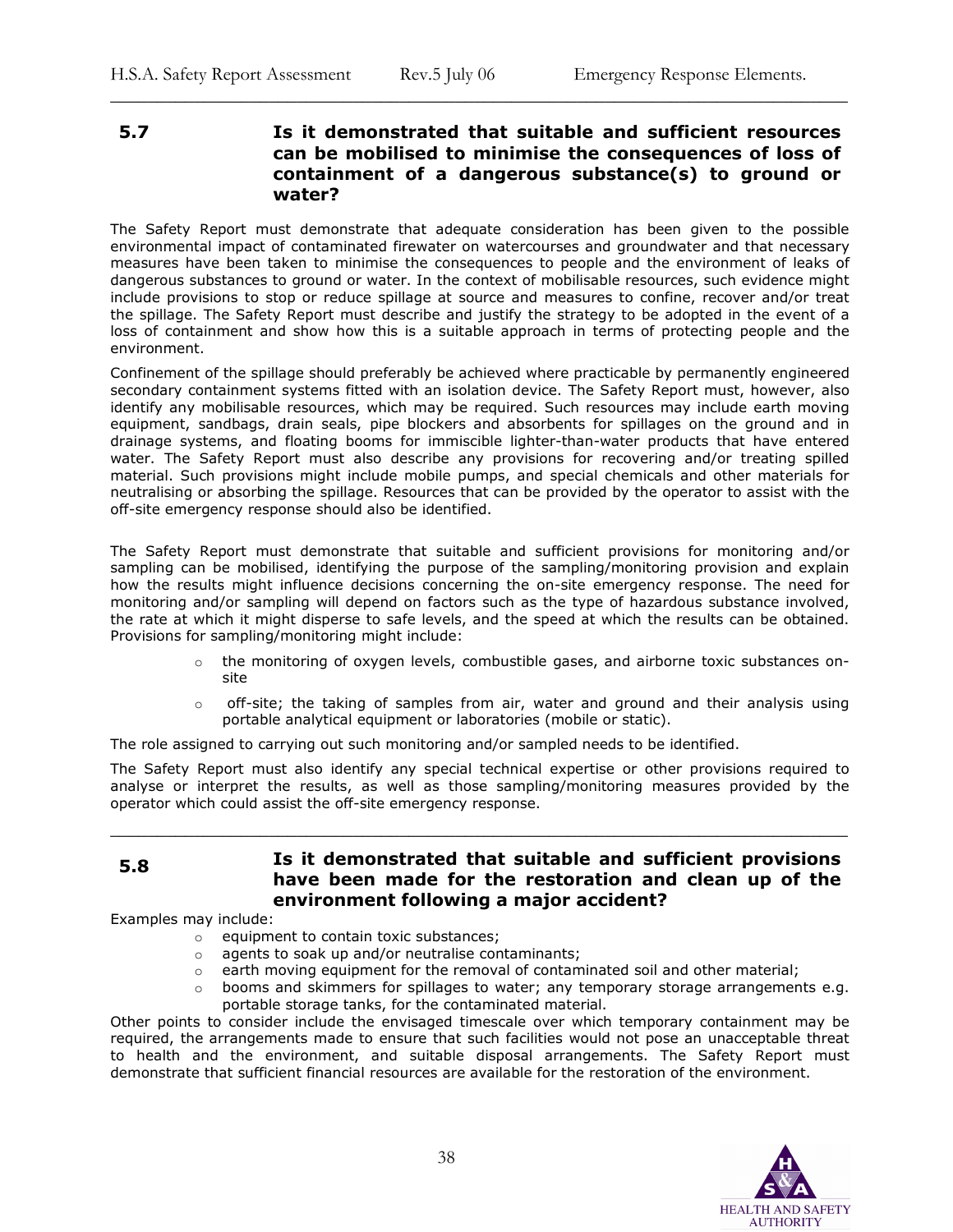# 5.9 Is it demonstrated that suitable and sufficient provisions have been made to mobilise first aid/medical treatment during the emergency response?

\_\_\_\_\_\_\_\_\_\_\_\_\_\_\_\_\_\_\_\_\_\_\_\_\_\_\_\_\_\_\_\_\_\_\_\_\_\_\_\_\_\_\_\_\_\_\_\_\_\_\_\_\_\_\_\_\_\_\_\_\_\_\_\_\_\_\_\_\_\_\_\_\_\_\_\_\_\_\_

\_\_\_\_\_\_\_\_\_\_\_\_\_\_\_\_\_\_\_\_\_\_\_\_\_\_\_\_\_\_\_\_\_\_\_\_\_\_\_\_\_\_\_\_\_\_\_\_\_\_\_\_\_\_\_\_\_\_\_\_\_\_\_\_\_\_\_\_\_\_\_\_\_\_\_\_\_\_

The Safety Report must demonstrate that suitable consideration has been given to the first aid/medical provisions required in the event of a major accident and show how the on-site provisions dovetail with the provisions in the off-site emergency plan.

\_\_\_\_\_\_\_\_\_\_\_\_\_\_\_\_\_\_\_\_\_\_\_\_\_\_\_\_\_\_\_\_\_\_\_\_\_\_\_\_\_\_\_\_\_\_\_\_\_\_\_\_\_\_\_\_\_\_\_\_\_\_\_\_\_\_\_\_\_\_\_\_\_\_\_\_\_\_

# 5.10 Is it demonstrated that suitable and sufficient provisions have been made to mobilise any ancillary equipment, which may be required during the emergency response?

Ancillary equipment in this context are those miscellaneous provisions that may be required to enable the emergency response to be carried out.

Such equipment could include vehicles to transport emergency equipment to and from the site of the accident, heavy lifting gear, earth moving equipment, emergency lighting, and special tools, parts etc. required to carry out emergency repairs and actions.

\_\_\_\_\_\_\_\_\_\_\_\_\_\_\_\_\_\_\_\_\_\_\_\_\_\_\_\_\_\_\_\_\_\_\_\_\_\_\_\_\_\_\_\_\_\_\_\_\_\_\_\_\_\_\_\_\_\_\_\_\_\_\_\_\_\_\_\_\_\_\_\_\_\_\_\_\_\_

# 5.11 **Is it demonstrated that suitable arrangements have been** made for the maintenance, inspection, examination and testing of the mobilisable resources and other equipment to be used during the emergency response, for which the operator is responsible?

The Safety Report must demonstrate that suitable arrangements have been made for the maintenance (planned and breakdown), inspection, examination and testing, of emergency response equipment and provisions. The arrangements should cover equipment with a direct mitigatory function such as fire fighting equipment, as well as other equipment with a key function, such as alarms to warn personnel of the accident.

# 5.12 Is it demonstrated that suitable arrangements have been made in the safety management system for training of individuals on-site in the emergency response?

\_\_\_\_\_\_\_\_\_\_\_\_\_\_\_\_\_\_\_\_\_\_\_\_\_\_\_\_\_\_\_\_\_\_\_\_\_\_\_\_\_\_\_\_\_\_\_\_\_\_\_\_\_\_\_\_\_\_\_\_\_\_\_\_\_\_\_\_\_\_\_\_\_\_\_\_\_\_

The Safety Report must demonstrate that individuals are trained in the emergency response and that the training is kept up to date (e.g. by refresher training). The training must cover those members of staff with a specific role in the event of a major accident, as well as the training/information needs of other employees, contractors and visitors to the site. The training should include where relevant:

- Information on the major accident scenarios which may trigger the on-site and off-site emergency plans;
- The nature of major accidents posing a threat to the environment and the particular steps to take in the event of such accidents;
- Knowledge of the alarm systems and the required response to each alarm;
- The procedures for reporting/ responding to incidents on site which have the potential to escalate into a major accident;
- The use of the resources which may be mobilised in the event of a major accident e.g. fire fighting equipment, special chemicals, etc.;
- The use of protective equipment (e.g. respirators, breathing air, clothing etc.), and any limitations

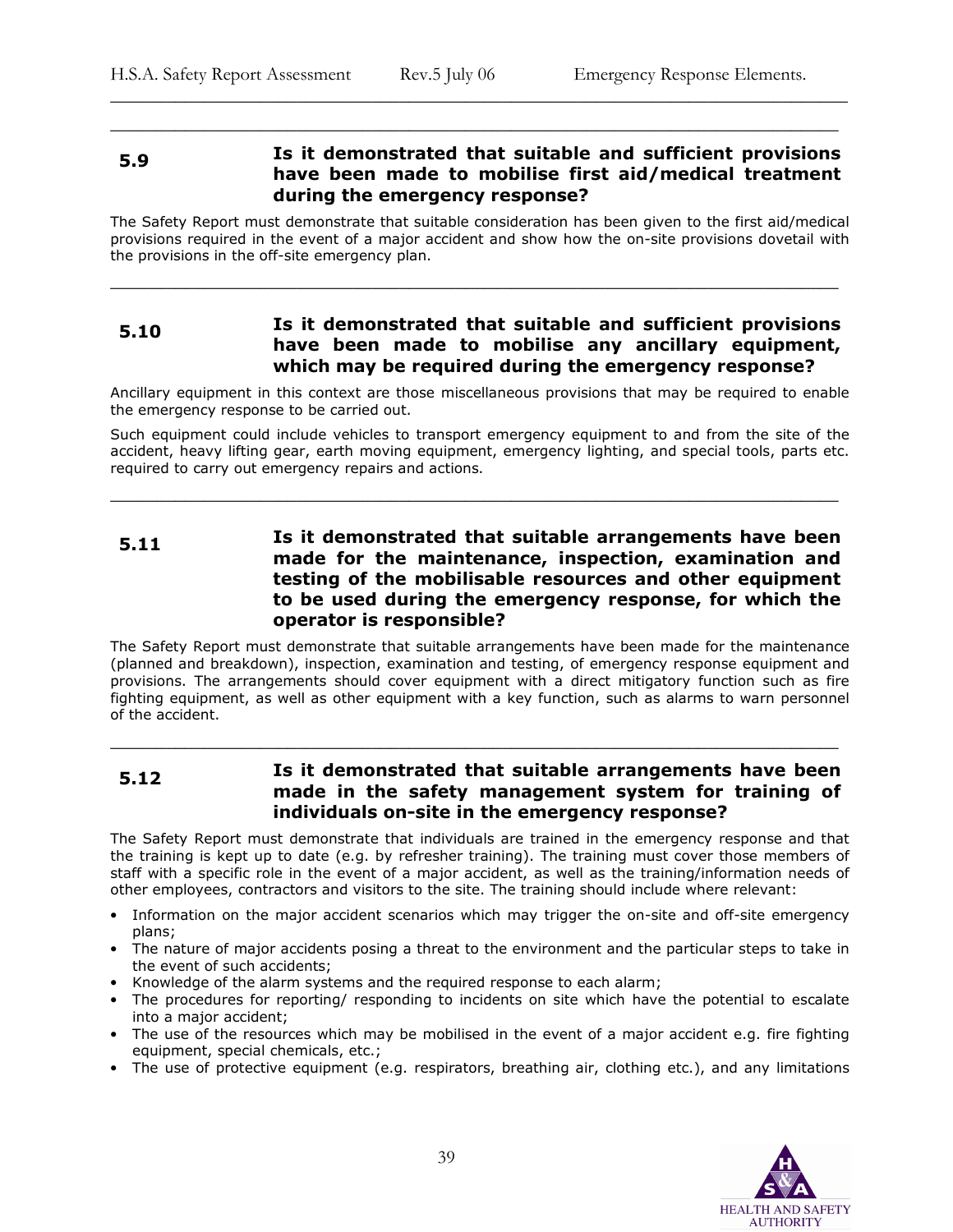on their use;

- The evacuation and mustering procedures;
- The actions required by staff with key roles in the implementation of the on-site emergency plans e.g. the site main controller or site incident controller;

\_\_\_\_\_\_\_\_\_\_\_\_\_\_\_\_\_\_\_\_\_\_\_\_\_\_\_\_\_\_\_\_\_\_\_\_\_\_\_\_\_\_\_\_\_\_\_\_\_\_\_\_\_\_\_\_\_\_\_\_\_\_\_\_\_\_\_\_\_\_\_\_\_\_\_\_\_\_

\_\_\_\_\_\_\_\_\_\_\_\_\_\_\_\_\_\_\_\_\_\_\_\_\_\_\_\_\_\_\_\_\_\_\_\_\_\_\_\_\_\_\_\_\_\_\_\_\_\_\_\_\_\_\_\_\_\_\_\_\_\_\_\_\_\_\_\_\_\_\_\_\_\_\_\_\_\_\_

• The training of individuals from organisations with which a mutual aid agreement exists.

# 5.13 Is it demonstrated that procedures have been made and adopted to test and review emergency plans, and to revise the emergency arrangements in the light of the lessons learned?

The Safety Report must demonstrate that a suitable programme of emergency exercises has been drawn up, and has been implemented, to test the emergency arrangements at all levels (i.e. the local plant response, the site-wide response, and the interface with the off-site response) and that a procedure exists to ensure that the lessons learned from these exercises are reviewed and the emergency arrangements revised where necessary.

The Safety Report must demonstrate that the on-site emergency plan is reviewed, and where necessary revised and updated, and that the plan is tested at least every 3 years. The review must take into account changes in the establishment or changes within the emergency services concerned, new technical knowledge including knowledge in relation to emergency planning.

# 5.14 Is sufficient information provided to enable the off-site emergency plan to be drawn up?

\_\_\_\_\_\_\_\_\_\_\_\_\_\_\_\_\_\_\_\_\_\_\_\_\_\_\_\_\_\_\_\_\_\_\_\_\_\_\_\_\_\_\_\_\_\_\_\_\_\_\_\_\_\_\_\_\_\_\_\_\_\_\_\_\_\_\_\_\_\_\_\_\_\_\_\_\_\_

The minimum information to be included in the Safety Report is listed below:

- Details of the site including its location, nearby roads, and site access. (see also 'Descriptive Elements');
- Site plan showing location of key facilities such as control centres, medical centres, location of main process plant and stores. Details of staffing levels.
- Details of the off-site area likely to be affected by a major accident e.g. maps with sectors and environmentally sensitive areas (e.g. Sites of Special Scientific Interest (SSSIs), Special Areas of Conservation (SACs), Special Protected Areas (SPAs)) indicated, information on the types of building, the population density, roads, sensitive buildings (e.g. schools, hospitals), and a drainage map to help determine where spillages could leave the site.
- Details of the dangerous substances on-site covered by the Directive and similar information for other hazardous materials held on site, including:
	- o quantities;
	- $\circ$  hazardous properties and the nature of their effects on people and the environment;
	- o an outline of the use and storage of the materials on site;
	- o an outline of the major accident hazards.
- Details of the technical advice that company can provide to assist the emergency response.
- Relevant technical details of the equipment (and other resources such as chemicals) which may be normally available on site and which may be available to assist the off-site emergency services during an emergency response, including resources supplied from other establishments with which a mutual aid agreement may exist.
- The functions of key posts with duties in the emergency response, their location and how they can be identified: e.g. the posts authorised to set the emergency procedures in motion and the conditions for doing so; the post responsible for the co-ordination of the on-site mitigatory action; the post responsible for liasing with the off-site emergency services.
- Outline of the initial actions, and procedures in the on-site emergency plans, to be taken by on-site staff once the emergency has been declared e.g. the warning of the public and adjacent sites, the